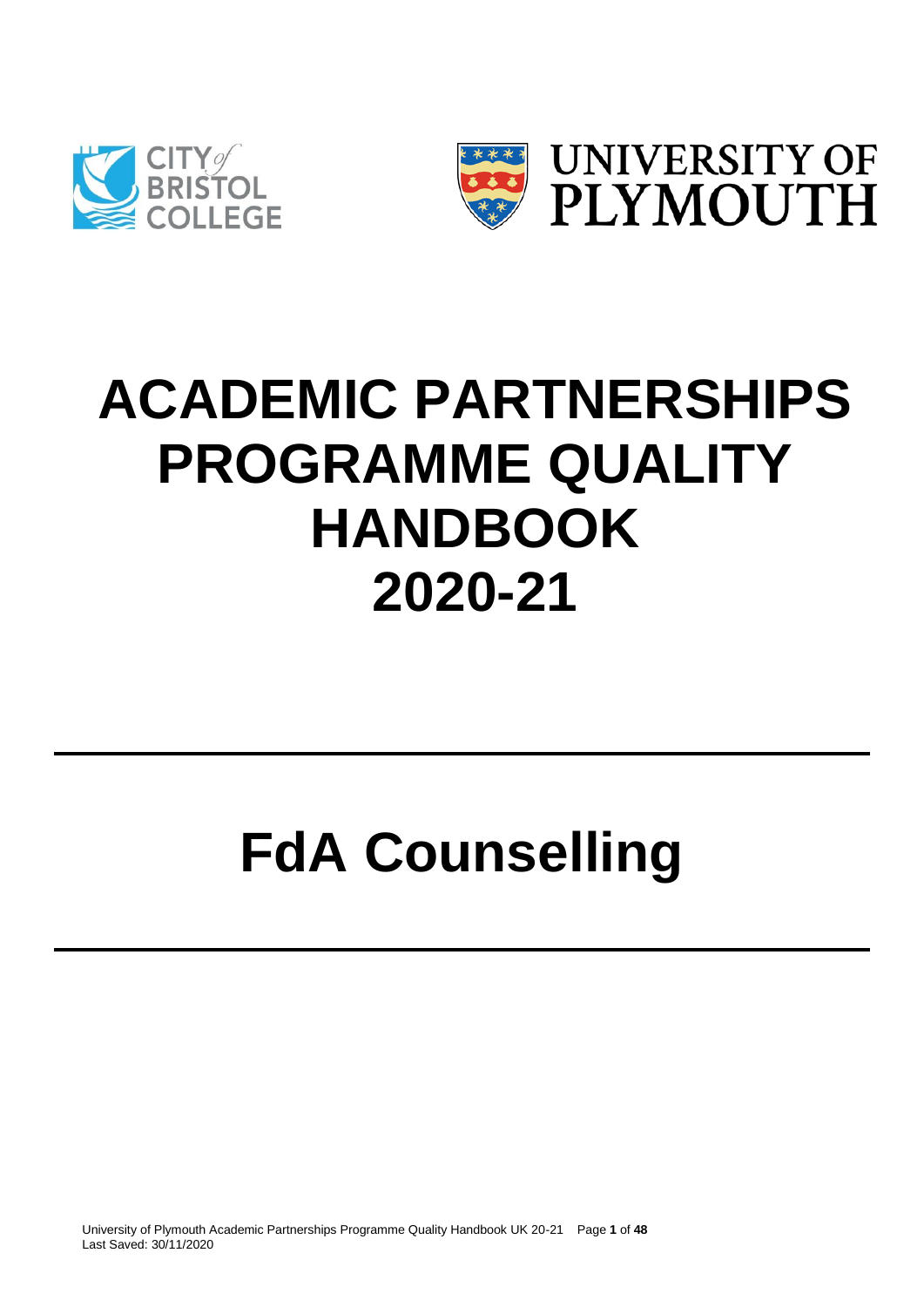# **Contents**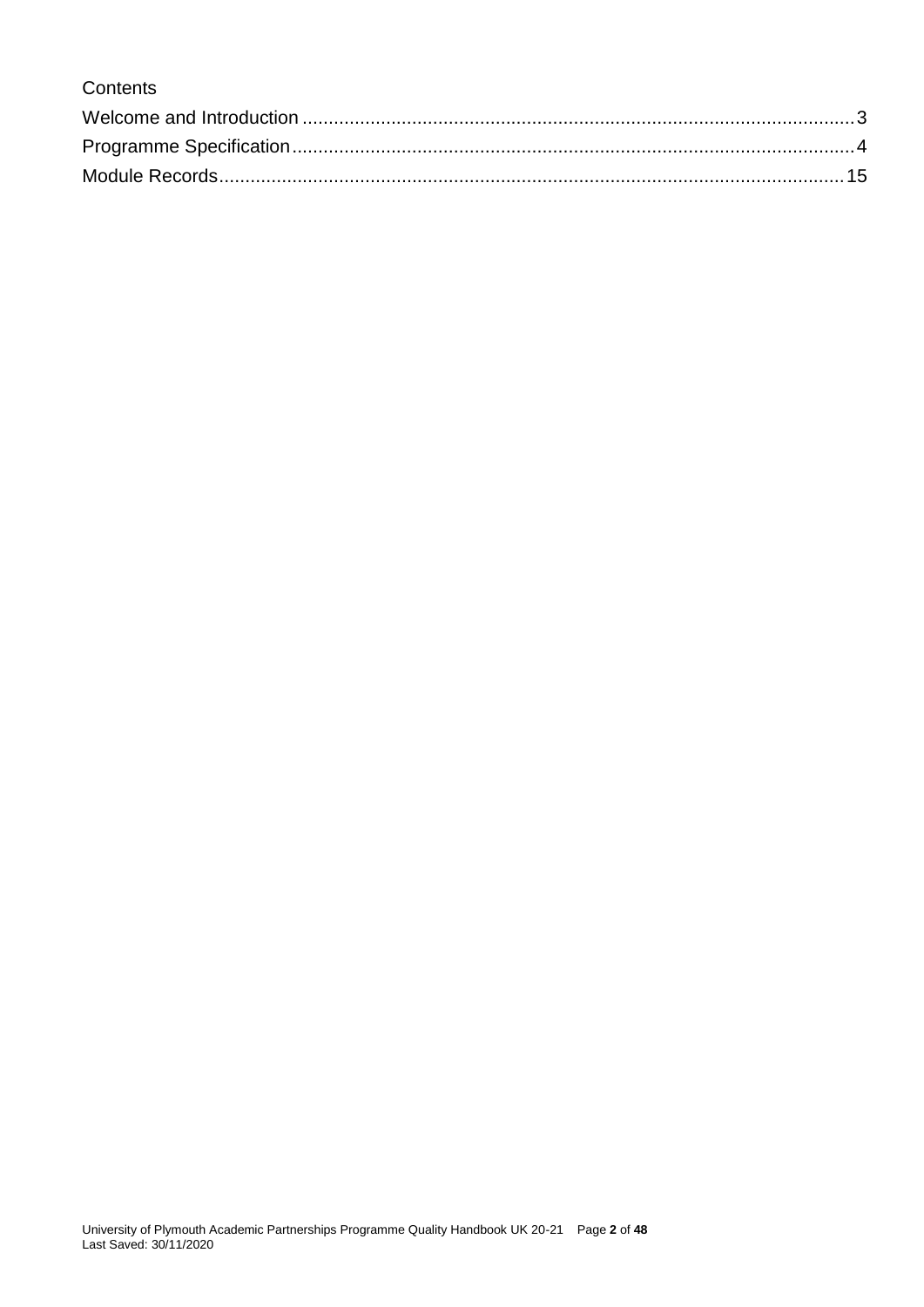# **Welcome and Introduction**

<span id="page-2-0"></span>Welcome to FdA Counselling delivered at the Ashley Down campus of City of Bristol College.

This programme will support the student in learning about the key theoretical, practical and ethical elements, which characterise an integrative approach to counselling. The course team offer a diverse range of practice experience, aiding the student to embed the theoretical and academic work within a workplace context. The geographical location of the College within one of the UKs largest urban environments, offers the student the opportunity to apply their learning in a range of diverse counselling placements, with which the College have existing relationships. Throughout the course of study the student will be offered a safe and ethical context for the development of a broad range of specific counselling and related interpersonal skills, such that at the conclusion of the programme they will feel equipped and ready to practice counselling in a range of professional contexts. The curriculum will prepare the student with the skills and knowledge to progress to studies at level 6 via the top up level 6 BA with the University of Plymouth.

This programme has been designed to equip you with the skills and knowledge base required to work in your chosen specialism or other graduate opportunities. It is also a platform from which you can undertake additional vocational and academic qualifications.

This Programme Quality handbook contains important information including: The approved programme specification Module records

Note: The information in this handbook should be read in conjunction with the current edition of:

- Your University Student Institution Handbook which contains student support based information on issues such as finance and studying at HE available on the Moodle site for your course
- Your Module Guides available at Level 4 <https://moodle.cityofbristol.ac.uk/moodle/course/view.php?id=8994>
- Level 5 Full-Time students: <https://moodle.cityofbristol.ac.uk/moodle/course/view.php?id=9054>
- Level 5 Part-Time students: <https://moodle.cityofbristol.ac.uk/moodle/course/view.php?id=9046>
- Your University of Plymouth Student Handbook available at: <https://www.plymouth.ac.uk/your-university/governance/student-handbook>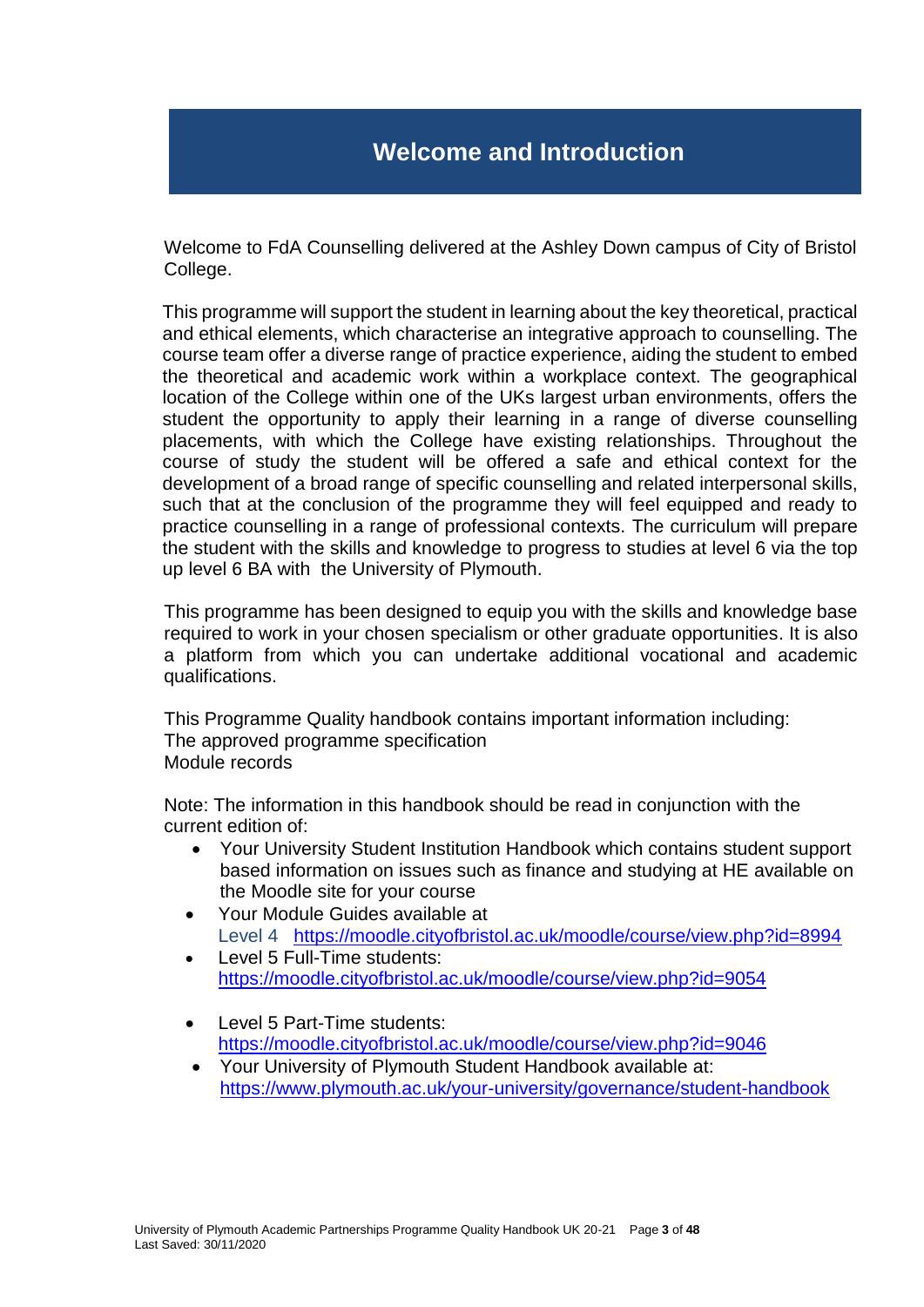# **Programme Specification**

# <span id="page-3-0"></span>**Programme Structure**

# **Level 4**

| <b>Code and Title</b>                                          | <b>CAT</b><br><b>Points</b> | <b>P/T Study</b><br><b>Period</b> | <b>F/T Study</b><br><b>Period</b> |
|----------------------------------------------------------------|-----------------------------|-----------------------------------|-----------------------------------|
| <b>COBC1197</b><br>Introduction to the Person-Centred Approach | 20                          | SEM 1, YR 1 SEM 1, YR             |                                   |
| <b>COBC1198</b><br><b>Developing Counselling Skills</b>        | 20                          | SEM 1, YR 1 SEM 1, YR             |                                   |
| COBC1199<br><b>Professional Practice 1</b>                     | 20                          | SEM 2, YR 1 SEM 1, YR             |                                   |
| COBC1200<br><b>Steps Toward Integrative Practice</b>           | 20                          | SEM 2 YR 1 SEM 2, YR              |                                   |
| COBC1201<br>Humanistic Approaches to Counselling               | 20                          | SEM 1, YR 2 SEM 2, YR             |                                   |
| <b>COBC1202</b><br>Working with Loss and Grief                 | 20                          | SEM 1, YR 2 SEM 2, YR             |                                   |

#### **Level 5**

| <b>Code and Title</b>                                                                      | <b>CAT</b><br><b>Poin</b><br>ts | <b>P/T Study</b><br><b>Period</b> | F/T<br><b>Study</b><br><b>Period</b> |
|--------------------------------------------------------------------------------------------|---------------------------------|-----------------------------------|--------------------------------------|
| COBC2169<br>Human Development in Relation to Counselling                                   | 20                              | SEM 2, YR<br>2                    | <b>SEM 1,</b><br><b>YR 2</b>         |
| COBC2170<br>Personal Development and Enhanced Counselling<br><b>Skills</b>                 | 20                              | SEM 2, YR<br>2                    | <b>SEM 1,</b><br>YR <sub>2</sub>     |
| COBC2171<br>Accessing and Applying Research Methodology                                    | 20                              | SEM 1, YR<br>3                    | <b>SEM 1,</b><br><b>YR 2</b>         |
| COBC2172<br>Mental Health within a Counselling Context                                     | 20                              | SEM 1, YR<br>3                    | <b>SEM 2,</b><br><b>YR 2</b>         |
| COBC2173<br>Professional Practice 2: Consolidating Practice<br>Knowledge and Skills        | 20                              | SEM 2, YR<br>3                    | <b>SEM 2,</b><br><b>YR 2</b>         |
| COBC2174<br><b>Creative Approaches to Counselling</b><br>All of the above are care modules | 20                              | SEM 2, YR<br>3                    | SEM 2,<br><b>YR 2</b>                |

All of the above are core modules.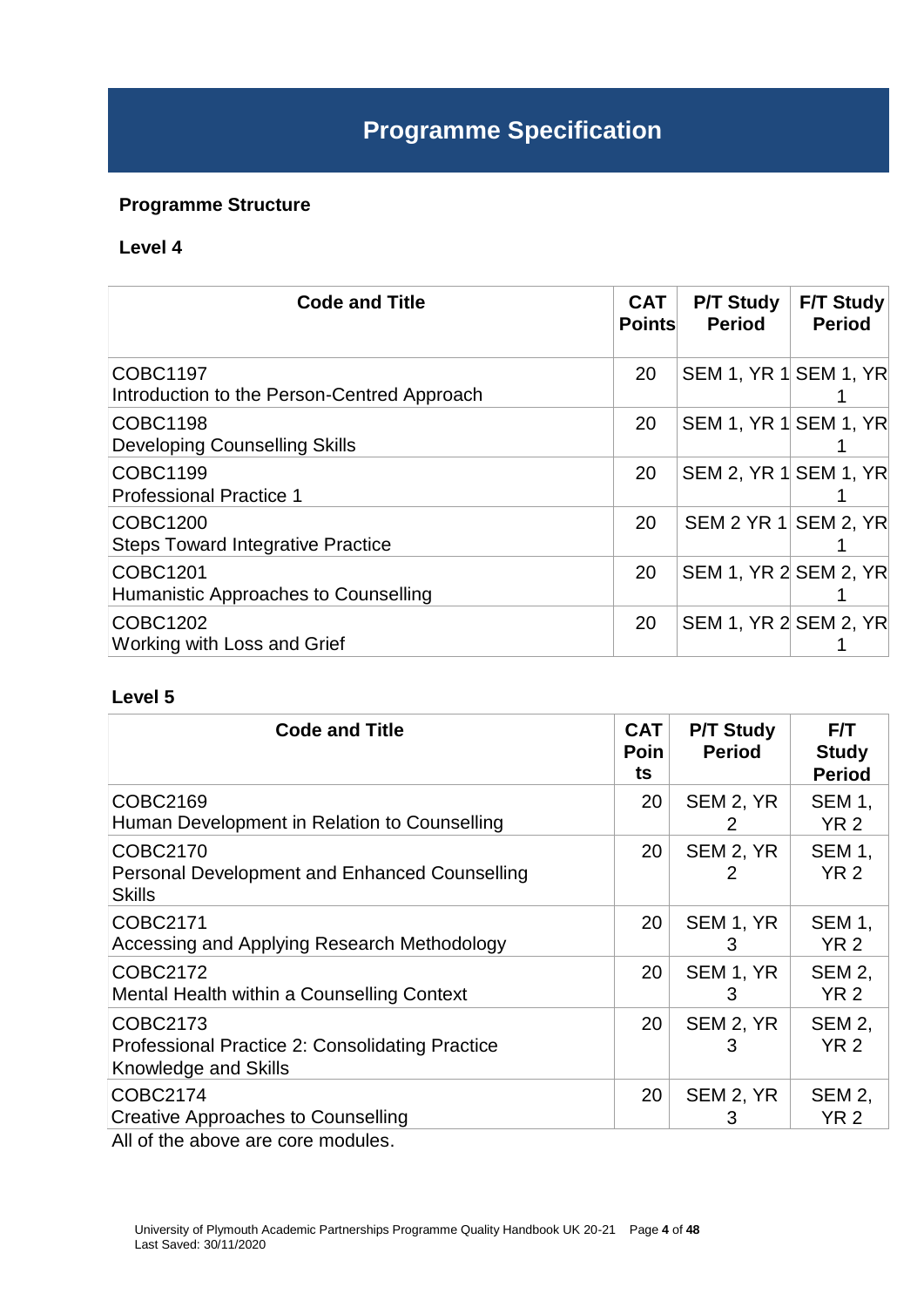# **Programme awards are:**

- **Certificate of Higher Education:** achievement of 120 credits at Level 4.
- **Progression to Stage 2 of the Foundation Degree in Counselling:** achievement of 120 credits at Level 4.
- **FdA Counselling:** 120 credits at Level 4 and 120 credits at Level 5

#### **Programme Aims**

The main educational aims of the FdA Counselling are to provide the student, with opportunities to develop:

- 1. A broad knowledge and understanding of the philosophy, theories and principles of counselling.
- 2. The ability to apply a range of counselling skills and an understanding of their place in both a helping relationship and a formal counselling relationship.
- 3. A range of counselling skills and an understanding of professional practice issues.
- 4. Awareness of psychopathology, and methods for assessment of ability to support clients presenting with issues of mental disorder.
- 5. Awareness of the ethical and legal issues, including Health and Safety, involved in professional practice
- 6. An appreciation of the importance of continuing professional development and of personal development.
- 7. Academic skills, including skills of systematic inquiry and an awareness of evidence based research in counselling which will promote access to further levels of study.
- 8. Capabilities in understanding and working with group dynamics.

# **Programme Intended Learning Outcomes**

#### **Knowledge and understanding**

On successful completion graduates should have developed:

- 1. The professional role and responsibility of the therapist/counsellor
- 2. Knowledge of therapeutic process in a range of theoretical orientations and models of helping and counselling
- 3. Knowledge of professional ethical frameworks such as those of the BACP and the NCS
- 4. Knowledge of legal issues relevant to working with diverse client groups
- 5. Clear understanding of the importance of developing self-awareness and selfevaluation in relation to the process of personal and professional development
- 6. Awareness of Physical, psychological, social and cultural factors in human growth and development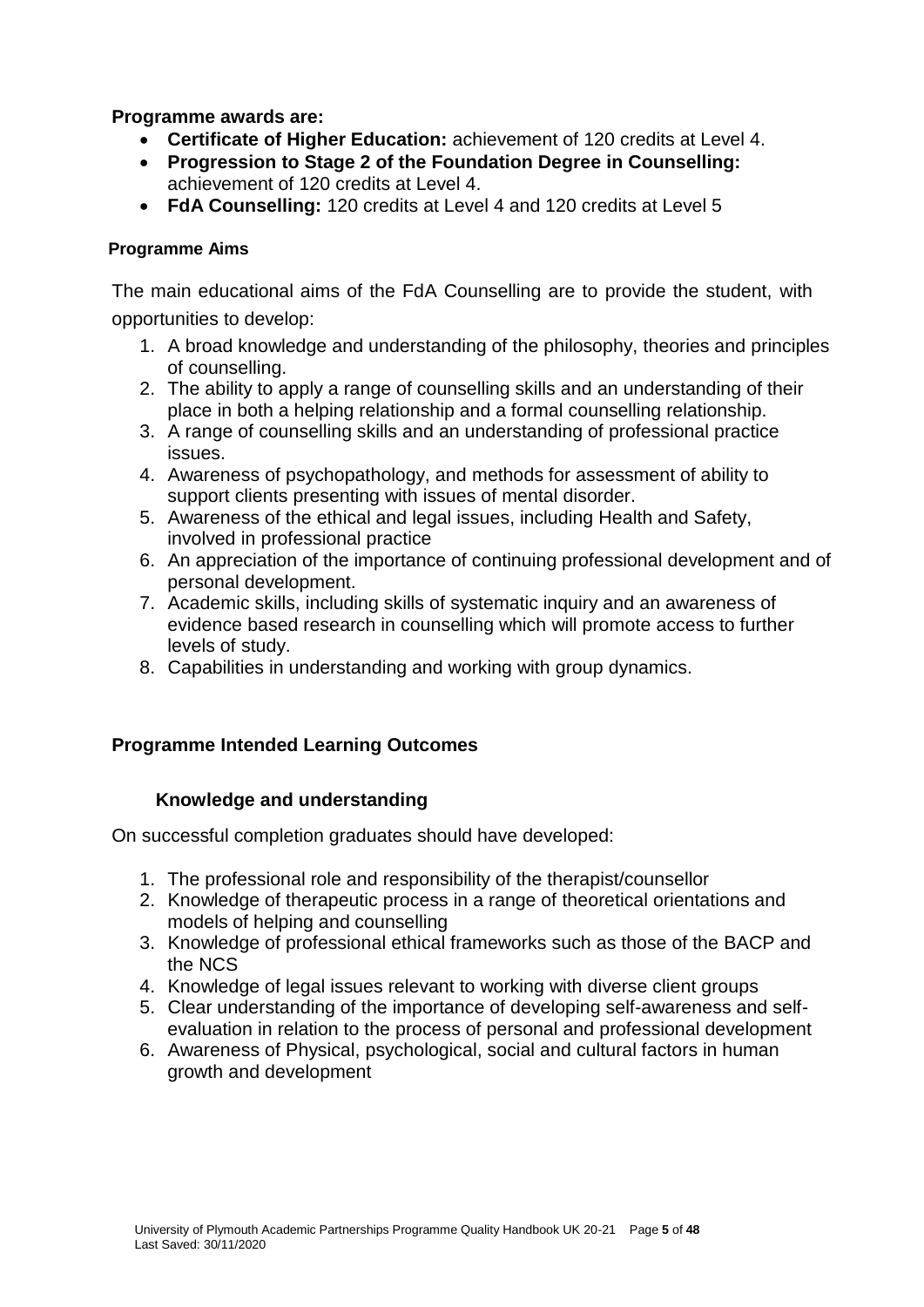# **Cognitive and intellectual skills**

On successful completion graduates should have developed:

- 1. The ability to describe and critically reflect upon own practice
- 2. The knowledge and skills to enable them to describe and critically analyse a diverse range of counselling theories.
- 3. The knowledge and skills to enable them to analyse complex situations involving a range of theories
- 4. The skills to reflect upon, record and critically evaluate own learning process
- 5. The academic knowledge and skills to enable them to evaluate and use a range of research skills
- 6. The heightened acuity to identify potential connections between aspects of subject knowledge

# **Key and transferable skills**

On successful completion graduates should have developed the ability to:

# *At Level 4*

- 1. Analyse current theory and practice in counselling skills with guidance using given classifications/principles
- 2. Synthesise and organise their own reading material
- 3. Integrate and apply the theory appropriately to their workplace practice
- 4. Evaluate theoretical principles, knowledge and understanding in relation to the helper role
- 5. Recognise the difference between formal counselling and using counselling skills Demonstrate the competent use of counselling skills
- 6. Have experienced some personal development

#### *At Level 5*

- 7. Analyse a range of information with minimum guidance using given current counselling theory and practise and can compare alternative methods and techniques for obtaining data
- 8. Reformat a range of ideas and information and integrate this into their current practice.
- 9. Communicate a range of ideas relating to theoretical concepts of counselling.
- 10.Evaluate the relevance and significance of the theoretical principles in relation to counselling practice.
- 11.Have a critical awareness of the importance of the therapeutic relationship.
- 12.Identify how this knowledge relates to wider social and cultural knowledge and can identify ethical issues and choose appropriate measures for their resolution.
- 13.Demonstrate increasing critical self-awareness and personal development
- 14.required for their counselling practice.
- 15.Provide evidence of self-reflective practice in relation to their professional role
- 16.Demonstrate their understanding of supervision and its appropriateness to the counselling context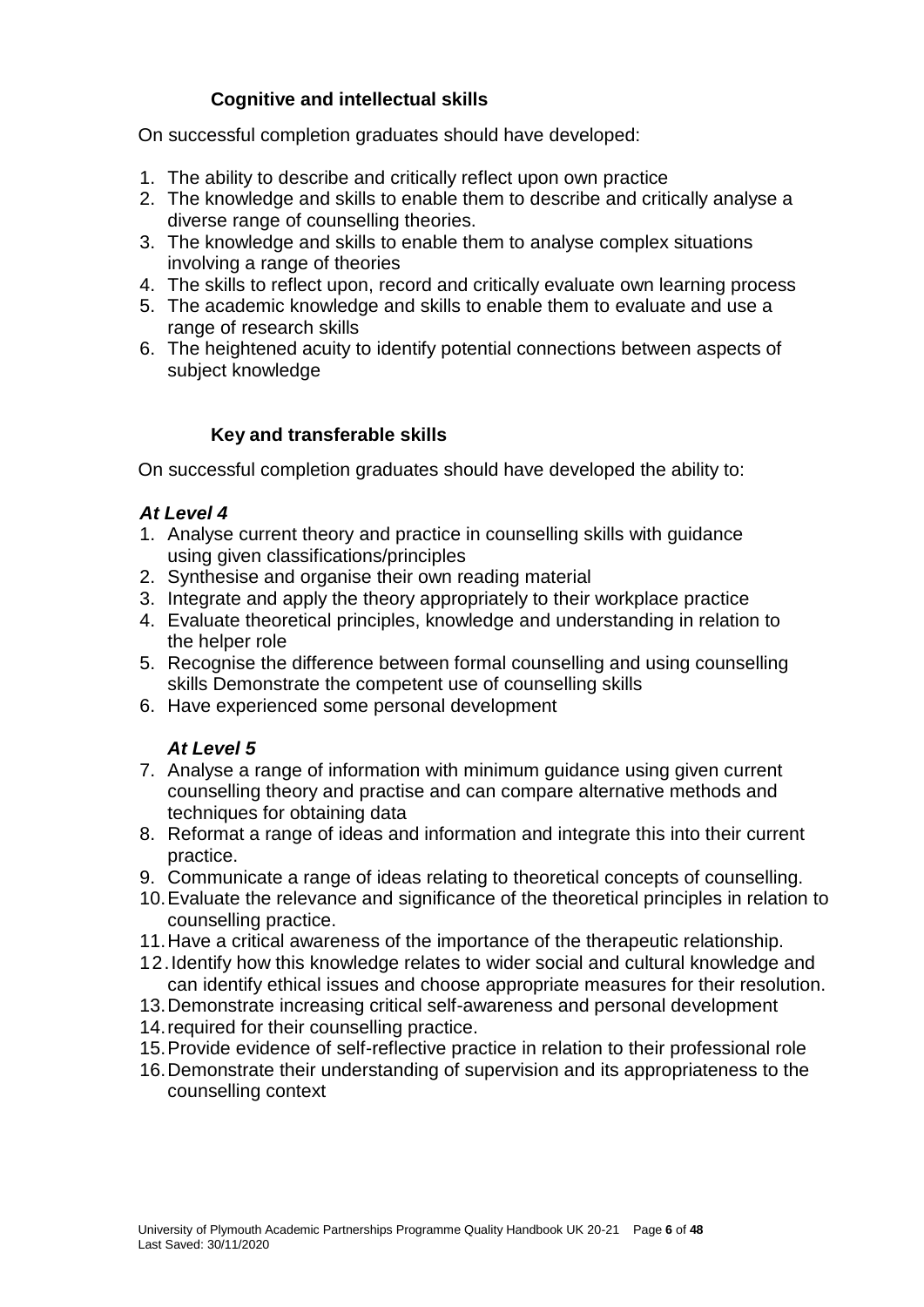# **Employment related skills**

On successful completion graduates should have developed:

- 1. An awareness of a variety of social, professional and organisational contexts for therapy
- 2. The knowledge and skill to adopt a range of flexible client-led approaches
- 3. Understanding of how to set-up and manage a safe and supportive environment for helping and counselling others
- 4. The ability to work with clients from different cultural backgrounds and with differing needs
- 5. Effective strategies in recording, monitoring and evaluating their own work by reflecting on their strengths and weaknesses for personal development and action planning
- 6. The ability to communicate effectively both orally and in writing
- 7. The knowledge and skills to use ICT and numerical skills where appropriate

# **Practical skills**

On successful completion graduates should have developed:

- 1. A range of Counselling Skills commensurate with those employed in a professional counselling role
- 2. Have successfully undertaken 100 hours of supervised client placement work with a recognised counselling agency
- 3. The skills and knowledge to set-up and ethically maintain a counselling practice
- 4. To engage in and manage a role within a multi-disciplinary professional context
- 5. The relevant and professional knowledge and skills to establish and maintain a course of counselling with a range of clients in diverse contexts.
- 6. The relevant professional knowledge and skills to establish and maintain an appropriate level of professional support through supervision which is consistent with the guidance of a counselling professional body.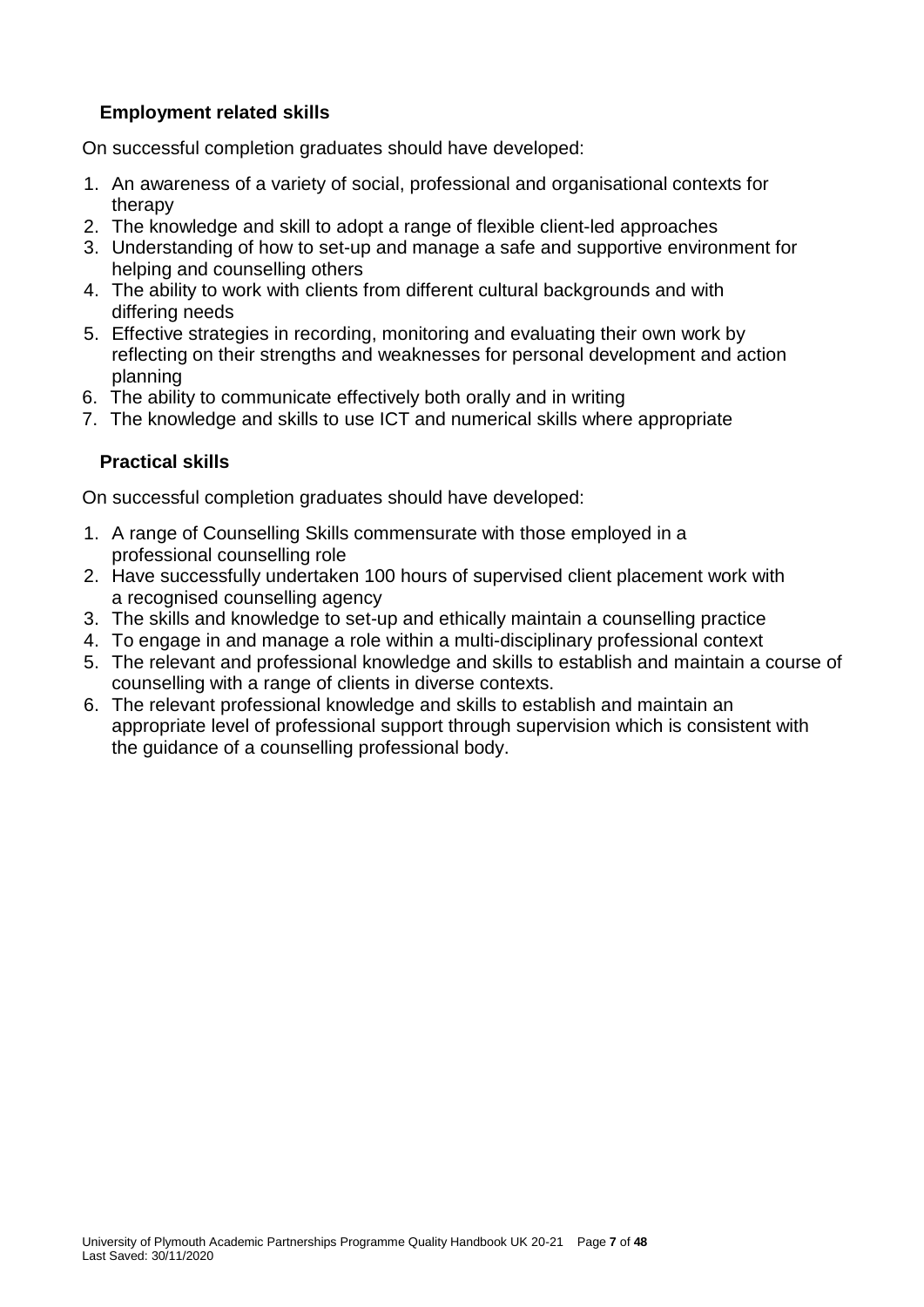# **Admissions Criteria, including APCL, APEL and DAS arrangements**

|                       | <b>Entry Requirements for FD Counselling</b>               |                                                                                                                                                                                                                         |  |  |
|-----------------------|------------------------------------------------------------|-------------------------------------------------------------------------------------------------------------------------------------------------------------------------------------------------------------------------|--|--|
| 1<br>A-level/AS-level |                                                            | 80-120 UCAS tariff points usually made up of<br>A2/AS Levels with at least an A2 in a relevant<br>subject                                                                                                               |  |  |
|                       |                                                            | 5 GCSEs Grade A-C or equivalent and which<br>include English Language and Mathematics.<br>Level 2 Functional/Key Skills are welcome as<br>a substitute for English and Mathematics, plus<br>items 4, 5, 6 & 7           |  |  |
| $\overline{2}$        | <b>BTEC National</b><br>Diploma/QCF<br>Extended<br>Diploma | BTEC National Diploma in a related subject,<br>plus items 4, 5, 6 & 7                                                                                                                                                   |  |  |
| 3                     | <b>Access to Higher</b><br><b>Education at</b><br>level 3  | Candidates are interviewed before an offer is<br>made. Pass an Access to HE Diploma at<br>Level 3, plus items 4, 5, 6 & 7                                                                                               |  |  |
| 4                     | <b>Counselling Skills</b><br>qualification                 | A minimum of level 2 in Counselling Skills is<br>required by all candidates. Equivalent work<br>experience can be taken into account in this<br>particular.                                                             |  |  |
| 5                     | Interview                                                  | All candidates must undergo an interview with<br>a course tutor and be deemed suitable for the<br>course.                                                                                                               |  |  |
| 6                     | <b>DBS Check</b>                                           | All candidates must obtain a satisfactory DBS<br>check at the start of the course. This<br>component must remain satisfactory<br>throughout the programme and is reviewed at<br>the commencement of each academic year. |  |  |
|                       | International<br><b>Students</b>                           | International students or those people for<br>whom English is not their first language, must<br>have IELTS Level 6.0 or a recognised<br>equivalent.                                                                     |  |  |
| 8                     | International<br><b>Baccalaureate</b>                      | International Baccalaureate. If overseas and<br>not studying English within IB, must have<br>IELTS 6.0 overall with 5.5 in all other<br>elements.                                                                       |  |  |
| 9                     | Accreditation of<br><b>Prior Learning</b>                  | Students may apply for entry into the course<br>using accreditation of prior learning in<br>accordance with Plymouth University<br>guidelines.                                                                          |  |  |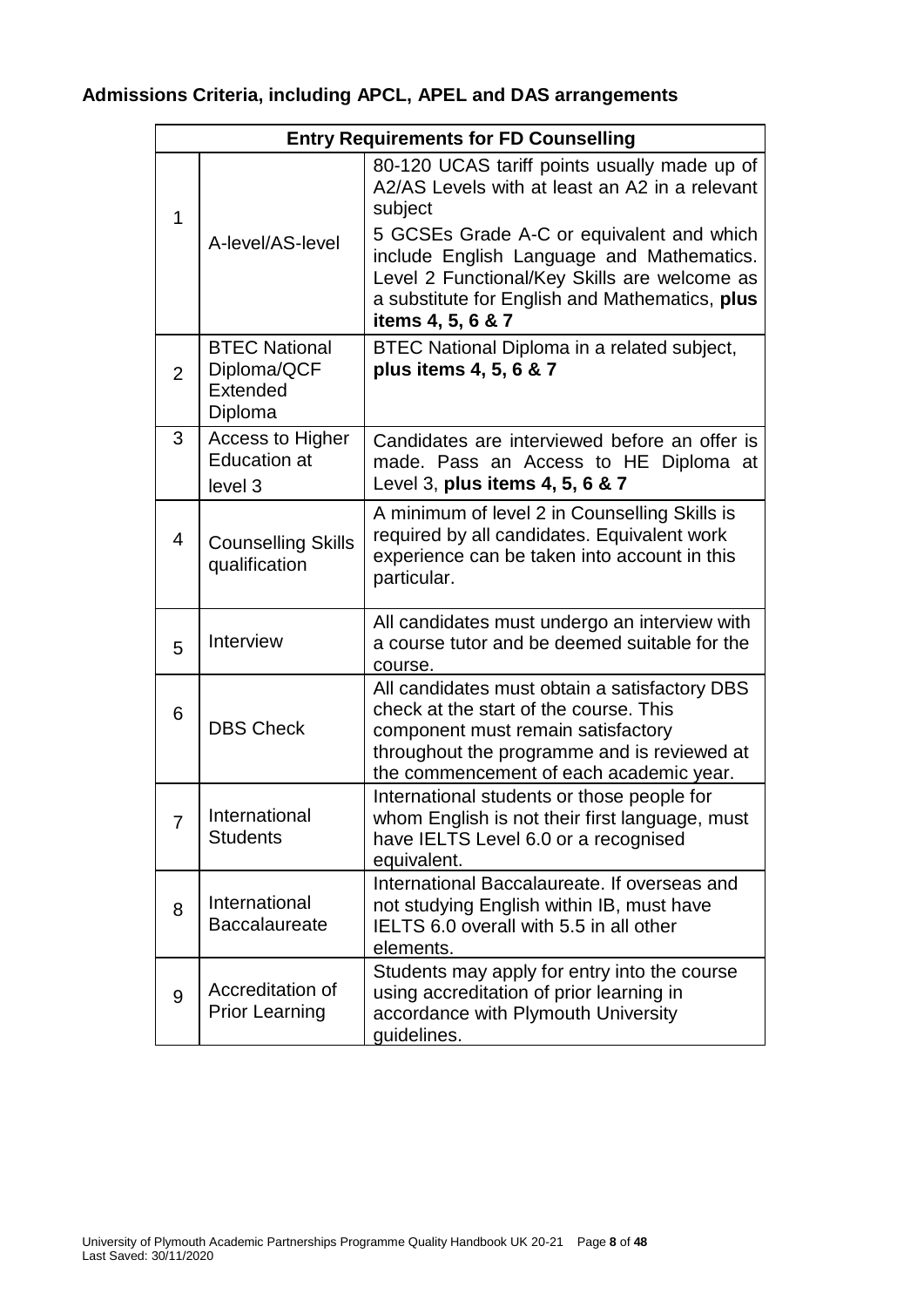# **Progression criteria for Final and Intermediate Awards**

The progression route for the FdA in Counselling will be the BA (Hons.) Counselling delivered at the City of Bristol College.

# **Exceptions to Regulations** None

# **Transitional Arrangements**

Not applicable

# **Mapping and Appendices:**

ILO's against Modules Mapping (Template attached)

# Assessment against Modules Mapping

| <b>Module Title</b>                       | Written           | Oral                  | <b>Practical</b>  |
|-------------------------------------------|-------------------|-----------------------|-------------------|
|                                           | <b>Assignment</b> | <b>Assessment and</b> | <b>Assessment</b> |
|                                           |                   | <b>Presentation</b>   |                   |
| Introduction to the Person-Centred        |                   |                       |                   |
| Approach (COBC1197)                       |                   |                       |                   |
|                                           |                   |                       |                   |
| <b>Developing Counselling Skills</b>      |                   |                       |                   |
| (COBC1198)                                |                   |                       |                   |
| Professional Practice 1: Moving into      |                   |                       |                   |
| Professional Practice (COBC1199)          | ✓                 | ✓                     |                   |
| <b>Steps Toward Integrative Practice</b>  |                   |                       |                   |
| (COBC1200)                                | ✓                 |                       |                   |
| Humanistic Approaches to Counselling      |                   |                       |                   |
| (COBC1201)                                | ✓                 | ✓                     |                   |
| Working with Loss and Grief (COBC1202)    |                   |                       |                   |
|                                           | ✓                 | ✓                     |                   |
| Human Development in Relation to          | ✓                 |                       |                   |
| Counselling (COBC2169)                    |                   |                       |                   |
| Personal Development and Enhanced         |                   |                       |                   |
| Counselling Skills (COBC2170)             |                   | $\checkmark$          |                   |
| Accessing and Applying Research           |                   |                       |                   |
| Methodology (COBC2171)                    | $\checkmark$      |                       |                   |
| Mental Health within a Counselling        |                   |                       |                   |
| Context (COBC2172)                        | ✓                 |                       |                   |
| Professional Practice 2: Consolidating    |                   |                       |                   |
| Practice Knowledge and Skills             |                   | ✓                     |                   |
| (COBC2173)                                |                   |                       |                   |
| <b>Creative Approaches to Counselling</b> |                   |                       |                   |
| (COBC2174)                                |                   |                       |                   |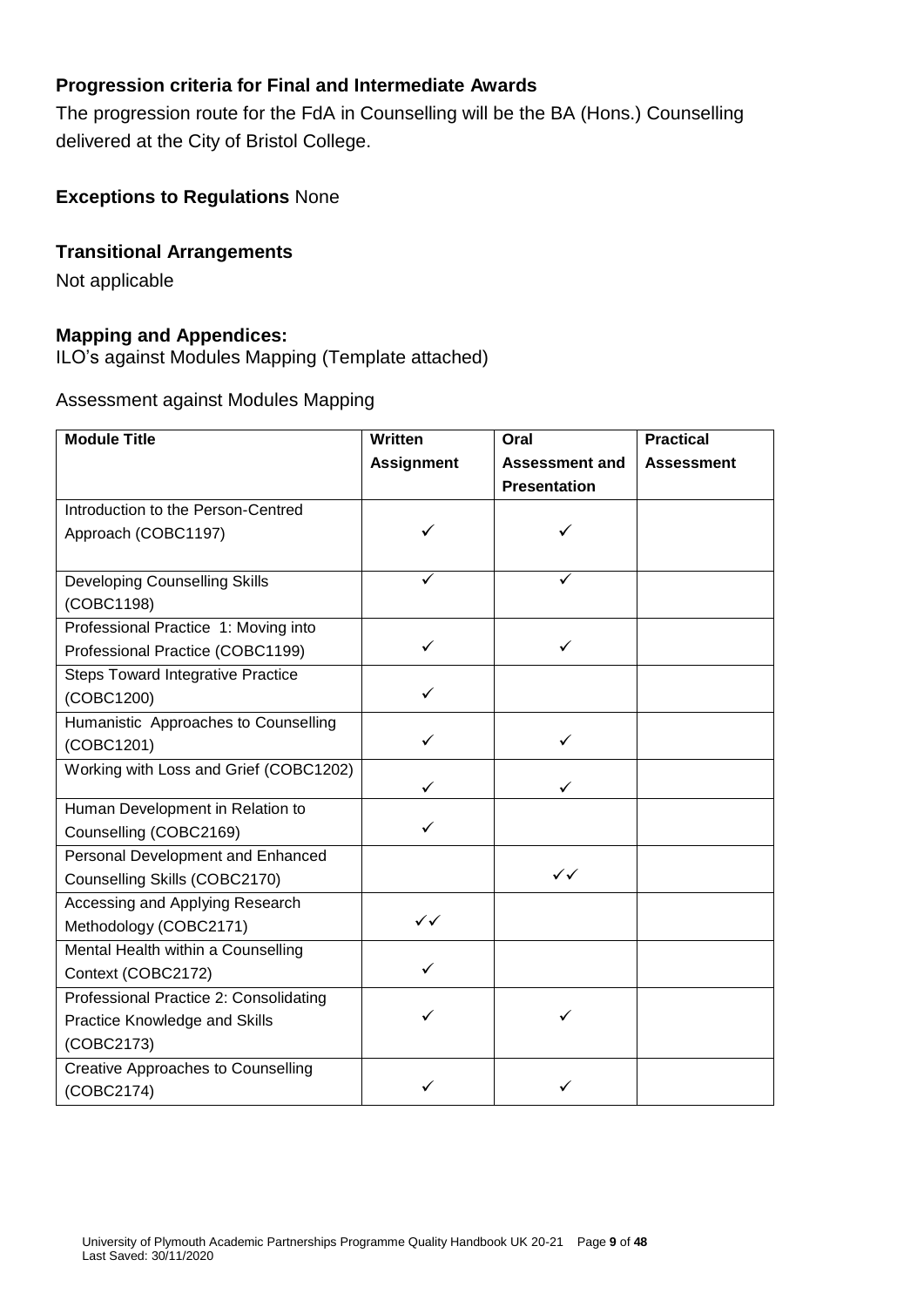# Appendix – Learning Outcomes map

|                                                                                                                                                                                                                                                                                                                                    | LEVEL 4                                                                                                                                                                    |                                      |                                                                                                                                                                                                          |                                                                                                                                                                |
|------------------------------------------------------------------------------------------------------------------------------------------------------------------------------------------------------------------------------------------------------------------------------------------------------------------------------------|----------------------------------------------------------------------------------------------------------------------------------------------------------------------------|--------------------------------------|----------------------------------------------------------------------------------------------------------------------------------------------------------------------------------------------------------|----------------------------------------------------------------------------------------------------------------------------------------------------------------|
| <b>FHEQ Descriptors</b>                                                                                                                                                                                                                                                                                                            | <b>QAA Subject</b><br>Benchmark(s) for<br>Counselling                                                                                                                      | Programme Aims                       | Programme Outcomes                                                                                                                                                                                       | Core Modules linked to<br>outcomes                                                                                                                             |
| <b>Students will have</b><br>demonstrated:<br>Knowledge of the underlying<br>concepts and principles<br>associated with their areas<br>of study;<br>Ability to evaluate and<br>interpret these within the<br>context of that area of study;<br>Ability to present, evaluate<br>and interpret qualitative and<br>quantitative data; | 6.3QAA<br>(2013)<br>10)<br>6.5 QAA<br>(2013)<br>11)<br>6.6QAA<br>(2013)<br>12)<br>6.7QAA<br>(2013)<br>13)<br>QAA<br>Characteristic<br>Statement 1.3 (2015: 3)              | 7.1, 7.2, 7.3, 7.5, 7.6,<br>7.7, 7.8 | 8.1.1, 8.1.2, 8.1.3, 8.1.4,<br>8.1.5<br>8.2.1, 8.2.2, 8.2.3, 8.2.4,<br>8.2.5, 8.2.6<br>8.3.1, 8.3.2, 8.3.3, 8.3.4,<br>8.3.5, 8.3.6<br>8.4.1, 8.4.2, 8.4.3, 8.4.4,<br>8.4.5, 8.4.6, 8.4.7<br>8.5.1        | COU 01: 1, 2, 3, 4, 5<br>COU 02: 1, 2, 3, 4, 6, 7<br>COU 03: 1, 2, 3, 4, 5, 6<br>COU 04: 1, 2, 3, 4, 5<br>COU 05: 1, 2, 3, 4, 5<br>COU 06: 1, 2, 3, 4, 5, 6, 7 |
| Students will be able to:<br>Evaluate the<br>appropriateness of different<br>approaches to solving<br>problems related to their<br>area of study;                                                                                                                                                                                  | 6.3 QAA (2013: 10)<br>6.4.5 QAA (2013: 11)<br>6.4.6 QAA (2013: 11)<br>6.4.7 QAA (2013: 11)<br>6.7.5 QAA (2013: 13)<br><b>QAA Characteristic</b><br>Statement 1.3 (2015: 3) | 7.1, 7.2, 7.3, 7.4, 7.5,<br>7.7      | 8.1.1, 8.1.2, 8.1.3, 8.1.4,<br>8.1.5<br>8.2.1, 8.2.2, 8.2.3, 8.2.4,<br>8.2.5, 8.2.6<br>8.3.1, 8.3.2, 8.3.3, 8.3.4,<br>8.3.5, 8.3.6, 8.3.7<br>8.4.1, 8.4.2, 8.4.3, 8.4.4,<br>8.4.5, 8.4.6, 8.4.7<br>8.5.1 | COU 01: 1, 2, 3, 4, 5<br>COU 02: 1, 2, 3, 6, 7<br>COU 03: 1, 2, 3, 4, 5, 6<br>COU 04: 1, 2, 3, 4, 5<br>COU 05: 1, 2, 3, 4, 5<br>COU 06: 2, 3, 4, 5, 6, 7       |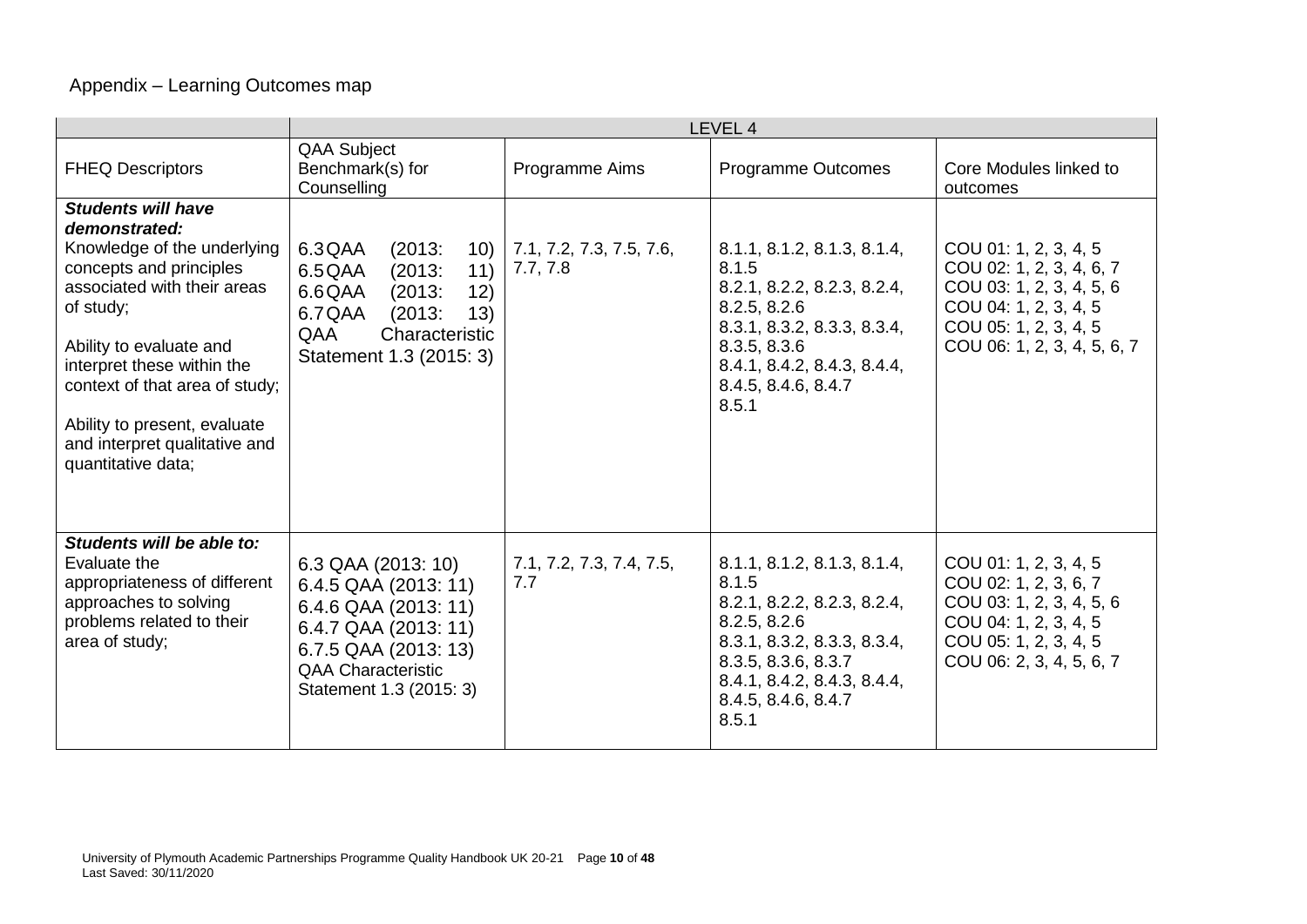|                                                                                                                                                               | LEVEL 4                                                                                                                                                                                                     |                                           |                                                                                                                                                                                                          |                                                                                                                                                                   |
|---------------------------------------------------------------------------------------------------------------------------------------------------------------|-------------------------------------------------------------------------------------------------------------------------------------------------------------------------------------------------------------|-------------------------------------------|----------------------------------------------------------------------------------------------------------------------------------------------------------------------------------------------------------|-------------------------------------------------------------------------------------------------------------------------------------------------------------------|
| <b>FHEQ Descriptors</b>                                                                                                                                       | <b>QAA Subject</b><br>Benchmark(s) for<br>Counselling                                                                                                                                                       | Programme Aims                            | <b>Programme Outcomes</b>                                                                                                                                                                                | Core Modules linked to<br>outcomes                                                                                                                                |
| Communicate the results of<br>their study accurately and<br>reliably and with structured<br>and coherent argument                                             | 6.6.1 QAA (2013:12)<br>6.6.2 QAA (2013:12)<br>6.6.3 QAA (2013:12)<br>6.6.4 QAA (2013:12)<br>6.6.5 QAA (2013:12)<br>6.6.6 QAA (2013:12)<br>6.6.7 QAA (2013:12)<br>6.6.8 QAA (2013:12)<br>6.7.9 QAA (2013:13) | 7.5, 7.6, 7.7, 7.8                        | 8.2.1, 8.2.2, 8.2.3, 8.2.4,<br>8.2.5, 8.2.6<br>8.3.1, 8.3.2, 8.3.3, 8.3.4,<br>8.3.5, 8.3.6, 8.3.7                                                                                                        | COU 01: 2, 4<br>COU 02: 4, 5, 6, 7<br>COU 03: 1, 2, 3, 4, 5, 6<br>COU 04: 1, 2, 3, 4, 5<br>COU 05: 1, 2, 3, 4, 5<br>COU 06: 1, 3, 4, 5, 7                         |
| Undertake further training<br>and develop new skills<br>within a structured and<br>managed environment                                                        | 6.5.1 QAA (2013:11)<br>6.5.2 QAA (2013:11)<br>6.5.3 QAA (2013:11)<br>6.5.4 QAA (2013:11)<br>6.5.7 QAA (2013:11)<br>6.5.15 QAA (2013:12)<br>6.7 QAA (2013:13)                                                | 7.1, 7.2, 7.3, 7.4, 7.5,<br>7.6, 7.7, 7.8 | 8.1.1, 8.1.2, 8.1.3, 8.1.4,<br>8.1.5<br>8.2.1, 8.2.2, 8.2.3, 8.2.4,<br>8.2.5, 8.2.6<br>8.3.1, 8.3.2, 8.3.3, 8.3.4,<br>8.3.5, 8.3.6, 8.3.7<br>8.4.1, 8.4.2, 8.4.3, 8.4.4,<br>8.4.5, 8.4.6, 8.4.7<br>8.5.1 | COU 01: 1, 2, 3, 4, 5<br>COU 02: 1, 2, 3, 4, 5, 6, 7<br>COU 03: 1, 2, 3, 4, 5, 6<br>COU 04: 1, 2, 3, 4, 5<br>COU 05: 1, 2, 3, 4, 5<br>COU 06: 1, 2, 3, 4, 5, 6, 7 |
| Students will also have:<br>The qualities and<br>transferable skills necessary<br>for employment requiring<br>the exercise of some<br>personal responsibility | 6.3 QAA (2013:10)<br>6.4 QAA (2013:11)<br>6.5 QAA (2013:11)<br>6.6 QAA (2013:12)<br>6.7 QAA (2013:13)<br><b>QAA Characteristic</b><br>Statement 1.3 (2015:3),<br>and 2.2 (2015:4)                           | 7.1, 7.2, 7.3, 7.4, 7.5,<br>7.6, 7.7, 7.8 | 8.3.1, 8.3.2, 8.3.3, 8.3.4,<br>8.3.5, 8.3.6, 8.3.7<br>8.4.1, 8.4.2, 8.4.3, 8.4.4,<br>8.4.5, 8.4.6, 8.4.7<br>8.5.1                                                                                        | COU 01: 1, 2, 3, 5<br>COU 02: 1, 2, 3, 4, 5, 6, 7<br>COU 03: 1, 2, 3, 4, 5, 6<br>COU 04: 1, 2, 3, 4, 5<br>COU 05: 1, 2, 3, 4, 5<br>COU 06: 1, 2, 3, 4, 5, 6, 7    |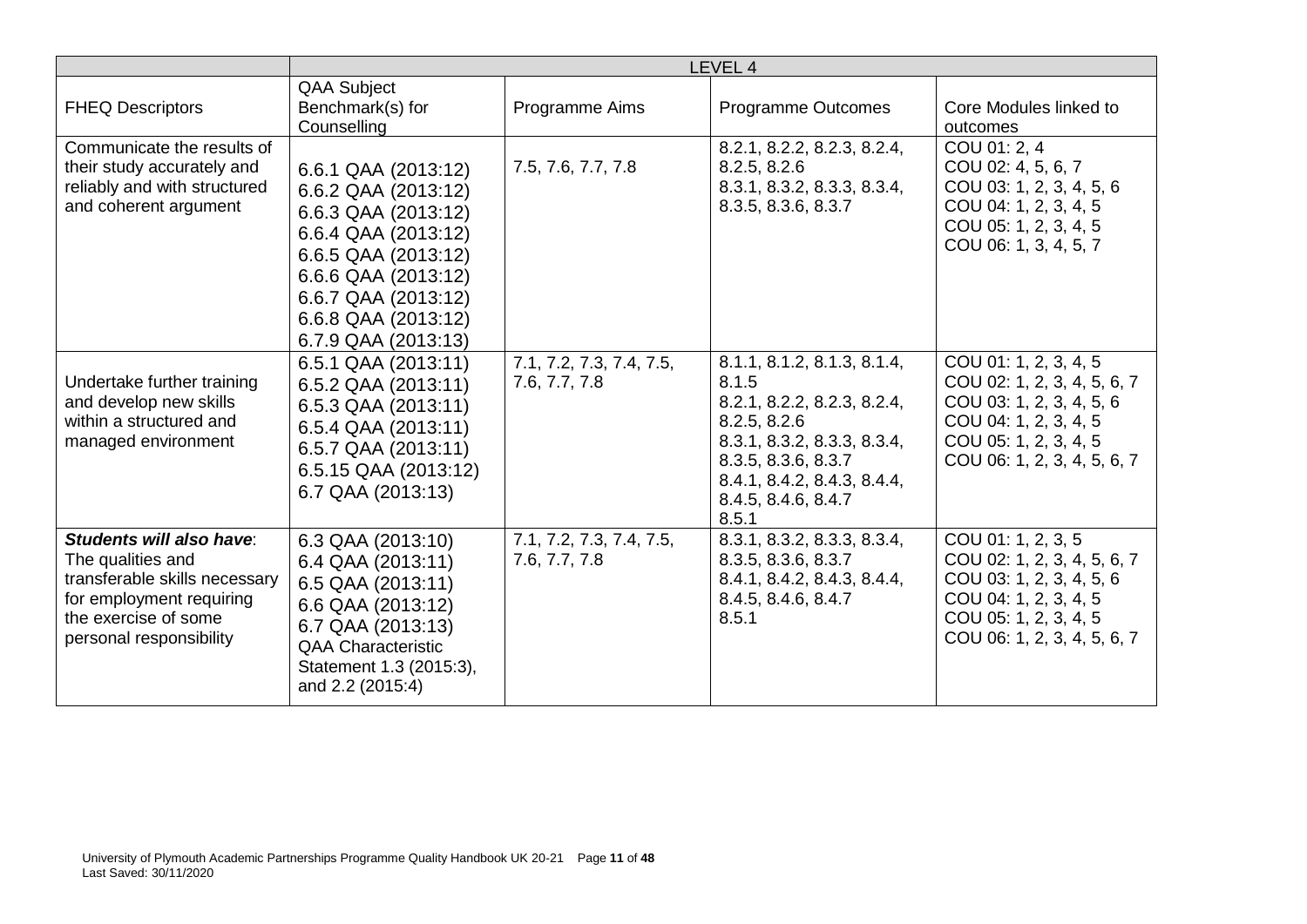|                                                                                                                                                                                                                                                                                                                                                                                                                                                                                                                                                                                                                                                                                           |                                                                                                                                                                                        |                                           | LEVEL <sub>5</sub>                                                                                                                                                                                                               |                                                                                                                                                                                          |
|-------------------------------------------------------------------------------------------------------------------------------------------------------------------------------------------------------------------------------------------------------------------------------------------------------------------------------------------------------------------------------------------------------------------------------------------------------------------------------------------------------------------------------------------------------------------------------------------------------------------------------------------------------------------------------------------|----------------------------------------------------------------------------------------------------------------------------------------------------------------------------------------|-------------------------------------------|----------------------------------------------------------------------------------------------------------------------------------------------------------------------------------------------------------------------------------|------------------------------------------------------------------------------------------------------------------------------------------------------------------------------------------|
| <b>FHEQ Descriptors</b>                                                                                                                                                                                                                                                                                                                                                                                                                                                                                                                                                                                                                                                                   | <b>QAA Subject</b><br>Benchmark(s) for<br>Counselling                                                                                                                                  | Programme Aims                            | <b>Programme Outcomes</b>                                                                                                                                                                                                        | Core Modules linked to<br>outcomes                                                                                                                                                       |
| <b>Students will have</b><br>demonstrated:<br>Knowledge and critical<br>understanding of the well-<br>established principles of<br>their area of study and the<br>way in which those<br>principles have developed;<br>Ability to apply underlying<br>concepts and principles<br>outside the context in which<br>they were first studied,<br>including where appropriate,<br>the application of those<br>principles in an employment<br>context;<br>Knowledge of the main<br>methods of enquiry in the<br>subject relevant to the<br>named award, and ability to<br>evaluate critically the<br>appropriateness of different<br>approaches to solving<br>problems in the field of<br>study; | 6.3 QAA (2013: 10)<br>6.4 QAA (2013: 11)<br>6.5 QAA (2013: 11)<br>6.6 QAA (2013: 12)<br>6.7 QAA (2013: 13)<br><b>QAA Characteristic</b><br>Statement 1.3 (2015:3),<br>and 2.2 (2015:4) | 7.1, 7.2, 7.3, 7.4, 7.5,<br>7.6, 7.7, 7.8 | 8.1.1, 8.1.2, 8.1.3, 8.1.4,<br>8.1.5<br>8.2.1, 8.2.2, 8.2.3, 8.2.4,<br>8.2.5, 8.2.6<br>8.3.8, 8.3.9, 8.3.10, 8.3.11,<br>8.3.12, 8.3.13, 8.3.14,<br>8.3.15, 8.3.16<br>8.4.1, 8.4.2, 8.4.3, 8.4.4,<br>8.4.5, 8.4.6, 8.4.7<br>8.5.1 | COU 07: 1, 2, 3, 4, 5, 6<br>COU 08: 1, 2, 3, 4<br>COU 09: 1, 2, 3, 4, 5<br>COU 10: 1, 2, 3, 4, 5, 6, 7,<br>8, 9, 10<br>COU 11: 1, 2, 3, 4, 5, 6, 7,<br>8, 9, 10<br>COU 12: 1, 2, 3, 4, 5 |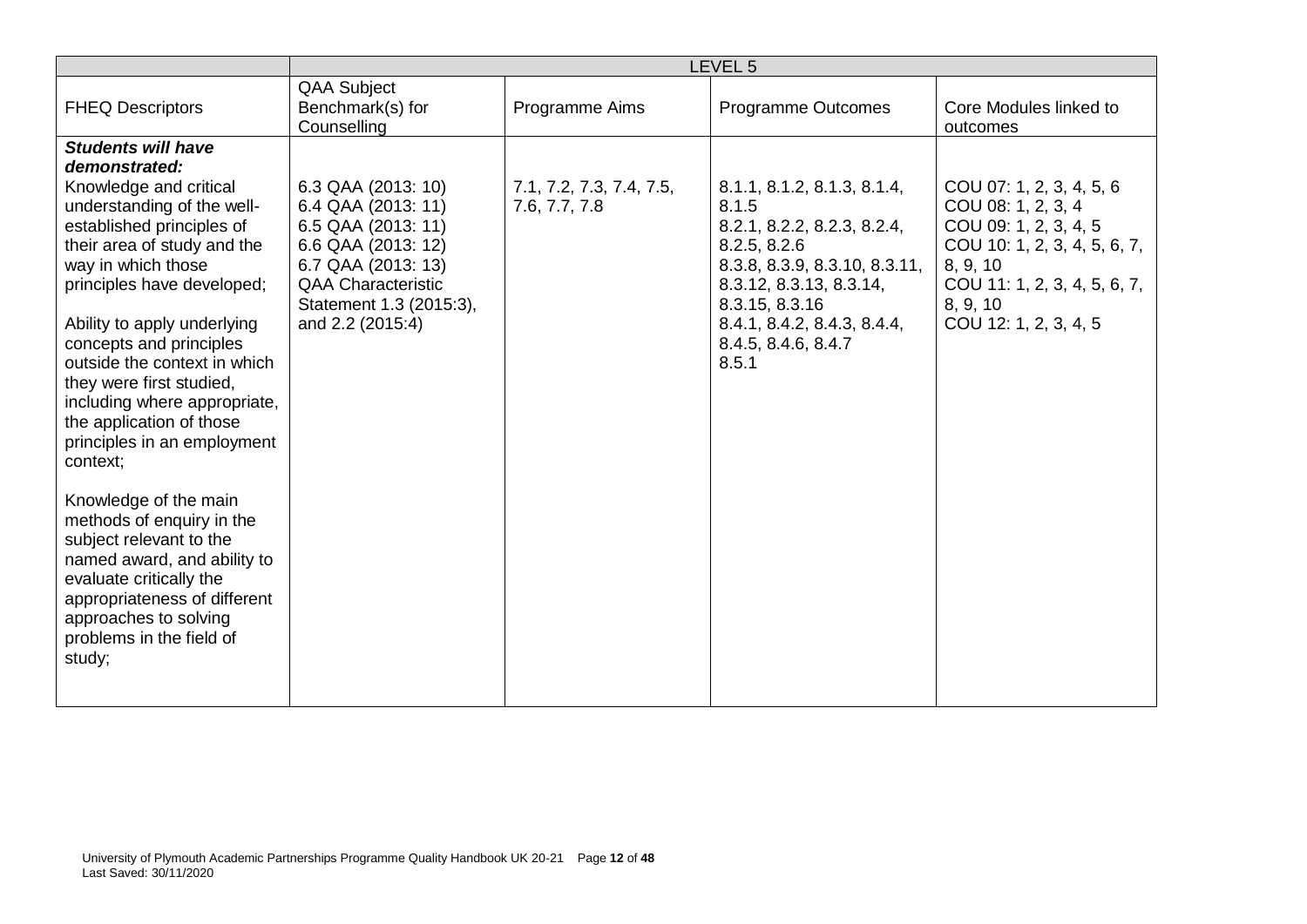|                                                                                                                                                                                                                                                                                                                                                                                                | LEVEL 5                                                                                                                                                       |                                           |                                                                                                                                                                                                                                  |                                                                                                                                                                                          |
|------------------------------------------------------------------------------------------------------------------------------------------------------------------------------------------------------------------------------------------------------------------------------------------------------------------------------------------------------------------------------------------------|---------------------------------------------------------------------------------------------------------------------------------------------------------------|-------------------------------------------|----------------------------------------------------------------------------------------------------------------------------------------------------------------------------------------------------------------------------------|------------------------------------------------------------------------------------------------------------------------------------------------------------------------------------------|
| <b>FHEQ Descriptors</b>                                                                                                                                                                                                                                                                                                                                                                        | <b>QAA Subject</b><br>Benchmark(s) for<br>Counselling                                                                                                         | Programme Aims                            | Programme Outcomes                                                                                                                                                                                                               | Core Modules linked to<br>outcomes                                                                                                                                                       |
| An understanding of the<br>limits of the knowledge, and<br>how this influences analyses<br>and interpretations based on<br>that knowledge                                                                                                                                                                                                                                                      | 6.3 QAA (2013: 10) 6.4<br>QAA (2013: 11) 6.5<br>QAA (2013: 11)<br>6.6<br>QAA (2013: 12) 6.7<br>QAA (2013: 13) QAA<br>Characteristic<br>Statement 1.3 (2015:3) | 7.1, 7.2, 7.3, 7.4, 7.5,<br>7.6, 7.7, 7.8 | 8.1.1, 8.1.2, 8.1.3, 8.1.4,<br>8.1.5<br>8.2.1, 8.2.2, 8.2.3, 8.2.4,<br>8.2.5, 8.2.6<br>8.3.8, 8.3.9, 8.3.10, 8.3.11,<br>8.3.12, 8.3.13, 8.3.14,<br>8.3.15, 8.3.16<br>8.4.1, 8.4.2, 8.4.3, 8.4.4,<br>8.4.5, 8.4.6, 8.4.7<br>8.5.1 | COU 07: 1, 2, 3, 4, 5, 6<br>COU 08: 1, 2, 3, 4<br>COU 09: 1, 2, 3, 4, 5<br>COU 10: 1, 2, 3, 4, 5, 6, 7,<br>8, 9, 10<br>COU 11: 1, 2, 3, 4, 5, 6, 7,<br>8, 9, 10<br>COU 12: 1, 2, 3, 4, 5 |
| Students will be able to:                                                                                                                                                                                                                                                                                                                                                                      |                                                                                                                                                               |                                           |                                                                                                                                                                                                                                  |                                                                                                                                                                                          |
| Use a range of established<br>techniques to initiate and<br>undertake critical analysis of<br>information, and to propose<br>solutions to problems arising<br>from that analysis;<br>Effectively communicate<br>information, arguments and<br>analysis in a variety of forms<br>to specialist and non-<br>specialist audiences, and<br>deploy key techniques of the<br>discipline effectively; | 6.3 QAA (2013: 10) 6.4<br>QAA (2013: 11) 6.5<br>QAA (2013: 11) 6.6<br>QAA (2013: 12) 6.7<br>QAA (2013: 13) QAA<br>Characteristic<br>Statement 1.3 (2015:3)    | 7.1, 7.2, 7.3, 7.4, 7.5,<br>7.6, 7.7, 7.8 | 8.1.1, 8.1.2, 8.1.3, 8.1.4,<br>8.1.5<br>8.2.1, 8.2.2, 8.2.3, 8.2.4,<br>8.2.5, 8.2.6<br>8.3.8, 8.3.9, 8.3.10, 8.3.11,<br>8.3.12, 8.3.13, 8.3.14,<br>8.3.15, 8.3.16<br>8.4.1, 8.4.2, 8.4.3, 8.4.4,<br>8.4.5, 8.4.6, 8.4.7<br>8.5.1 | COU 07: 1, 2, 3, 4, 5, 6<br>COU 08: 3, 4<br>COU 09: 1, 2, 3, 4, 5<br>COU 10: 1, 2, 3, 4, 5, 6, 7,<br>8, 9, 10<br>COU 11: 1, 2, 3, 4, 5, 6, 7,<br>8, 9, 10<br>COU 12: 1, 2, 3, 4, 5       |
| Undertake further training,<br>develop existing skills and<br>acquire new competences                                                                                                                                                                                                                                                                                                          |                                                                                                                                                               |                                           |                                                                                                                                                                                                                                  |                                                                                                                                                                                          |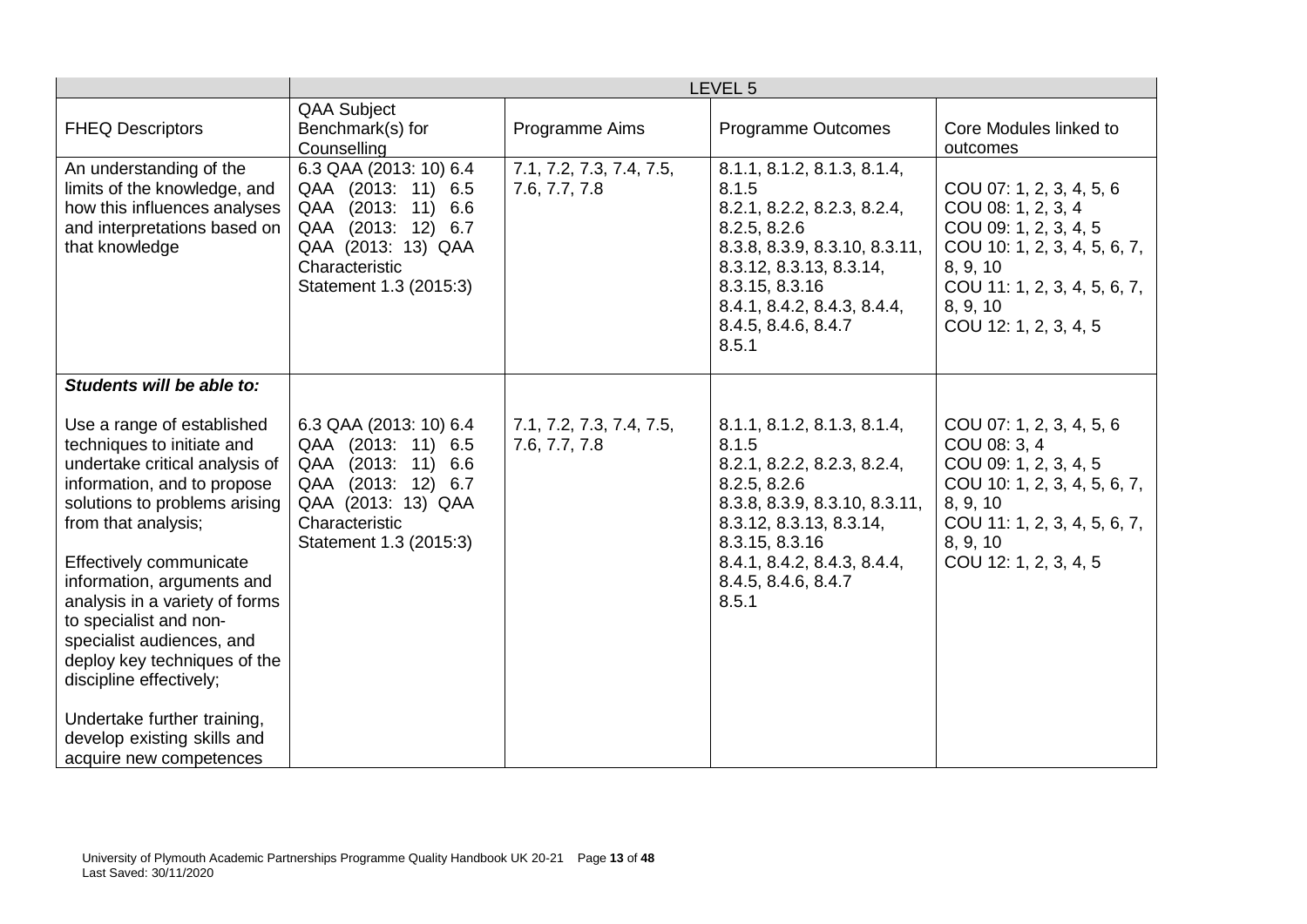|                                                                                                                                                      | LEVEL 5                                                                                                                                                       |                                           |                                                                                                                                                                                                                                  |                                                                                                                                                                                          |
|------------------------------------------------------------------------------------------------------------------------------------------------------|---------------------------------------------------------------------------------------------------------------------------------------------------------------|-------------------------------------------|----------------------------------------------------------------------------------------------------------------------------------------------------------------------------------------------------------------------------------|------------------------------------------------------------------------------------------------------------------------------------------------------------------------------------------|
| <b>FHEQ Descriptors</b>                                                                                                                              | <b>QAA Subject</b><br>Benchmark(s) for<br>Counselling                                                                                                         | Programme Aims                            | <b>Programme Outcomes</b>                                                                                                                                                                                                        | Core Modules linked to<br>outcomes                                                                                                                                                       |
| that will enable them to<br>assume significant<br>responsibility within<br>organisations.                                                            |                                                                                                                                                               |                                           |                                                                                                                                                                                                                                  |                                                                                                                                                                                          |
| Students will also have:                                                                                                                             |                                                                                                                                                               |                                           |                                                                                                                                                                                                                                  |                                                                                                                                                                                          |
| The qualities and<br>transferable skills necessary<br>for employment requiring<br>the exercise of personal<br>responsibility and decision-<br>making | 6.3 QAA (2013: 10) 6.4<br>QAA (2013: 11) 6.5<br>QAA (2013: 11)<br>6.6<br>QAA (2013: 12) 6.7<br>QAA (2013: 13) QAA<br>Characteristic<br>Statement 2.2 (2015:4) | 7.1, 7.2, 7.3, 7.4, 7.5,<br>7.6, 7.7, 7.8 | 8.1.1, 8.1.2, 8.1.3, 8.1.4,<br>8.1.5<br>8.2.1, 8.2.2, 8.2.3, 8.2.4,<br>8.2.5, 8.2.6<br>8.3.8, 8.3.9, 8.3.10, 8.3.11,<br>8.3.12, 8.3.13, 8.3.14,<br>8.3.15, 8.3.16<br>8.4.1, 8.4.2, 8.4.3, 8.4.4,<br>8.4.5, 8.4.6, 8.4.7<br>8.5.1 | COU 07: 1, 2, 3, 4, 5, 6<br>COU 08: 1, 2, 3, 4<br>COU 09: 1, 2, 3, 4, 5<br>COU 10: 1, 2, 3, 4, 5, 6, 7,<br>8, 9, 10<br>COU 11: 1, 2, 3, 4, 5, 6, 7,<br>8, 9, 10<br>COU 12: 1, 2, 3, 4, 5 |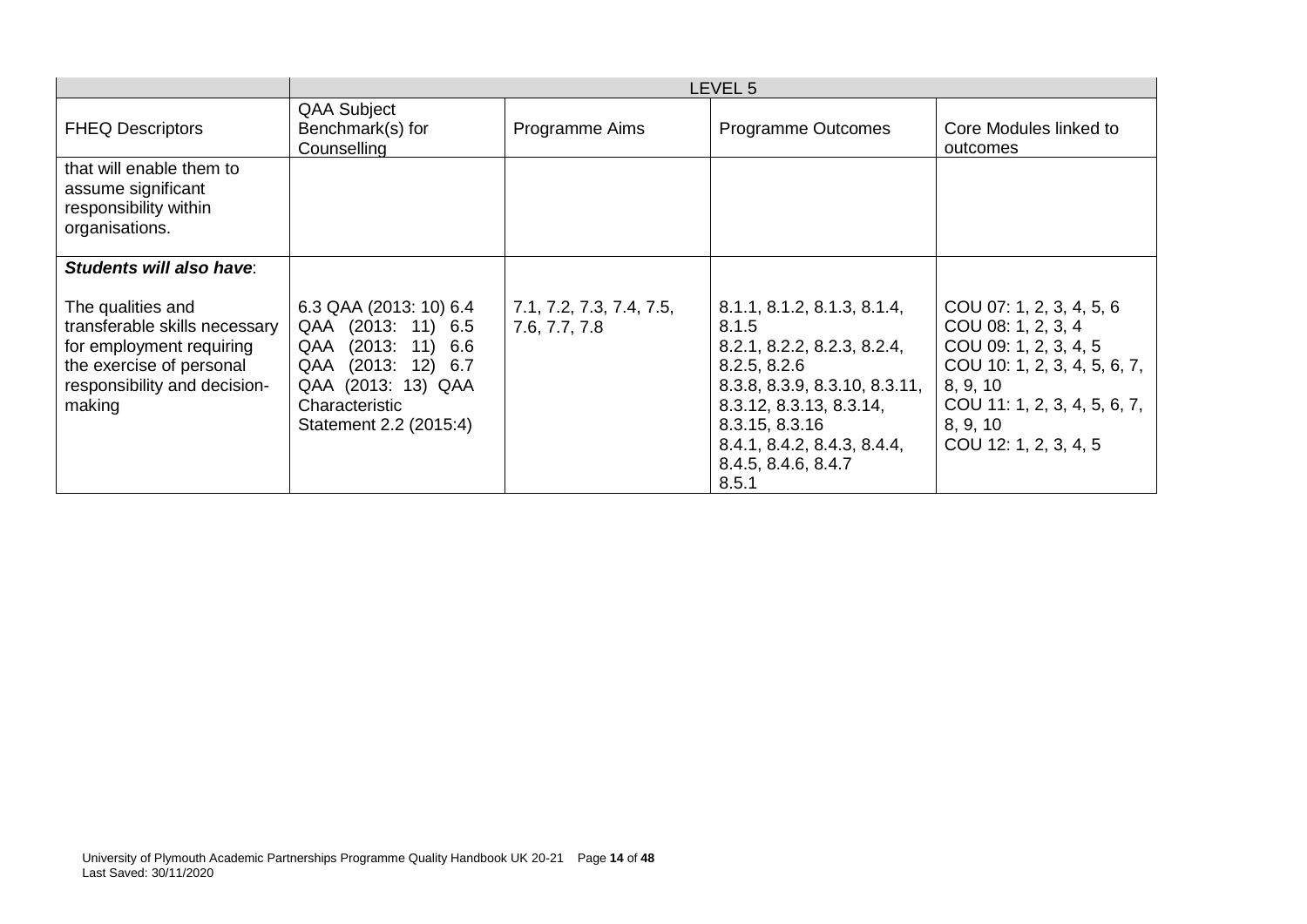# **Module Records**

# <span id="page-14-0"></span>**SECTION A: DEFINITIVE MODULE RECORD***.*

**MODULE CODE:** COBC1197 **MODULE TITLE: Introduction to the Person-Centred Approach CREDITS:** 20 **FHEQ LEVEL:** Four **JACS CODE:** B940 **PRE-REQUISITES:**  None **CO-REQUISITES: COMPENSATABLE: No**

#### **SHORT MODULE DESCRIPTOR:** *(max 425 characters)*

None

The module guides the student in an examination of the counselling/helping relationship within an ethical context of the National Counselling Society and British Association for Counselling and Psychotherapy Ethical Frameworks and further contextualised within the Person-Centred Approach as the essential core theory underpinning the whole course.

|                     | <b>ELEMENTS OF ASSESSMENT</b> |              |     |             |     |  |  |
|---------------------|-------------------------------|--------------|-----|-------------|-----|--|--|
| E <sub>1</sub>      |                               | С1           | 50% | P1          | 50% |  |  |
| (Examination)       |                               | (Coursework) |     | (Practical) |     |  |  |
| <b>E2</b> (Clinical |                               | A1 (Generic  |     |             |     |  |  |
| Examination)        |                               | assessment)  |     |             |     |  |  |
| $T1$ (Test)         |                               |              |     |             |     |  |  |

# **SUBJECT ASSESSMENT PANEL Group to which module should be linked**:

FdA Counselling

**Professional body minimum pass mark requirement:** 40%

#### **MODULE AIMS:**

This module aims to introduce students to basic concepts which underpin the practical skills work. Students will explore the tenets of the Person-centred Approach and relational approaches which inform a humanistic approach to integrative working, alongside counselling ethical frameworks, such as that of the British Association for Counselling and Psychotherapy and the National Counselling Society, which guide all aspects of health and safety in the helping relationship. Students will be equipped with a toolbox of study skills to enable them to complete the academic demands of working at HE level.

**ASSESSED LEARNING OUTCOMES:** (additional guidance below) At the end of the module the learner will be expected to be able to: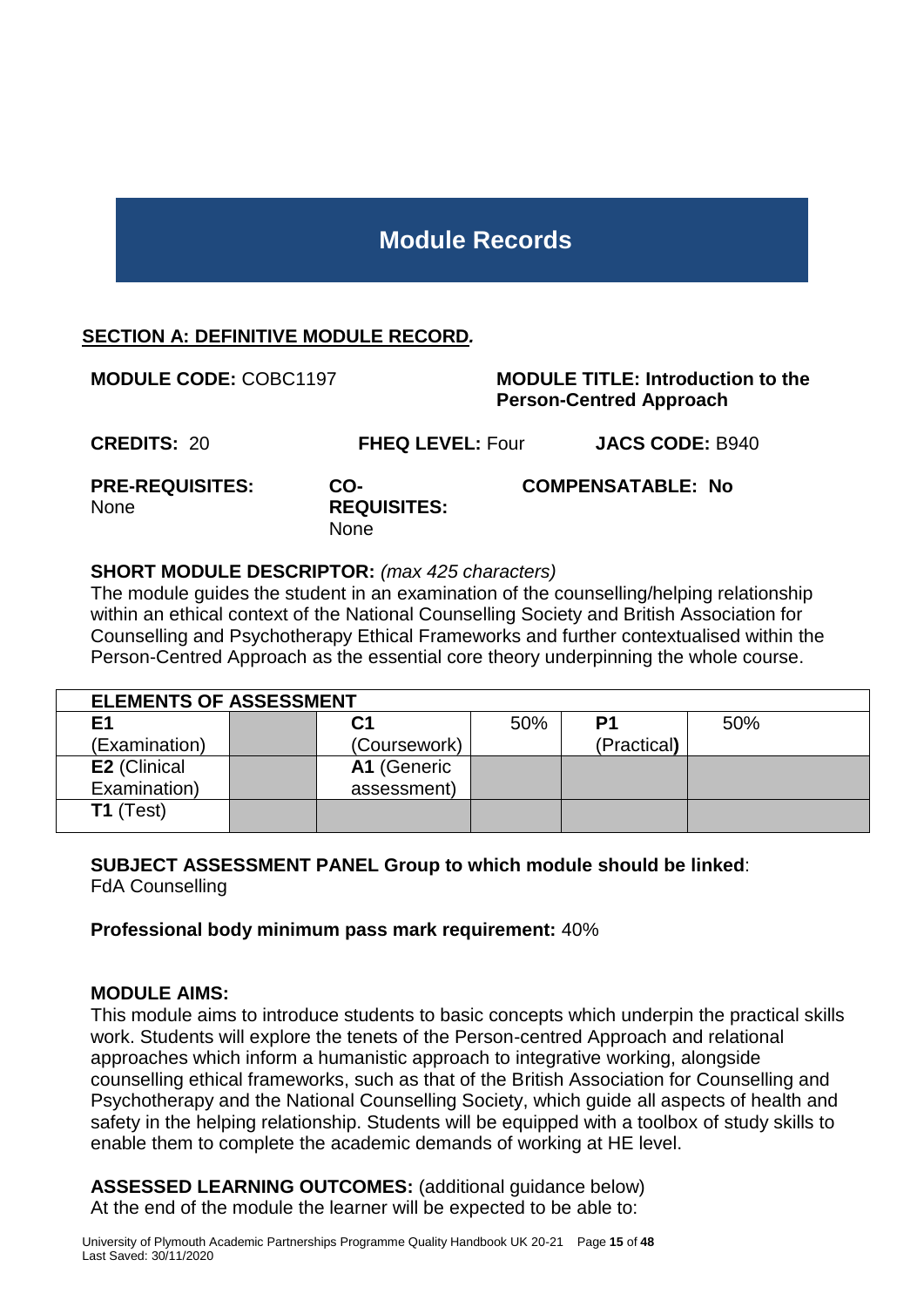1. Demonstrate understanding of the professional helper role.

2. Outline basic key concepts of the Person-centred Approach.

3. Identify what creates a safe and therapeutic environment for helping/counselling to take place.

4. Evaluate one of the models of helping (such as that proposed by Egan), and outline a range of at least three other counselling theories.

5. Demonstrate understanding of how these theories impact on practical application in triad and Helping Placement work.

| <b>DATE OF APPROVAL: 12/05/2017</b>            | <b>FACULTY/OFFICE:</b>                       |
|------------------------------------------------|----------------------------------------------|
|                                                | <b>Academic Partnerships</b>                 |
| <b>DATE OF IMPLEMENTATION:</b><br>01/09/2017   | <b>SCHOOL/PARTNER: COBC</b>                  |
| DATE(S) OF APPROVED CHANGE:<br>None applicable | SEMESTER: Semester 1 of Year 1 (P/T &<br>F/T |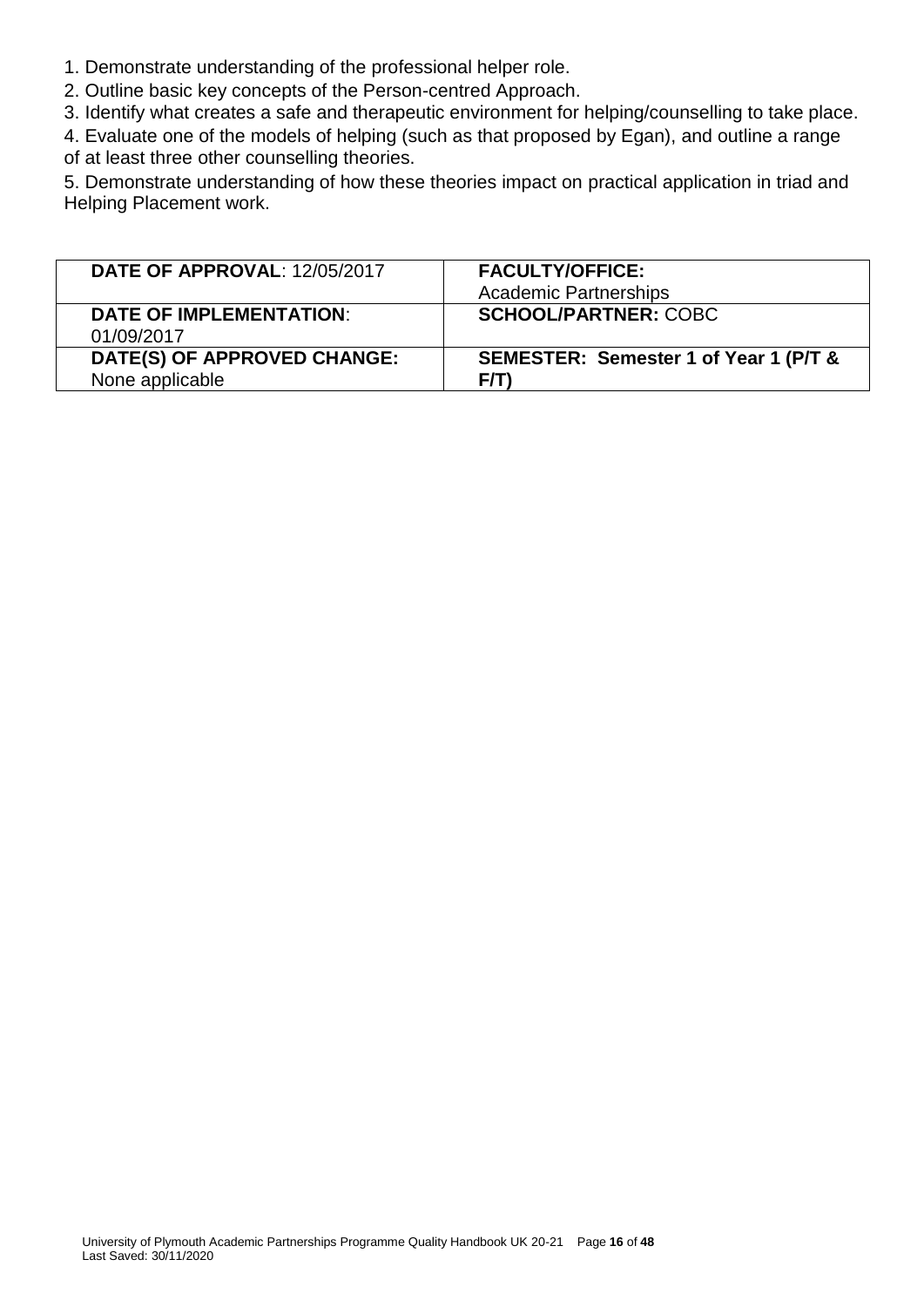#### *Further details for current students should be provided in module guidance notes.*

**ACADEMIC YEAR:** 2020/21 **NATIONAL COST CENTRE:** 103, Nursing & allied health professions

**MODULE LEADER:** Amanda

**OTHER MODULE STAFF:** Amanda Johnson

Johnson

#### **Summary of Module Content**

The module will support the student to develop their knowledge of the person-centred approach to counselling, whilst developing their skill in demonstrating the core conditions of the approach in interactions with their peer group.

The module also supports the early stages of understanding integration within a humanistic counselling context, offering the opportunity to explore the initial tentative steps toward consideration of how this might ultimately be achieved as an expression of individual practice.

| SUMMARY OF TEACHING AND LEARNING [Use HESA KIS definitions] |       |                                               |  |
|-------------------------------------------------------------|-------|-----------------------------------------------|--|
| <b>Scheduled</b>                                            | Hours | <b>Comments/Additional Information</b>        |  |
| <b>Activities</b>                                           |       |                                               |  |
| Lecture                                                     | 34    | Classroom based learning led by tutor         |  |
| Seminar                                                     | 5     | Classroom based learning led by student/s     |  |
| <b>Practical Classes</b>                                    | 12    | Tutor supervised skills based practical work  |  |
| Guided                                                      | 147   | Learning using own resources and those        |  |
| <b>Independent Study</b>                                    |       | provided by the college, including the module |  |
|                                                             |       | resource guide - see module handbook.         |  |
| <b>Tutorial</b>                                             | 2     | Individual tutorial with tutor                |  |
| <b>Total</b>                                                | 200   | (NB: 1 credit = 10 hours of learning;         |  |
|                                                             | hours | 10 credits = $100$ hours, etc.)               |  |

| Category       | Element | Componen<br>t Name                            | Componen<br>weighting | Comments<br>Include<br>links to<br>learning<br>objectives                                                                                                                                                                                      |
|----------------|---------|-----------------------------------------------|-----------------------|------------------------------------------------------------------------------------------------------------------------------------------------------------------------------------------------------------------------------------------------|
| Practical      | P       | Oral<br>Assessment<br>and<br>Presentatio<br>n | 50%                   | Each student will conduct a professional<br>discussion around their experience of<br>working with a developing awareness, and<br>incorporation of, person-centred values<br>and methods into their interpersonal<br>practice (LO 1, 2, 4 & 5). |
| Coursew<br>ork | C       | Written<br>assignment<br>1500 words.          | 50%                   | The student will produce carefully<br>researched and properly referenced notes<br>regarding theory and methods for<br>development and incorporation, which<br>support their professional discussion (LO<br>$1, 2, 3 & 5$ ).                    |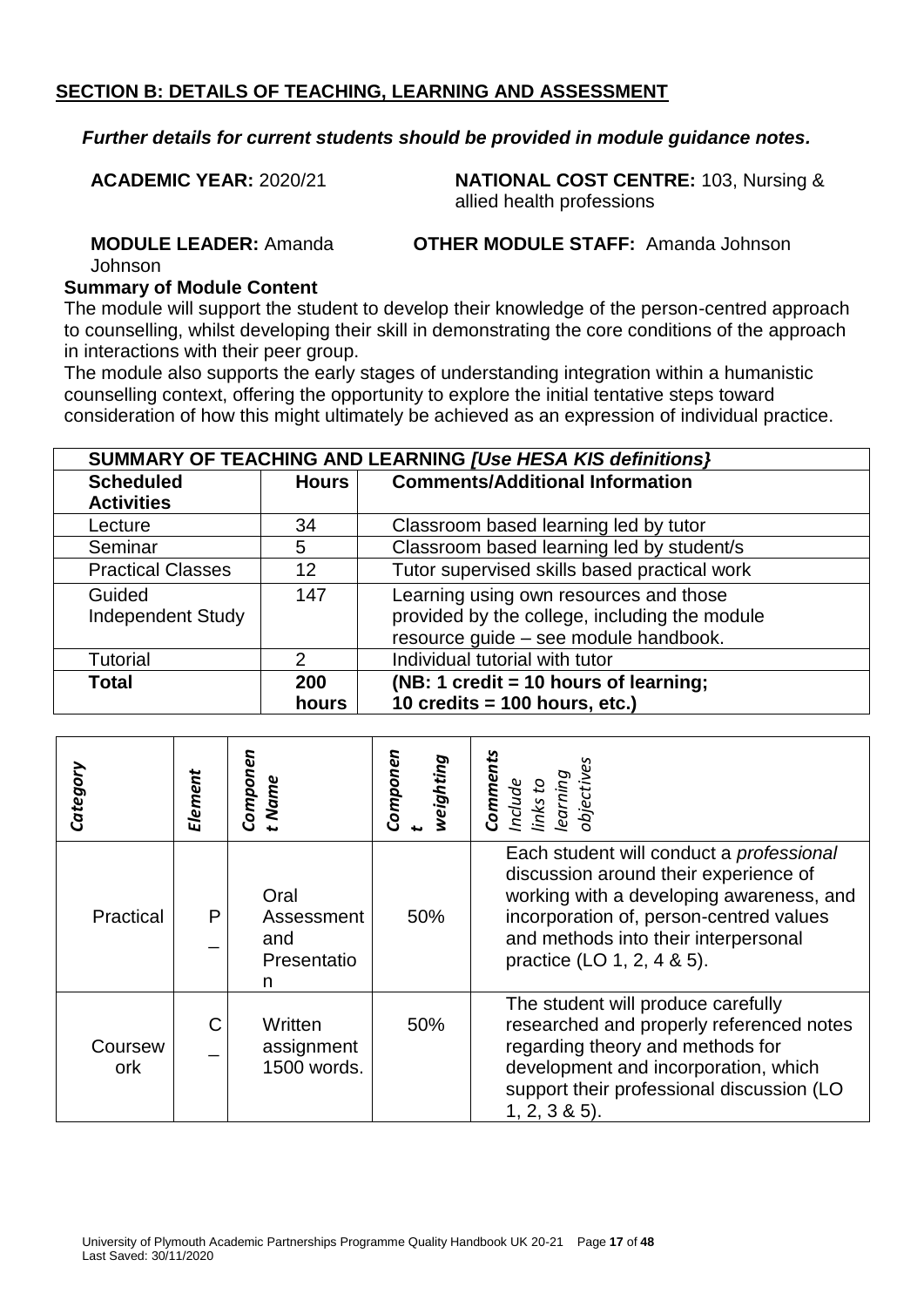# **SECTION A: DEFINITIVE MODULE RECORD***..*

| <b>MODULE CODE: COBC1198</b>                         |                                          | <b>Skills</b> | <b>MODULE TITLE: Developing Counselling</b> |
|------------------------------------------------------|------------------------------------------|---------------|---------------------------------------------|
| <b>CREDITS: 20</b>                                   | <b>FHEQ LEVEL: Four</b>                  |               | <b>JACS CODE: B940</b>                      |
| <b>PRE-REQUISITES:</b><br><b>None</b>                | CO-<br><b>REQUISITES:</b><br><b>None</b> |               | <b>COMPENSATABLE: No</b>                    |
| <b>SHORT MODULE DESCRIPTOR:</b> (max 425 characters) |                                          |               |                                             |

In this module the student will be supported in developing their understanding and application of generic counselling skills. Each student will have the opportunity to research the subject further, and working within their peer group, conduct a seminar focussing on a specific area of formative development within their skills.

| ELEMENTS OF ASSESSMENT [Use HESA KIS definitions] - see Definitions of |  |              |     |             |     |
|------------------------------------------------------------------------|--|--------------|-----|-------------|-----|
| <b>Elements and Components of Assessment</b>                           |  |              |     |             |     |
| E <sub>1</sub>                                                         |  | C1           | 50% | P1          | 50% |
| (Examination)                                                          |  | (Coursework) |     | (Practical) |     |
| E2 (Clinical                                                           |  | A1 (Generic  |     |             |     |
| Examination)                                                           |  | assessment)  |     |             |     |
| $T1$ (Test)                                                            |  |              |     |             |     |

# **SUBJECT ASSESSMENT PANEL Group to which module should be linked**:

FdA Counselling

# **Professional body minimum pass mark requirement:** 40%

#### **MODULE AIMS:**

The module aims to develop both generic and theory specific counselling skills.

The student will develop their acuity of the attitudes espoused within the conditions characterised as core to relational counselling.

The student will develop a range of skills associated with the approaches studied within the context of the module.

# **ASSESSED LEARNING OUTCOMES:** (additional guidance below)

At the end of the module the learner will be expected to be able to:

1. Demonstrate effective use of basic counselling skills, and working effectively with the core conditions.

2. Apply and evaluate a range of techniques and ways of working taken from other approaches.

3. Establish, maintain and conclude a helping relationship 4. Give and receive constructive feedback (both written and oral).

5. Evaluate self and peers when using effective counselling skills.

| <b>DATE OF APPROVAL: 12/05/2017</b>          | <b>FACULTY/OFFICE:</b><br><b>Academic Partnerships</b>     |
|----------------------------------------------|------------------------------------------------------------|
| <b>DATE OF IMPLEMENTATION:</b><br>01/09/2017 | <b>SCHOOL/PARTNER: COBC</b>                                |
| DATE(S) OF APPROVED CHANGE:<br>XX/XX/XXXX    | <b>SEMESTER: Semester 1 of year 1 (both P/T)</b><br>& F/T) |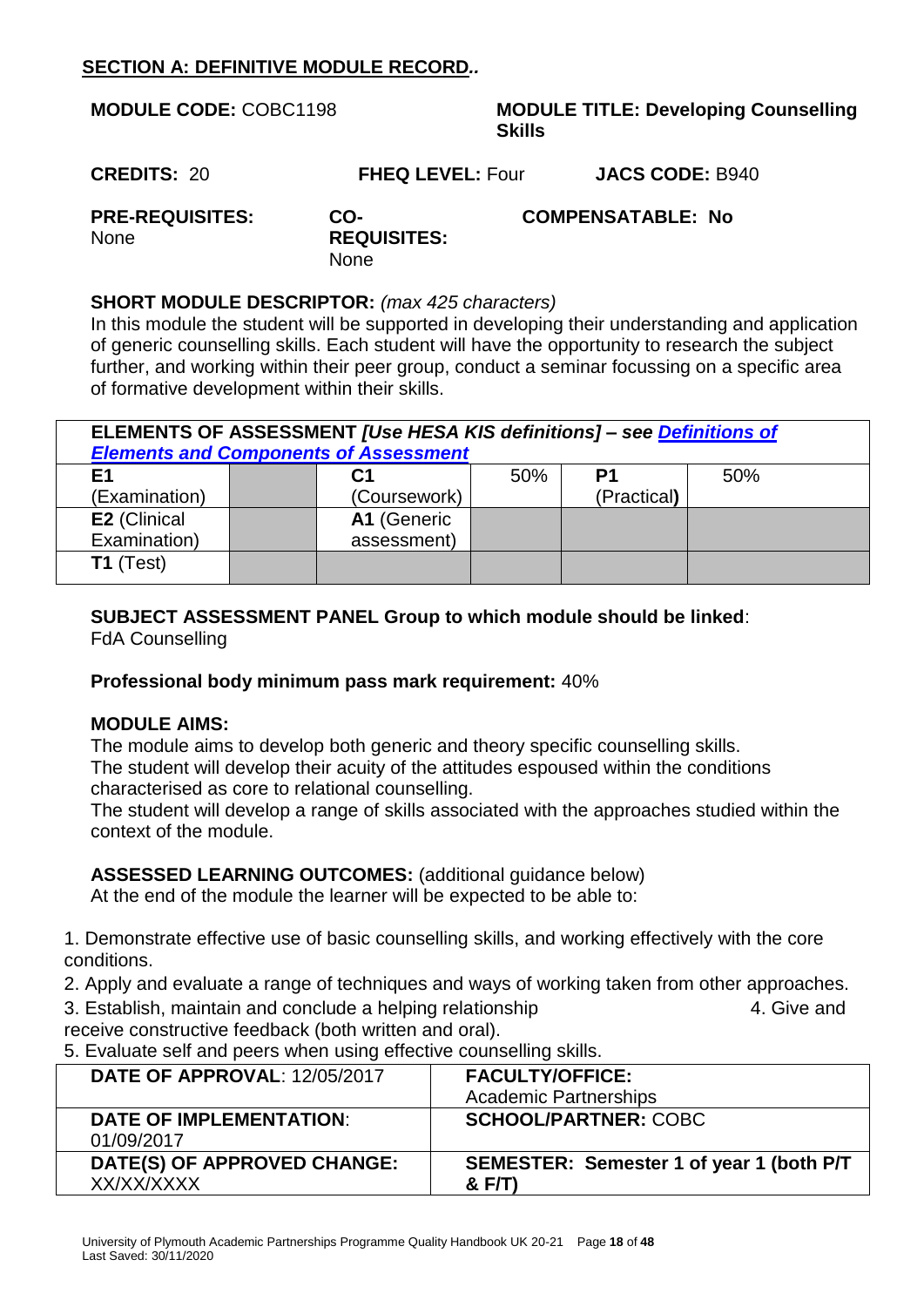*Further details for current students should be provided in module guidance notes.*

**ACADEMIC YEAR:** 2020/21 **NATIONAL COST CENTRE:** 103, Nursing & allied health professions

**MODULE LEADER:** Louise

**OTHER MODULE STAFF:** Amanda Johnson,

Gregory

#### **Summary of Module Content**

The module will be delivered through a combination of directed and self-directed learning, in which personal and professional development formatively assessed using self and peer reflection and feedback.

The student will develop necessary basic counselling skills along with the main core of conditions associated with relational/humanistic models of counselling.

| SUMMARY OF TEACHING AND LEARNING [Use HESA KIS definitions] |              |                                               |  |  |
|-------------------------------------------------------------|--------------|-----------------------------------------------|--|--|
| <b>Scheduled</b>                                            | <b>Hours</b> | <b>Comments/Additional Information</b>        |  |  |
| <b>Activities</b>                                           |              |                                               |  |  |
| Lecture                                                     | 34           | Classroom based learning led by tutor         |  |  |
| Seminar                                                     | 17           | Classroom based learning led by student/s     |  |  |
| <b>Tutorial</b>                                             | 2            | Individual tutorial with tutor                |  |  |
| Self-guided                                                 | 147          | Learning using own resources and those        |  |  |
| learning                                                    |              | provided by the college, including the module |  |  |
|                                                             |              | resource guide - see module handbook.         |  |  |
| <b>Total</b>                                                | 200          | (NB: 1 credit = 10 hours of learning;         |  |  |
|                                                             |              | 10 credits = $100$ hours, etc)                |  |  |

| Category   | Element | Componen<br>t Name                  | Componen<br>weighting | <b>Comments</b><br>objective<br>learning<br>Include<br>inks                                                                                                                                                                                                                                                                                            |
|------------|---------|-------------------------------------|-----------------------|--------------------------------------------------------------------------------------------------------------------------------------------------------------------------------------------------------------------------------------------------------------------------------------------------------------------------------------------------------|
| Practical  | P.      | Practical<br>skills<br>assessment   | 50%                   | The student will produce a video recorded<br>session of their developing counselling<br>skills, in collaboration with two peers. Each<br>of the group will undertake the listening,<br>speaking and observation roles and adopt<br>an appropriate rotation of these roles.<br>The video will be assessed against<br>learning outcomes 1, 2, 3, 4 $& 5$ |
| Coursework | $C_{-}$ | Written<br>Assignment<br>2000 words | 50%                   | Once the skills have been recorded and<br>watched by the individual they will write a<br>reflective evaluation of the work they<br>demonstrated in their recording. The<br>written reflection will be assessed against<br>learning outcome $1 - 5$                                                                                                     |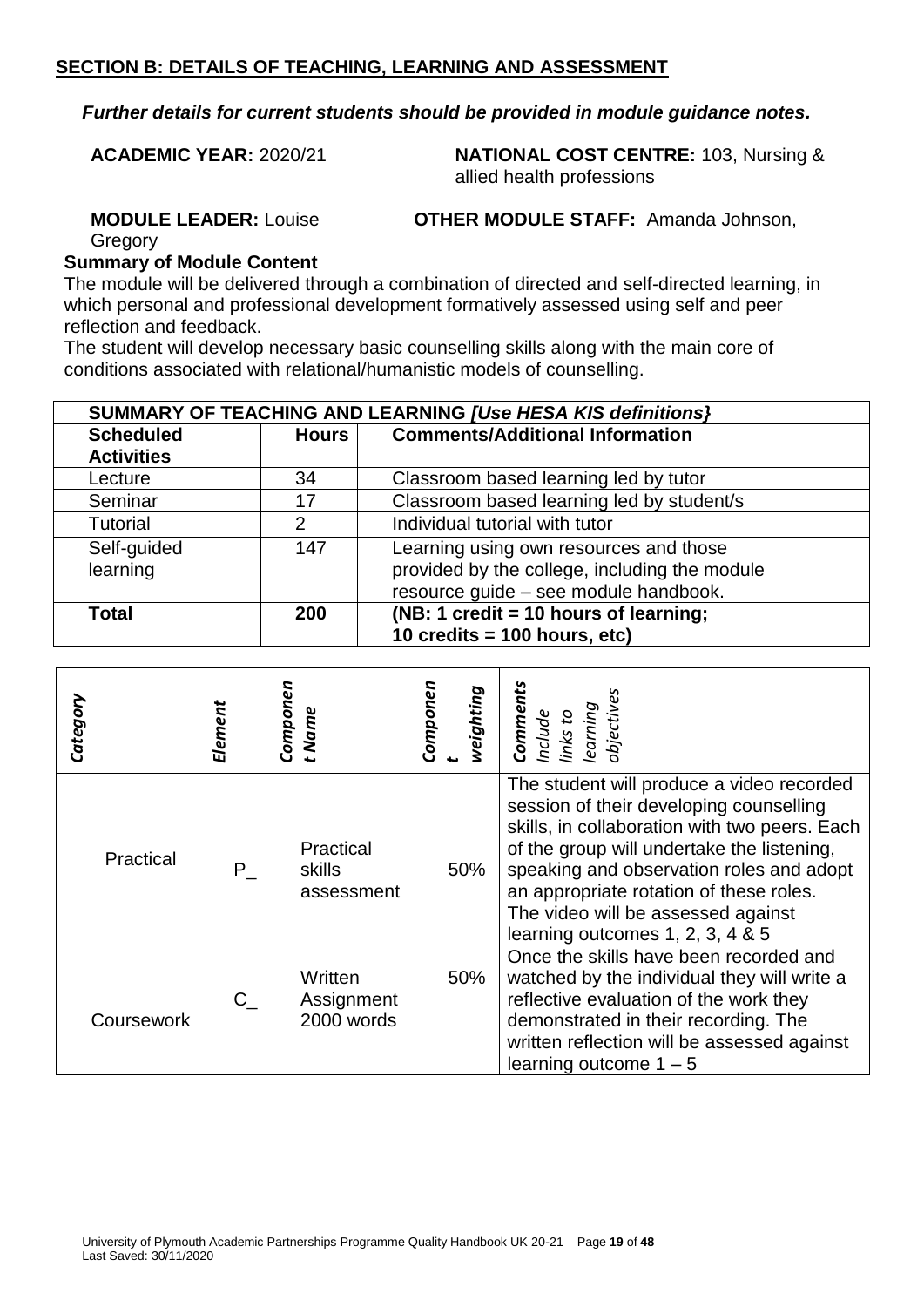# **SECTION A: DEFINITIVE MODULE RECORD**

| <b>MODULE CODE: COBC1199</b>          |                                          | <b>MODULE TITLE: Professional Practice 1:</b><br><b>Moving into Professional Practice</b> |
|---------------------------------------|------------------------------------------|-------------------------------------------------------------------------------------------|
| <b>CREDITS: 20</b>                    | <b>FHEQ LEVEL: Four</b>                  | <b>JACS CODE: B940</b>                                                                    |
| <b>PRE-REQUISITES:</b><br><b>None</b> | CO-<br><b>REQUISITES:</b><br><b>None</b> | <b>COMPENSATABLE: No</b>                                                                  |

#### **SHORT MODULE DESCRIPTOR:** *(max 425 characters)*

The module aims to provide an introduction to becoming a reflective practitioner and support the student in exploring a range of issues through a consideration of the spectrum of Helping placements to which the group belongs. Students will during the module have completed their 30 hours of Helping Placement, and present their learning to the group by means of individual defended presentations.

As part of this module the student will also be expected to demonstrate a minimum of 10 hours of personal therapy. This can be undertaken at any time during the first stage of the programme.

| ELEMENTS OF ASSESSMENT [Use HESA KIS definitions] - see Definitions of<br><b>Elements and Components of Assessment</b> |  |              |     |                |           |
|------------------------------------------------------------------------------------------------------------------------|--|--------------|-----|----------------|-----------|
| F1                                                                                                                     |  | С1           | 50% | P <sub>1</sub> | 50%       |
| (Examination)                                                                                                          |  | (Coursework) |     | (Practical)    |           |
| E2 (Clinical                                                                                                           |  | A1 (Generic  |     | P1             | Pass/Fail |
| Examination)                                                                                                           |  | assessment)  |     | (Practical)    |           |
| $T1$ (Test)                                                                                                            |  |              |     |                |           |

#### **SUBJECT ASSESSMENT PANEL Group to which module should be linked**: FdA Counselling

#### **Professional body minimum pass mark requirement:** 40%

#### **MODULE AIMS:**

This module introduces the concept of the 'Reflective Practitioner', and introduces the use of reflective journals and the principal activity of using writing for reflection.

Transition theory will be examined from the perspective of the student moving from their helping placement to their counselling placement at the Professional level.

The National Counselling Society ethical framework will be re-visited and potential ethical dilemmas explored.

Students will begin to think about supervision models in preparation for placements. Presentations on the Helping placement will be assessed at the end of the module, and these will include reflective notes.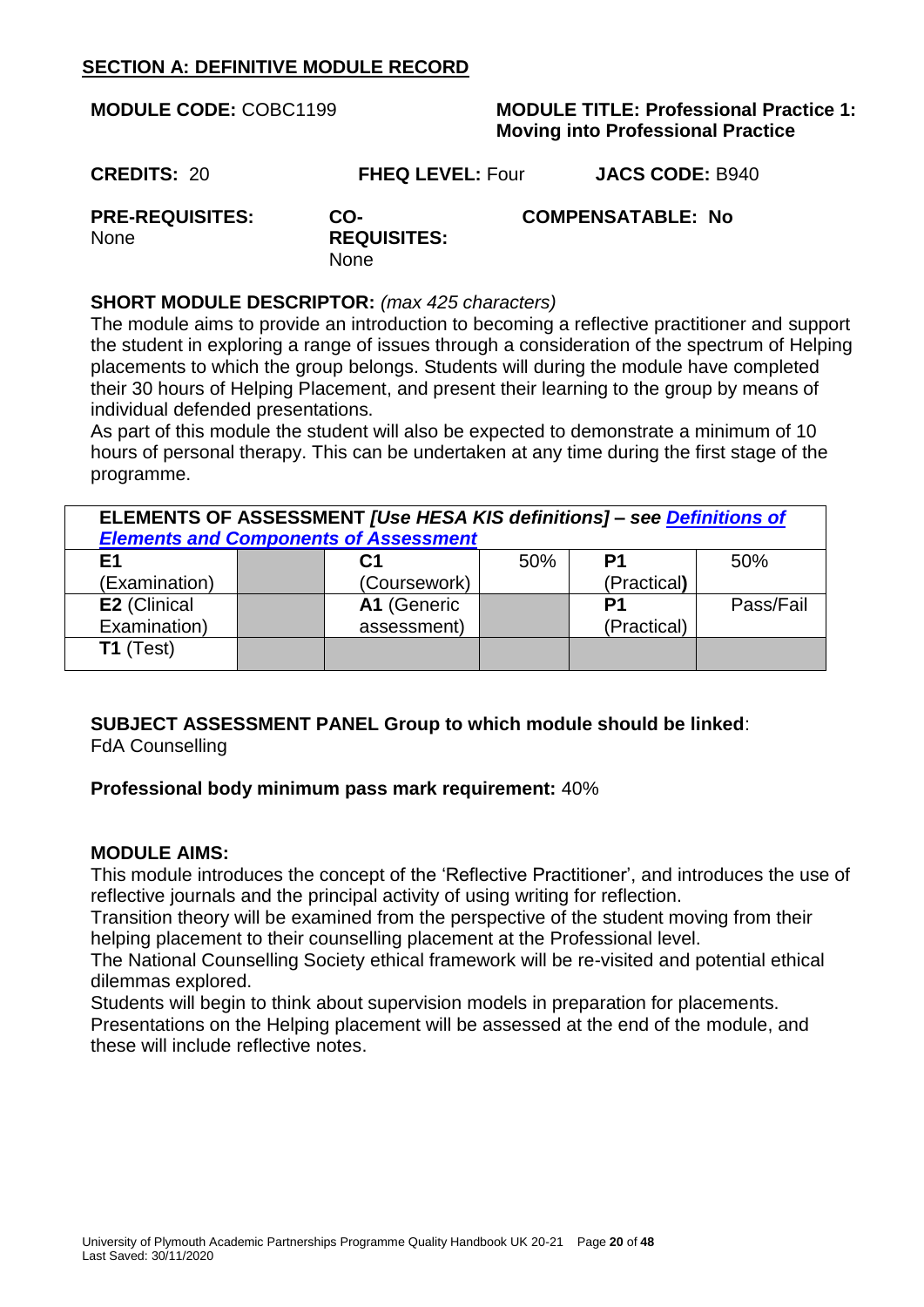# **ASSESSED LEARNING OUTCOMES:** (additional guidance below)

At the end of the module the learner will be expected to be able to:

1. Analyse the workings of Reflective Practice and the role of the Reflective Practitioner.

2. Identify and evaluate the role of support mechanisms in achieving ethical probity.

3. Explore and reflect on the initial limits to own practice and examine the client referral process.

4. Demonstrate an awareness of supervisory practice.

5. Evaluate own Helping role and devise a strategy for appropriate communication of feedback within the learner group.

| <b>DATE OF APPROVAL: 12/05/2017</b>           | <b>FACULTY/OFFICE:</b><br><b>Academic Partnerships</b>         |
|-----------------------------------------------|----------------------------------------------------------------|
| <b>DATE OF IMPLEMENTATION:</b><br>01/09/2017  | <b>SCHOOL/PARTNER: COBC</b>                                    |
| DATE(S) OF APPROVED CHANGE:<br>Not applicable | SEMESTER: Semester 2 of year 1 P/T<br>Semester 1 of year 1 F/T |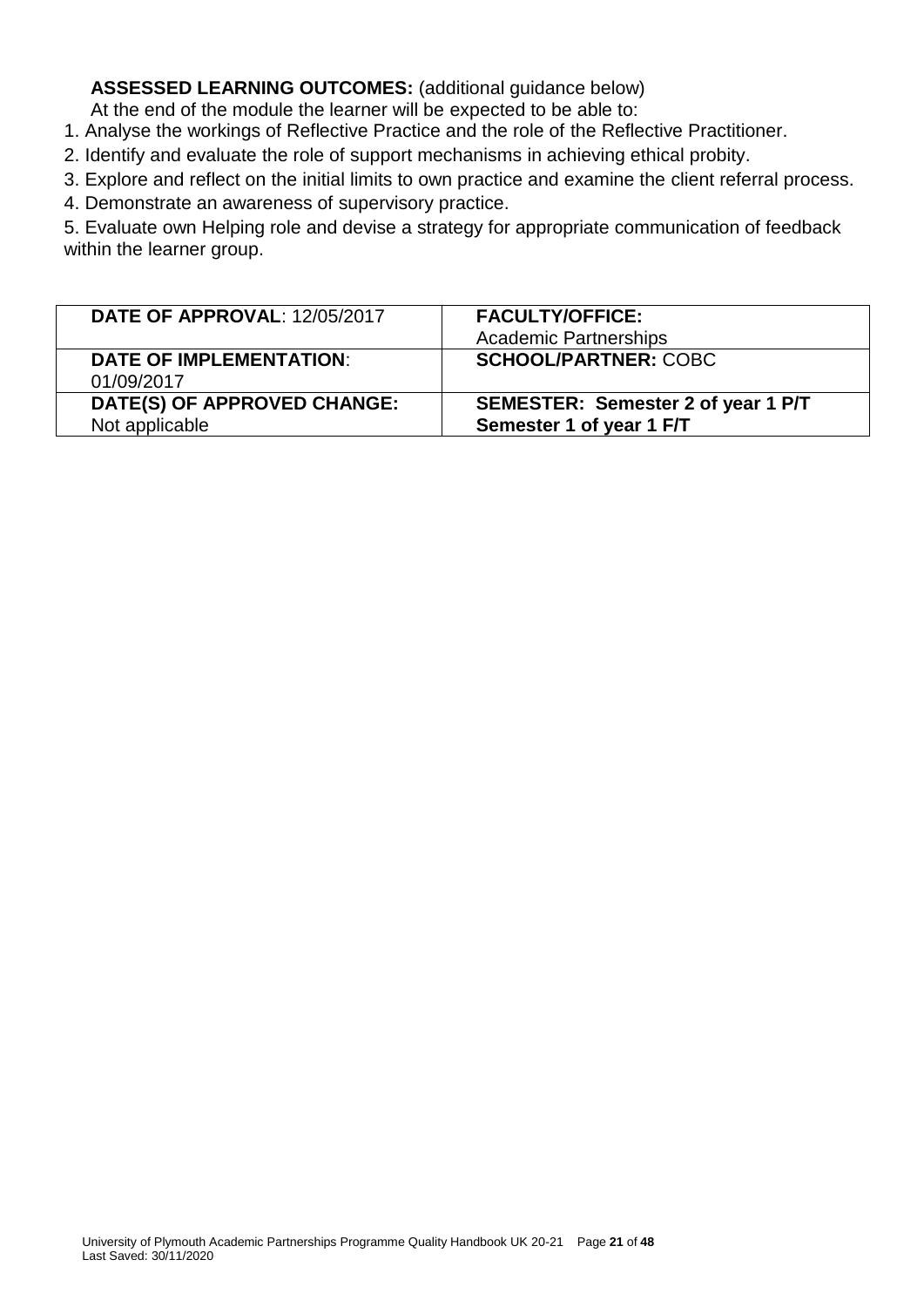*Items in this section must be considered annually and amended as appropriate, in conjunction with the Module Review Process. Some parts of this page may be used in the KIS return and published on the extranet as a guide for prospective students. Further details for current students should be provided in module guidance notes.*

**ACADEMIC YEAR:** 2020/21 **NATIONAL COST CENTRE:** 103, Nursing & allied health professions

**MODULE LEADER:** Amanda Johnson **OTHER MODULE STAFF:** Amanda Johnson

# **Summary of Module Content**

This module seeks to directly address the issues that inform professional practice as a beginning counsellor.

The student will be encouraged to become self-directive in their approach to their studies, and to begin to interrogate professional support mechanisms within a counselling context.

| SUMMARY OF TEACHING AND LEARNING [Use HESA KIS definitions] |                                                        |                                               |  |
|-------------------------------------------------------------|--------------------------------------------------------|-----------------------------------------------|--|
| <b>Scheduled</b>                                            | <b>Comments/Additional Information</b><br><b>Hours</b> |                                               |  |
| <b>Activities</b>                                           |                                                        |                                               |  |
| Lecture                                                     | 32                                                     | Classroom based learning led by tutor         |  |
| Seminar                                                     | 9                                                      | Classroom based learning led by student/s     |  |
| <b>Practical classes</b>                                    | 10                                                     | Tutor supervised skills based practical work  |  |
| <b>Tutorial</b>                                             | 2                                                      | Individual tutorial with tutor                |  |
| Self-guided                                                 | 147                                                    | Learning using own resources and those        |  |
| learning                                                    |                                                        | provided by the college, including the module |  |
|                                                             |                                                        | resource guide - see module handbook.         |  |
| <b>Total</b>                                                | 200                                                    | (NB: 1 credit = 10 hours of learning;         |  |
|                                                             |                                                        | 10 credits = $100$ hours, etc)                |  |

| Category   | Element | Componen<br>t Name                        | Componen<br>weighting | Comments<br>Include<br>links to<br>learning<br>objectives                                                                                                                                                                                                                        |
|------------|---------|-------------------------------------------|-----------------------|----------------------------------------------------------------------------------------------------------------------------------------------------------------------------------------------------------------------------------------------------------------------------------|
| Practice   | $P_{-}$ | Oral<br>assessment<br>and<br>presentation | 50%                   | The student will conduct a defended<br>presentation addressing their initial<br>experiences of professional practice<br>as it has been experienced in the<br>helping placement. $(LO: 1 – 5)$                                                                                    |
| Coursework | $C_{-}$ | Written<br>assignment<br>1500 words       | 50%                   | The student will provide<br>appropriately referenced written<br>notes which reflect the content of the<br>presentation and identify source<br>texts and other materials that they<br>have consulted in their research<br>whilst preparing for the presentation.<br>$(LO: 1 - 5)$ |
| Practice   | P       |                                           |                       | The student will undertake a<br>minimum of 10 hours of personal<br>therapy with a recognised                                                                                                                                                                                     |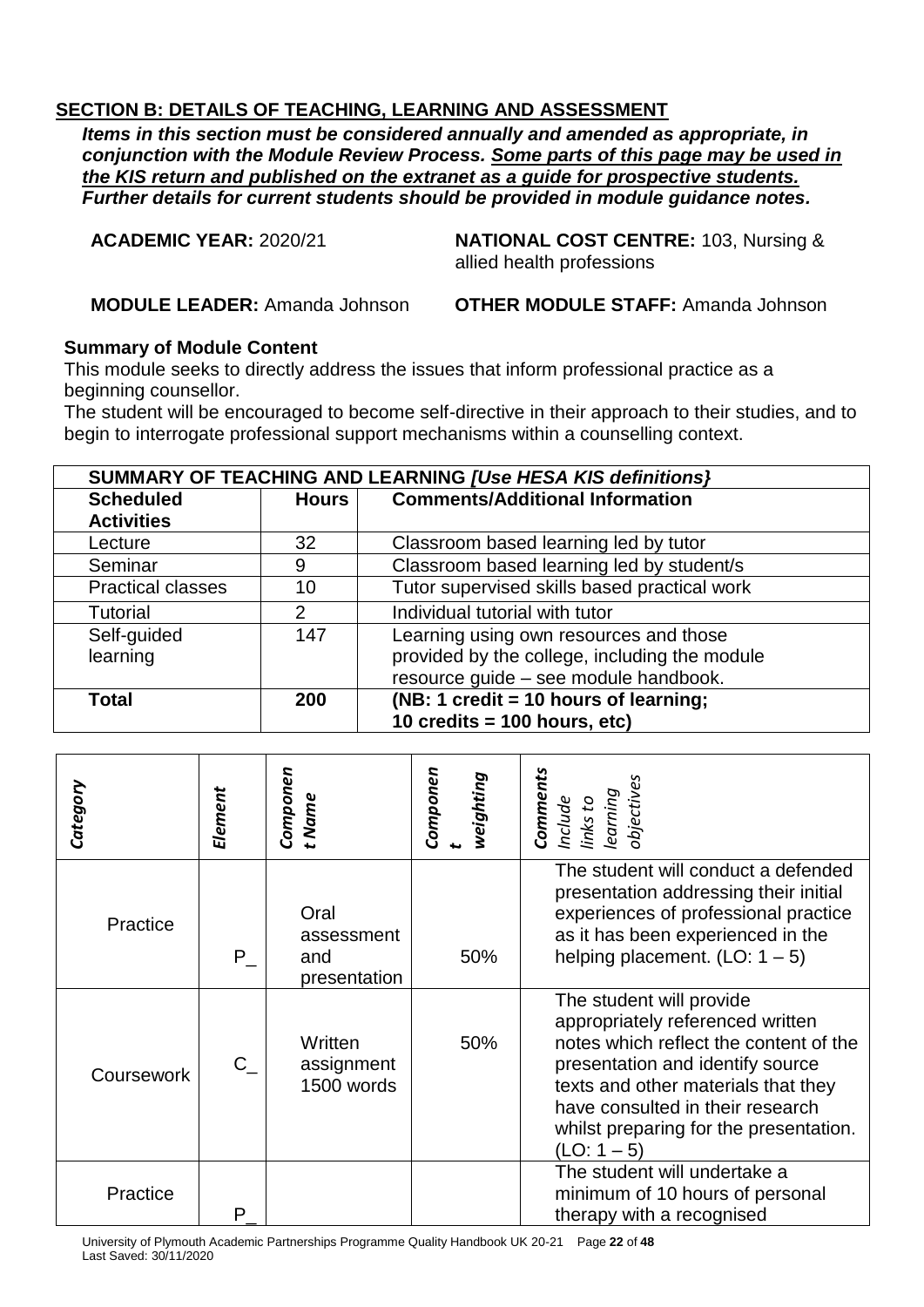| Personal<br>Therapy | Pass or<br>Fail | counselling practitioner. The<br>counselling provider will be required<br>to acknowledge that this therapy has<br>taken place by signing and dating<br>the appropriate document from the |
|---------------------|-----------------|------------------------------------------------------------------------------------------------------------------------------------------------------------------------------------------|
|                     |                 | course handbook.                                                                                                                                                                         |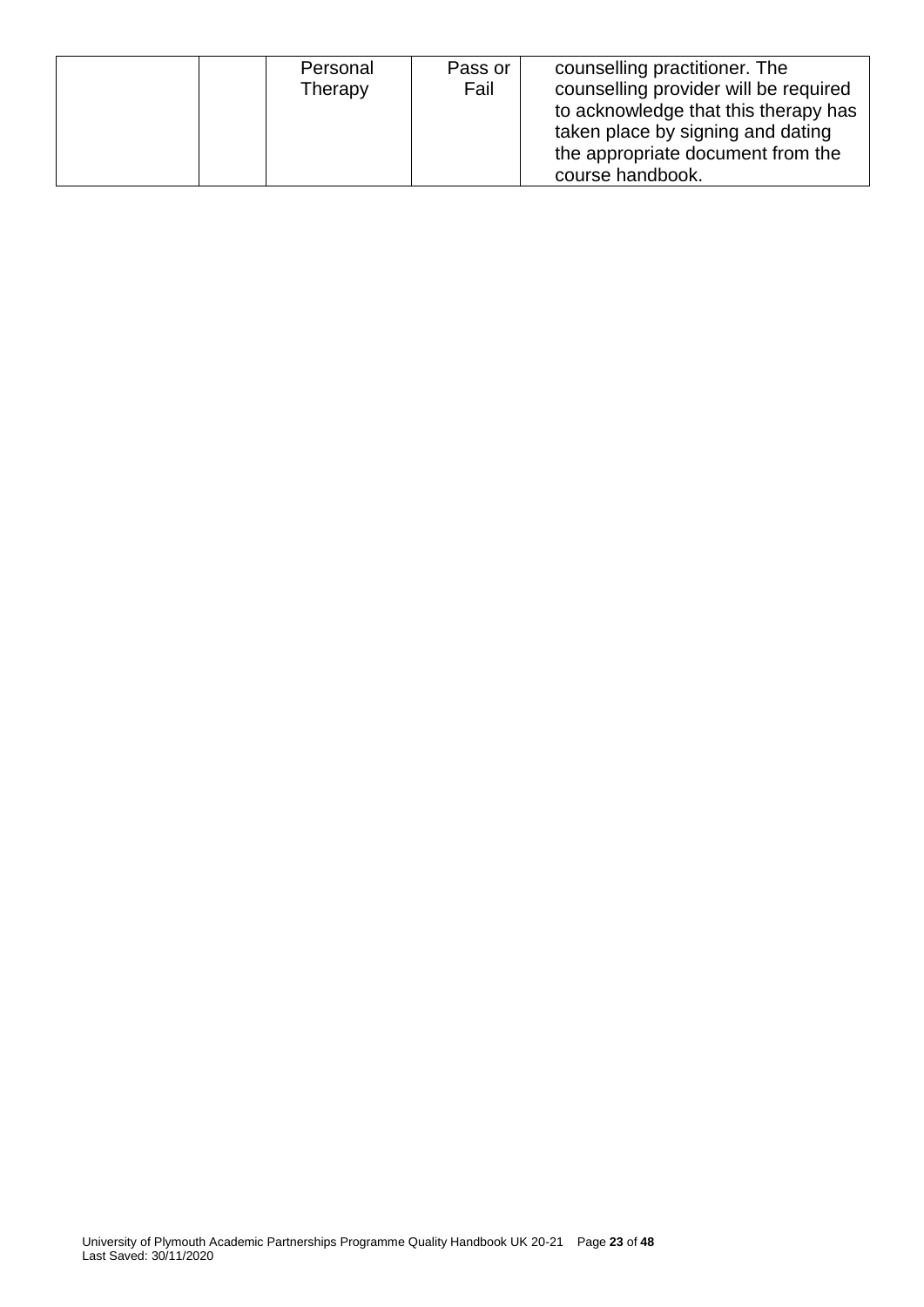# **SECTION A: DEFINITIVE MODULE RECORD**

| <b>MODULE CODE: COBC1200</b>                                                      |                         | <b>MODULE TITLE: Steps Toward</b><br><b>Integrative Practice</b> |                        |  |
|-----------------------------------------------------------------------------------|-------------------------|------------------------------------------------------------------|------------------------|--|
| <b>CREDITS: 20</b>                                                                | <b>FHEQ LEVEL: Four</b> |                                                                  | <b>JACS CODE: B940</b> |  |
| <b>PRE-REQUISITES:</b><br>CO-<br><b>REQUISITES:</b><br><b>None</b><br><b>None</b> |                         | <b>COMPENSATABLE: N</b>                                          |                        |  |
| <b>SHORT MODULE DESCRIPTOR:</b> (max 425 characters)                              |                         |                                                                  |                        |  |

This module will support a consideration of models of integration within a range of counselling contexts. The student will research the key elements of humanistic counselling that lend themselves to integration within an ethical and effective approach to counselling.

| ELEMENTS OF ASSESSMENT [Use HESA KIS definitions] - see Definitions of<br><b>Elements and Components of Assessment</b> |  |              |           |             |  |  |
|------------------------------------------------------------------------------------------------------------------------|--|--------------|-----------|-------------|--|--|
| E <sub>1</sub>                                                                                                         |  | C1           | 100%      | P1          |  |  |
| (Examination)                                                                                                          |  | (Coursework) | Pass/Fail | (Practical) |  |  |
| E2 (Clinical                                                                                                           |  | A1 (Generic  |           |             |  |  |
| Examination)                                                                                                           |  | assessment)  |           |             |  |  |
| $T1$ (Test)                                                                                                            |  |              |           |             |  |  |

# **SUBJECT ASSESSMENT PANEL Group to which module should be linked**:

FdA Counselling

#### **Professional body minimum pass mark requirement:** 40%

#### **MODULE AIMS:**

This module aims to provide a framework within three of the main approaches to counselling, which can be researched and evaluated for their use in creating an effective integration. The student will approach a study of models of the person from these theoretical perspectives, creating a personal synthesis from critical consideration of the body of research in this area.

**ASSESSED LEARNING OUTCOMES:** (additional guidance below)

At the end of the module the learner will be expected to be able to:

1. Identify and examine the key concepts underpinning each of three identified approaches to counselling.

2. Extrapolate strengths and limitations for each approach.

3. Relate client issues/stories to different approaches to illustrate and apply their understanding of the key theoretical concepts in relation to their workplace settings.

4. Source and evaluate relevant research in relation to identified models within potential integrations.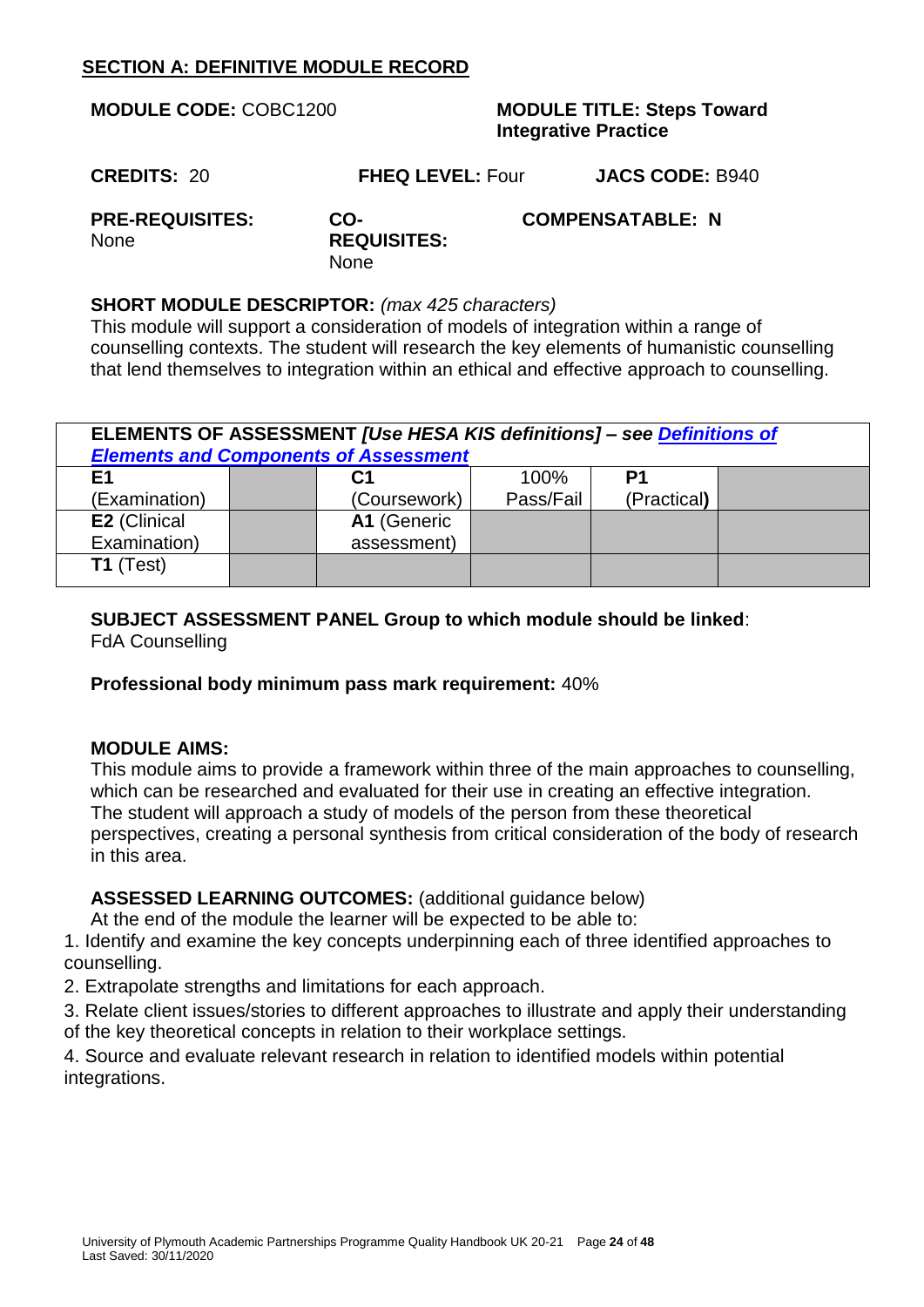| <b>DATE OF APPROVAL: 12/05/2017</b>           | <b>FACULTY/OFFICE:</b><br><b>Academic Partnerships</b>         |
|-----------------------------------------------|----------------------------------------------------------------|
| <b>DATE OF IMPLEMENTATION:</b><br>01/09/2017  | <b>SCHOOL/PARTNER: COBC</b>                                    |
| DATE(S) OF APPROVED CHANGE:<br>Not applicable | SEMESTER: Semester 2 of year 1 P/T<br>Semester 2 of year 1 F/T |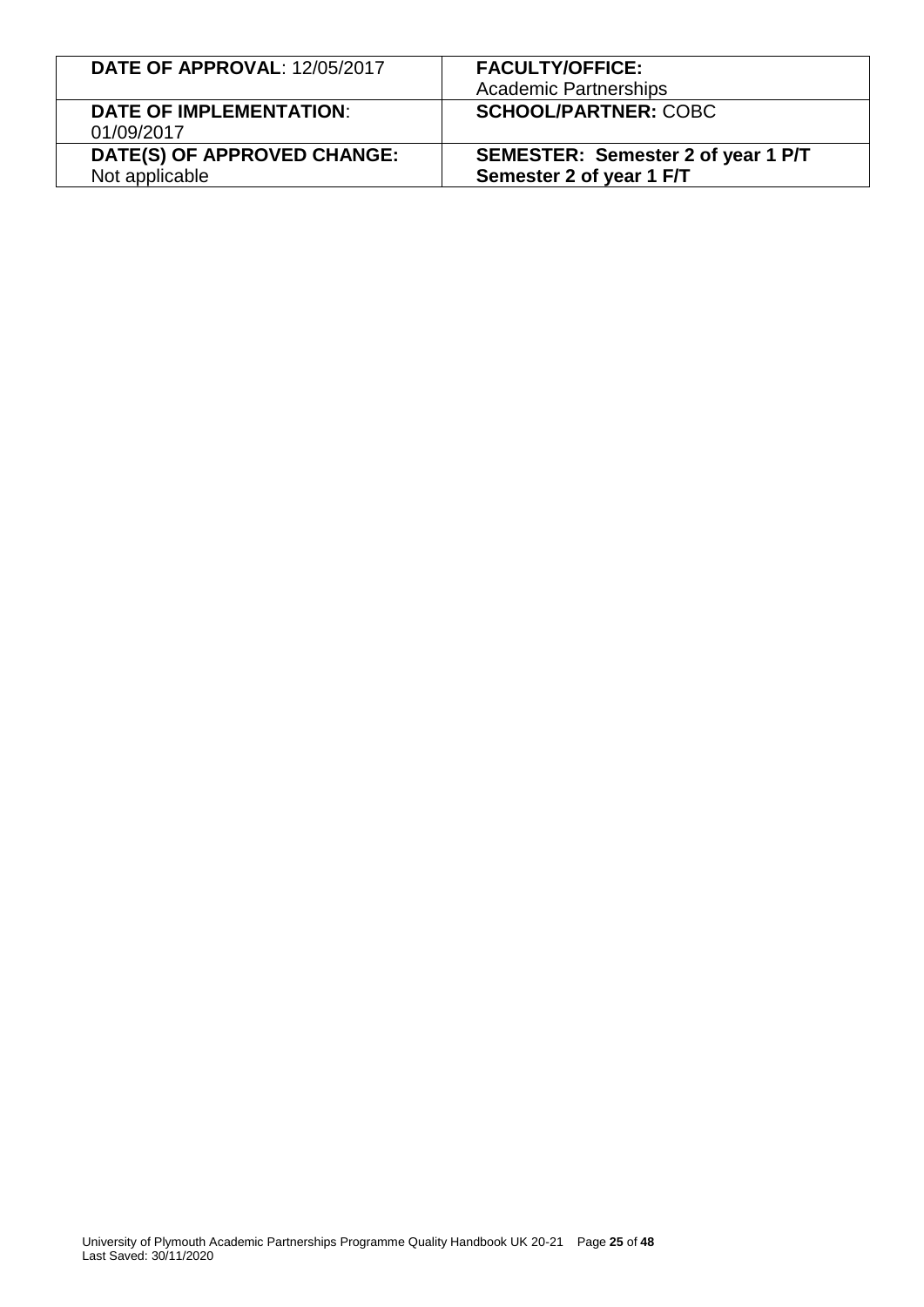*Items in this section must be considered annually and amended as appropriate, in conjunction with the Module Review Process. Some parts of this page may be used in the KIS return and published on the extranet as a guide for prospective students. Further details for current students should be provided in module guidance notes.*

**ACADEMIC YEAR:** 2020/21 **NATIONAL COST CENTRE:** 103, Nursing & allied health professions

**MODULE LEADER:** Rachel Allen **OTHER MODULE STAFF:** Rachel Allen

#### **Summary of Module Content**

The module addresses integration within humanistic approaches. The adoption of an integrative approach within a person-centred core. The maintenance of ethical probity when adopting an integrative framework. The evaluation of efficacy when using integration.

| SUMMARY OF TEACHING AND LEARNING [Use HESA KIS definitions] |              |                                               |  |  |
|-------------------------------------------------------------|--------------|-----------------------------------------------|--|--|
| <b>Scheduled</b>                                            | <b>Hours</b> | <b>Comments/Additional Information</b>        |  |  |
| <b>Activities</b>                                           |              |                                               |  |  |
| Lecture                                                     | 36           | Classroom based learning led by tutor         |  |  |
| Seminar                                                     | 8            | Classroom based learning led by student/s     |  |  |
| <b>Practical classes</b>                                    | 9            | Tutor supervised skills based practical work  |  |  |
| Guided                                                      | 147          | Learning using own resources and those        |  |  |
| independent study                                           |              | provided by the college, including the module |  |  |
|                                                             |              | resource guide - see module guide.            |  |  |
| <b>Tutorials</b>                                            | 2            | Individual tutorial with tutor                |  |  |
| <b>Total</b>                                                | <b>200</b>   | (NB: 1 credit = 10 hours of learning;         |  |  |
|                                                             |              | 10 credits = $100$ hours, etc.)               |  |  |

| Categor    | Element | Compoi<br>t Name        | Componer<br>weighting | Include<br>links to<br>learning<br>objective<br>Comme                                                                                                                                                                                                                                                       |
|------------|---------|-------------------------|-----------------------|-------------------------------------------------------------------------------------------------------------------------------------------------------------------------------------------------------------------------------------------------------------------------------------------------------------|
| Coursework | $C_{-}$ | Essay<br>3000<br>words. | 100%                  | The student will write an essay in which<br>they discuss models of integration which<br>they have researched, in relation to three<br>humanistic approaches including the<br>person-centred. The essay must<br>demonstrate key theoretical elements as<br>well as personal and professional<br>development. |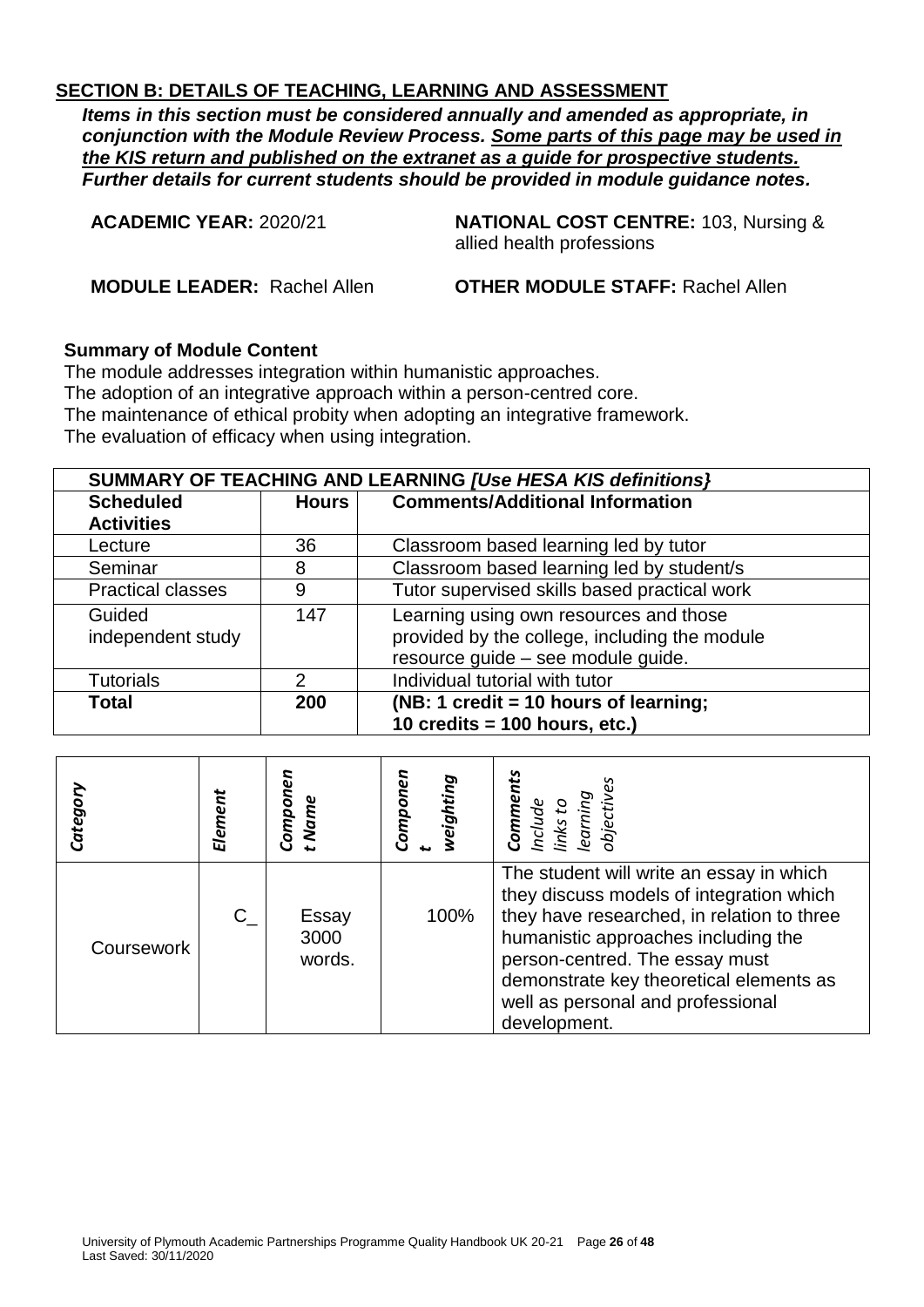# **SECTION A: DEFINITIVE MODULE RECORD***..*

**MODULE TITLE: Humanistic Approaches to Counselling**

**CREDITS:** 20 **FHEQ LEVEL:** Four **JACS CODE:** B940

**PRE-REQUISITES:**  None

**CO-REQUISITES:**  None

# **COMPENSATABLE: No**

# **SHORT MODULE DESCRIPTOR:** *(max 425 characters)*

This module offers an opportunity to explore humanistic approaches to counselling, identifying and researching relevant theories and techniques within the context of the study. The student will then explore and critically evaluate potential adoption of relevant elements of the approaches within their current and future practice.

| ELEMENTS OF ASSESSMENT [Use HESA KIS definitions] - see Definitions of<br><b>Elements and Components of Assessment</b> |              |     |             |     |  |  |
|------------------------------------------------------------------------------------------------------------------------|--------------|-----|-------------|-----|--|--|
| E1                                                                                                                     | С1           | 50% | P1          | 50% |  |  |
| (Examination)                                                                                                          | (Coursework) |     | (Practical) |     |  |  |
| E2 (Clinical                                                                                                           | A1 (Generic  |     |             |     |  |  |
| Examination)                                                                                                           | assessment)  |     |             |     |  |  |
| $T1$ (Test)                                                                                                            |              |     |             |     |  |  |

# **SUBJECT ASSESSMENT PANEL Group to which module should be linked**:

FdA Counselling

### **Professional body minimum pass mark requirement:** 40%

#### **MODULE AIMS:**

The module aims to develop greater awareness of common themes within humanistic approaches to counselling. It will also support research into the approaches and awareness of integration within humanistic practice, identifying potential ethical tensions which may arise within such this context.

# **ASSESSED LEARNING OUTCOMES:** (additional guidance below)

At the end of the module the learner will be expected to be able to:

1. Outline and evaluate Humanistic approaches – Gestalt, Transactional Analysis, Person-Centred, Psychosynthesis and the Existentialist Approach. 2.

Compare a range of Humanistic approaches, drawing out similarities and differences.

3. Evaluate theoretical models of counselling on the basis of professional and personal experience.

4. Evaluate and contrast different theoretical models and apply these to practice, both in class practice sessions and in a helping placement.

5. Analyse the development of integration commensurate with expanding awareness of further models of humanistic working.

| <b>DATE OF APPROVAL: 12/05/2017</b> | <b>FACULTY/OFFICE:</b>             |
|-------------------------------------|------------------------------------|
|                                     | <b>Academic Partnerships</b>       |
| <b>DATE OF IMPLEMENTATION:</b>      | <b>SCHOOL/PARTNER: COBC</b>        |
| 01/09/2017                          |                                    |
| DATE(S) OF APPROVED CHANGE:         | SEMESTER: Semester 1 of year 2 P/T |
| Not applicable                      | Semester 2 of year 1 F/T           |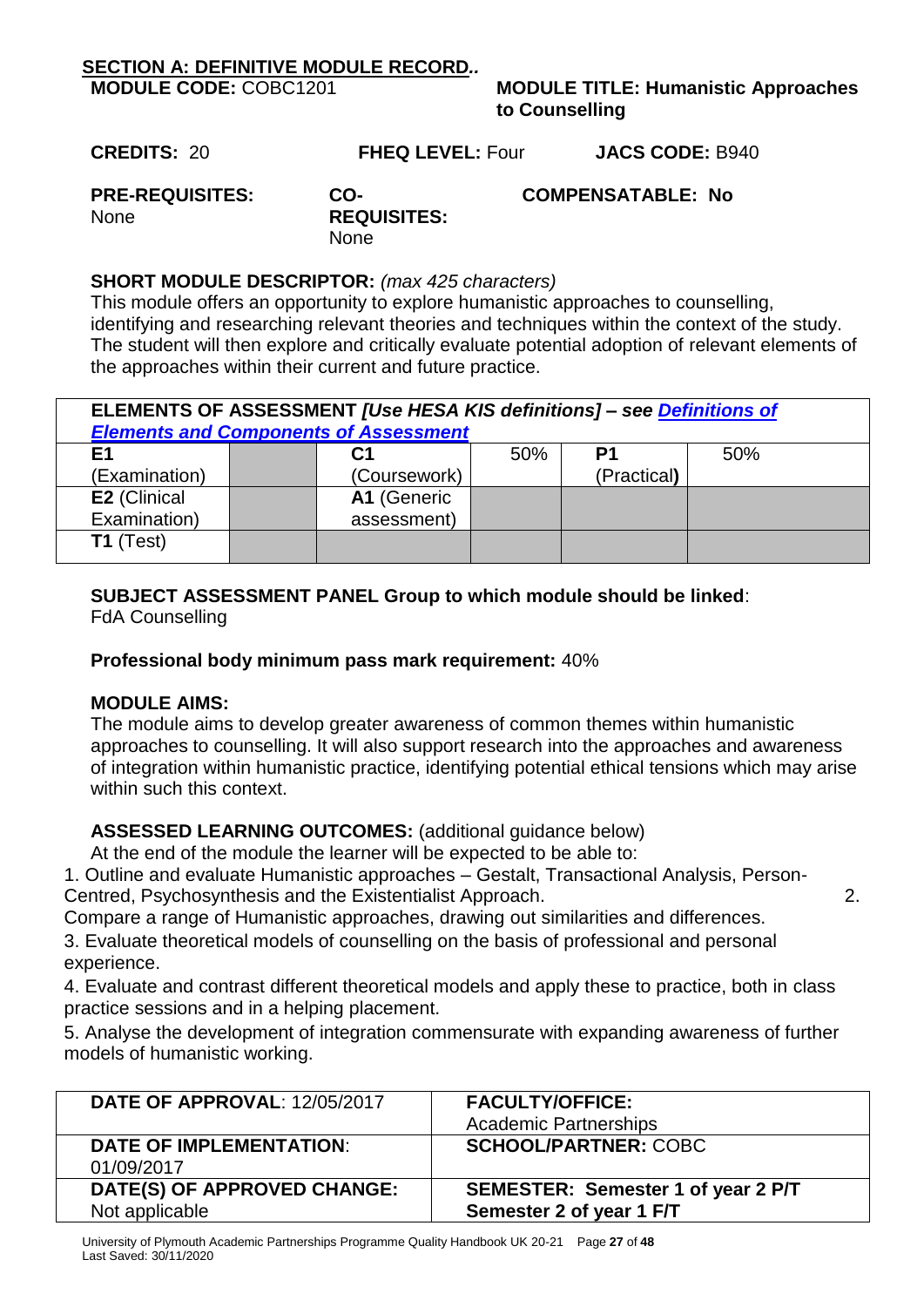#### *Further details for current students should be provided in module guidance notes.*

**ACADEMIC YEAR:** 2020/21 **NATIONAL COST CENTRE:** 103, Nursing & allied health professions

**MODULE LEADER:** Amanda Johnson **OTHER MODULE STAFF:** Amanda Johnson

#### **Summary of Module Content**

Research the various humanistic approaches to counselling. Identification of commonality. Critical evaluation of utility of the various approaches. Relate material to theories of integration, and analyse potential for integration within own developing skill set.

| SUMMARY OF TEACHING AND LEARNING [Use HESA KIS definitions] |              |                                                                                                                                    |  |  |
|-------------------------------------------------------------|--------------|------------------------------------------------------------------------------------------------------------------------------------|--|--|
| <b>Scheduled Activities</b>                                 | <b>Hours</b> | <b>Comments/Additional Information</b>                                                                                             |  |  |
| Lecture                                                     | 31           | Classroom based learning led by tutor                                                                                              |  |  |
| Seminar                                                     | 8            | Classroom based learning led by student/s                                                                                          |  |  |
| <b>Practical classes</b>                                    | 12           | Tutor supervised skills based practical work                                                                                       |  |  |
| Guided<br>independent study                                 | 147          | Learning using own resources and those provided by the<br>college, including the module resource guide $-$ see<br>module handbook. |  |  |
| <b>Tutorials</b>                                            | 2            | Individual tutorial with tutor                                                                                                     |  |  |
| <b>Total</b>                                                | 200          | (NB: 1 credit = 10 hours of learning;<br>10 credits = $100$ hours, etc)                                                            |  |  |

| Category   | Element | Componen<br>t Name                        | Componen<br>weighting | <b>Comments</b><br>Include<br>Iinks to<br>objectives<br>earning                                                                                                                                                                                                                                   |
|------------|---------|-------------------------------------------|-----------------------|---------------------------------------------------------------------------------------------------------------------------------------------------------------------------------------------------------------------------------------------------------------------------------------------------|
| Practice   | $P_{-}$ | Oral<br>assessment<br>and<br>presentation | 50%                   | The cohort will work in small groups<br>each group undertaking a video<br>recorded group discussion. Each<br>member will be expected to prepare<br>for the discussion and undertake<br>practice as a group to prepare to<br>demonstrate the satisfactory<br>acquisition of the learning outcomes. |
| Coursework | $C_{-}$ | Coursework<br>1500 words.                 | 50%                   | Each student will be expected to<br>submit a complete set of properly<br>referenced notes which reflect their<br>contribution to the discussion.                                                                                                                                                  |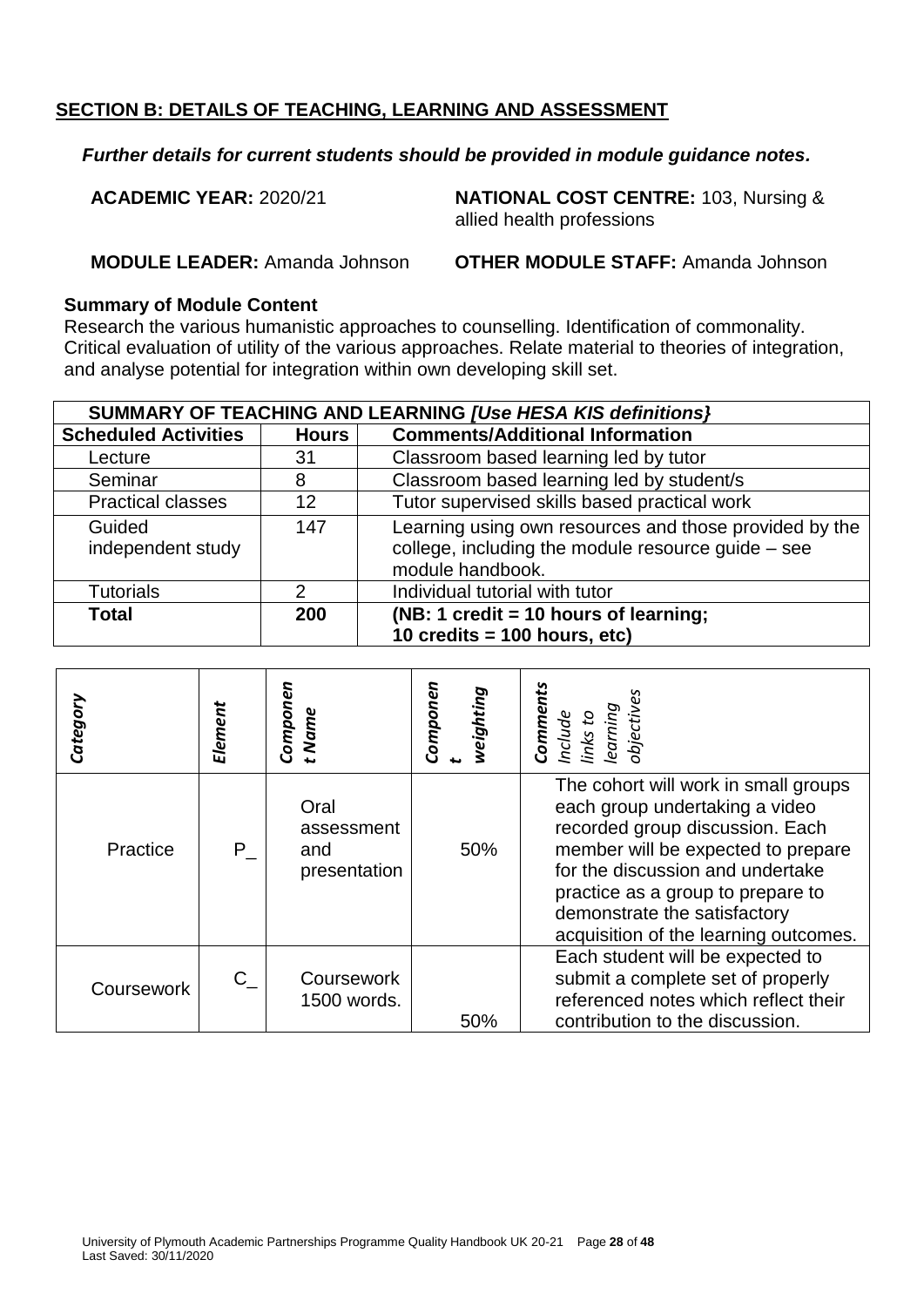# **SECTION A: DEFINITIVE MODULE RECORD***.*

| <b>MODULE CODE: COBC1202</b>          |                                      | <b>MODULE TITLE: Working with Loss and</b><br>Grief |                          |  |
|---------------------------------------|--------------------------------------|-----------------------------------------------------|--------------------------|--|
| <b>CREDITS: 20</b>                    | <b>FHEQ LEVEL: Four</b>              |                                                     | <b>JACS CODE: B940</b>   |  |
| <b>PRE-REQUISITES:</b><br><b>None</b> | <b>CO-REQUISITES:</b><br><b>None</b> |                                                     | <b>COMPENSATABLE: No</b> |  |

### **SHORT MODULE DESCRIPTOR:** *(max 425 characters)*

The module aims to explore the 'grieving process', the concept of loss and models involving tasks, stages and process. Students will demonstrate the use of counselling skills in working with clients' grief in response to loss.

The assessment of the module supports the creative expression of the work undertaken as well as more formal identification of the student's personal response to the issue of their own losses.

| ELEMENTS OF ASSESSMENT [Use HESA KIS definitions] – see Definitions of<br><b>Elements and Components of Assessment</b> |  |              |           |             |     |  |
|------------------------------------------------------------------------------------------------------------------------|--|--------------|-----------|-------------|-----|--|
| Ε1                                                                                                                     |  | С1           | 50%       | P1          | 50% |  |
| (Examination)                                                                                                          |  | (Coursework) | Pass/Fail | (Practical) |     |  |
| E2 (Clinical                                                                                                           |  | A1 (Generic  |           |             |     |  |
| Examination)                                                                                                           |  | assessment)  |           |             |     |  |
| $T1$ (Test)                                                                                                            |  |              |           |             |     |  |

# **SUBJECT ASSESSMENT PANEL Group to which module should be linked**:

FdA Counselling

# **Professional body minimum pass mark requirement:** 40%

# **MODULE AIMS:**

This module introduces a range of classical and contemporary theories and models of loss and grieving. It will focus on the process of grieving and the concept of loss in relation to counselling as a therapeutic process. The module will also identify normal grief and distinguish it from complicated grieving.

# **ASSESSED LEARNING OUTCOMES:** (additional guidance below)

At the end of the module the learner will be expected to be able to:

1. Apply and evaluate models of grief in interactive classroom practice sessions and further relate this to work in their professional practice.

2. Evaluate the application of theories of loss and grief within counselling practice

3. Identify and analyse cultural aspects affecting the conceptualisation of loss and grief

4. Discuss ethical issues around diversity and inclusivity in the context of working with issues of death and dying.

5. Monitor and evaluate care of self and others in a manner that facilitates ethical practice.

| <b>DATE OF APPROVAL: 12/05/2017</b>           | <b>FACULTY/OFFICE:</b> Academic Partnerships                   |
|-----------------------------------------------|----------------------------------------------------------------|
| DATE OF IMPLEMENTATION: 01/09/2017            | <b>SCHOOL/PARTNER: COBC</b>                                    |
| DATE(S) OF APPROVED CHANGE:<br>Not applicable | SEMESTER: Semester 1 of year 2 P/T<br>Semester 2 of year 1 F/T |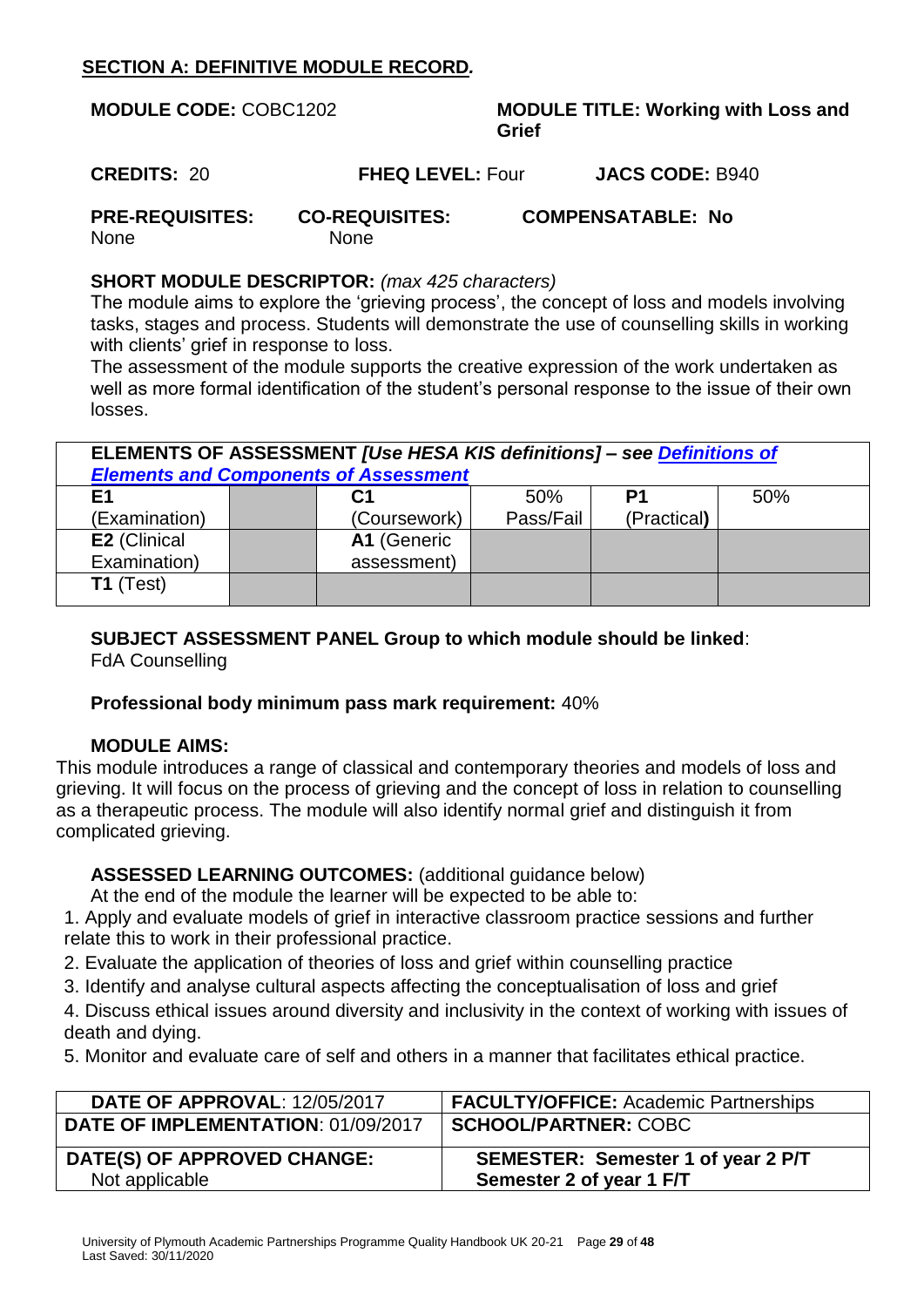*Items in this section must be considered annually and amended as appropriate, in conjunction with the Module Review Process. Some parts of this page may be used in the KIS return and published on the extranet as a guide for prospective students. Further details for current students should be provided in module guidance notes.*

**ACADEMIC YEAR:** 2020/21 **NATIONAL COST CENTRE:** 103, Nursing & allied health professions

**MODULE LEADER:** Amanda Johnson **OTHER MODULE STAFF:** TBC (staff member to be recruited)

#### **Summary of Module Content**

The module outlines the main historical and contemporary approaches to modelling the loss process.

The key counselling approaches which address loss are identified and evaluated for application within a humanistic practice.

| SUMMARY OF TEACHING AND LEARNING [Use HESA KIS definitions] |                                                 |                                               |  |
|-------------------------------------------------------------|-------------------------------------------------|-----------------------------------------------|--|
| <b>Scheduled</b>                                            | <b>Comments/Additional Information</b><br>Hours |                                               |  |
| <b>Activities</b>                                           |                                                 |                                               |  |
| Lecture                                                     | 34                                              | Classroom based learning led by tutor         |  |
| Seminar                                                     | 5                                               | Classroom based learning led by student/s     |  |
| <b>Practical classes</b>                                    | 12                                              | Tutor supervised skills based practical work  |  |
| <b>Tutorial</b>                                             | $\overline{2}$                                  | Individual tutorial with tutor                |  |
| Guided                                                      | 147                                             | Learning using own resources and those        |  |
| independent study                                           |                                                 | provided by the college, including the module |  |
|                                                             |                                                 | resource guide - see module handbook.         |  |
| <b>Total</b>                                                | (NB: 1 credit = 10 hours of learning;<br>200    |                                               |  |
|                                                             |                                                 | 10 credits = $100$ hours, etc)                |  |

| Element | Componen<br>t Name                        | Componen<br>weighting | Comments<br>objectives<br>Include<br>links to<br>learning                                                                                                                                                                                                                                                                                                                                                                                                                                                                            |
|---------|-------------------------------------------|-----------------------|--------------------------------------------------------------------------------------------------------------------------------------------------------------------------------------------------------------------------------------------------------------------------------------------------------------------------------------------------------------------------------------------------------------------------------------------------------------------------------------------------------------------------------------|
| P       | Oral<br>assessment<br>and<br>presentation | 50%                   | Each student will produce a poster<br>which outlines the affects and issues<br>arising from the experience of<br>significant life losses, and will include<br>bereavement as part of this<br>consideration. The poster will highlight<br>their rigour in researching the subject,<br>allusion to their personal and<br>professional relationship to the subject,<br>and they will be expected to defend<br>their work during a period of questioning<br>intrinsic to the assessment of the<br>presentation (Los addressed: $2 - 5$ ) |
| $C_{-}$ | Written<br>assignment<br>1500 words.      |                       | The student will produce a reflective<br>account discussing their personal<br>experience of loss and discussing the                                                                                                                                                                                                                                                                                                                                                                                                                  |
|         |                                           |                       | 50%                                                                                                                                                                                                                                                                                                                                                                                                                                                                                                                                  |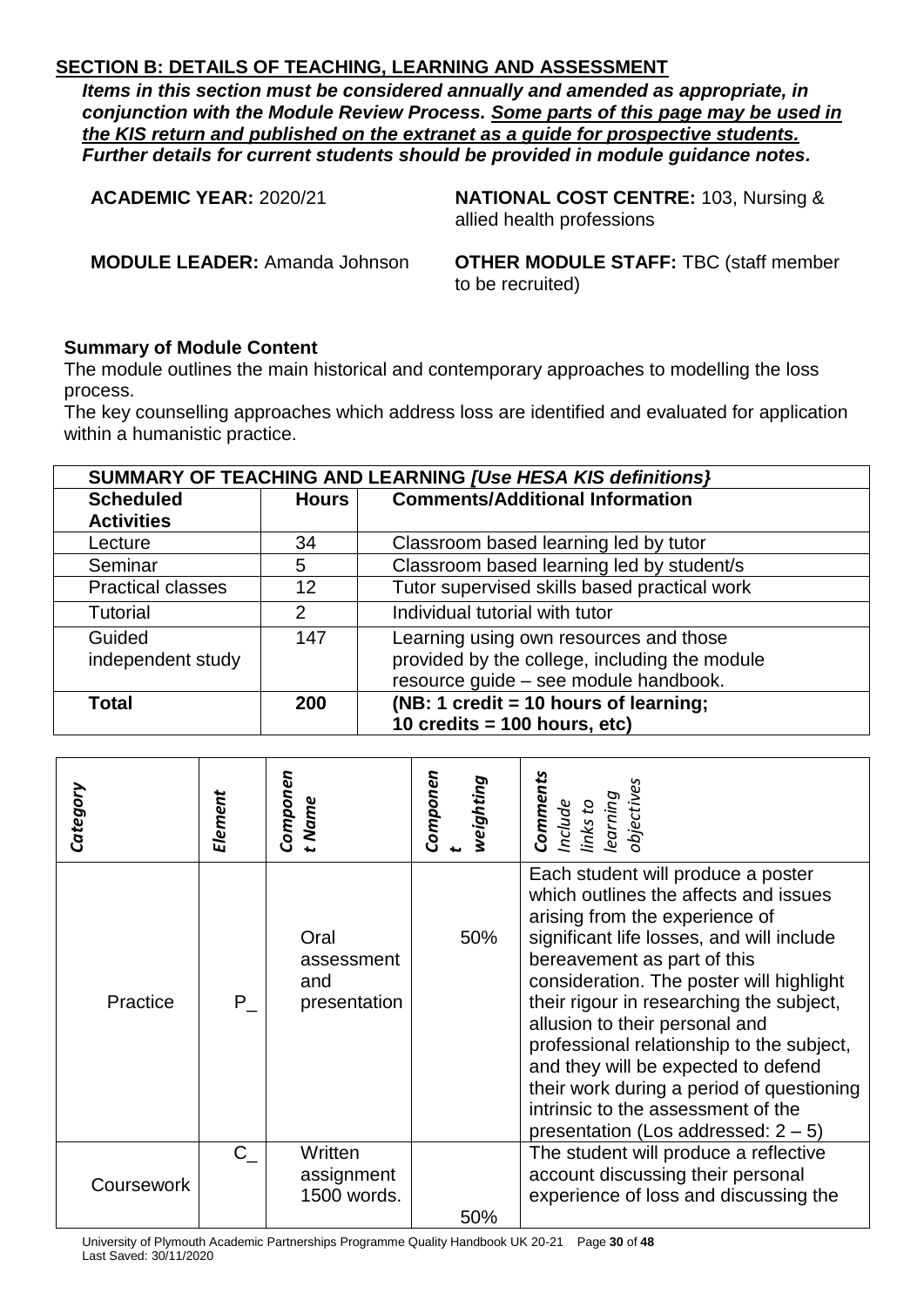|  |  |  |  | way this may influence their approach<br>to counselling. |
|--|--|--|--|----------------------------------------------------------|
|  |  |  |  |                                                          |

**SECTION A: DEFINITIVE MODULE RECORD***..*

| <b>MODULE CODE: COBC2169</b>                                                                                                                                                                                                                                                                                                                                                                                                                                                              |                                          | <b>MODULE TITLE: Human Development in</b><br><b>Relation to Counselling</b> |  |  |
|-------------------------------------------------------------------------------------------------------------------------------------------------------------------------------------------------------------------------------------------------------------------------------------------------------------------------------------------------------------------------------------------------------------------------------------------------------------------------------------------|------------------------------------------|-----------------------------------------------------------------------------|--|--|
| <b>CREDITS: 20</b>                                                                                                                                                                                                                                                                                                                                                                                                                                                                        | <b>FHEQ LEVEL: Five</b>                  | <b>JACS CODE: B940</b>                                                      |  |  |
| <b>PRE-REQUISITES:</b><br><b>None</b>                                                                                                                                                                                                                                                                                                                                                                                                                                                     | CO-<br><b>REQUISITES:</b><br><b>None</b> | <b>COMPENSATABLE: No</b>                                                    |  |  |
| <b>SHORT MODULE DESCRIPTOR:</b> (max 425 characters)<br>The module aims to support students to develop a sound knowledge of human development,<br>identifying key areas such as transitions, systems theory, and attachment in childhood and<br>adulthood. The module will develop understanding of issues affecting clients as they<br>experience the change processes associated with the human lifespan, in turn supporting the<br>student to work more effectively with these issues. |                                          |                                                                             |  |  |

| ELEMENTS OF ASSESSMENT [Use HESA KIS definitions] - see Definitions of<br><b>Elements and Components of Assessment</b> |             |                             |      |                |  |  |  |  |
|------------------------------------------------------------------------------------------------------------------------|-------------|-----------------------------|------|----------------|--|--|--|--|
| E1                                                                                                                     |             | С1                          | 100% | P <sub>1</sub> |  |  |  |  |
| (Examination)                                                                                                          |             | (Practical)<br>(Coursework) |      |                |  |  |  |  |
| E2 (Clinical                                                                                                           | A1 (Generic |                             |      |                |  |  |  |  |
| Examination)                                                                                                           | assessment) |                             |      |                |  |  |  |  |
| $T1$ (Test)                                                                                                            |             |                             |      |                |  |  |  |  |

#### **SUBJECT ASSESSMENT PANEL Group to which module should be linked**: FdA Counselling

# **Professional body minimum pass mark requirement:** 40%

#### **MODULE AIMS:**

This module explores human development in relation to ages, stages and diversity of lived experience. The study will seek to elaborate development in terms of different cultural constructs of identity whilst encouraging personal exploration of the ways in which knowledge of self and other influence the counsellor's insight of the perceptual world view of the client.

# **ASSESSED LEARNING OUTCOMES:** (additional guidance below)

At the end of the module the learner will be expected to be able to:

1. Identify and critically evaluate conceptual models of Human development.

2. Critically analyse the main aspects of Transition Theory.

3. Identify and critically evaluate the influence of physical, psychological, social and cultural factors in human growth and development

4. Critically analyse and evaluate how a range of theories in human development can be used to inform the counselling process.

5. Describe and analyse a range of diverse cultural attitudes toward the developing human being, and consider how these factors inform the ethical practice of counselling.

| DATE OF APPROVAL: 12/05/2017       | <b>FACULTY/OFFICE: Academic Partnerships</b> |
|------------------------------------|----------------------------------------------|
| DATE OF IMPLEMENTATION: 01/09/2017 | <b>SCHOOL/PARTNER: COBC</b>                  |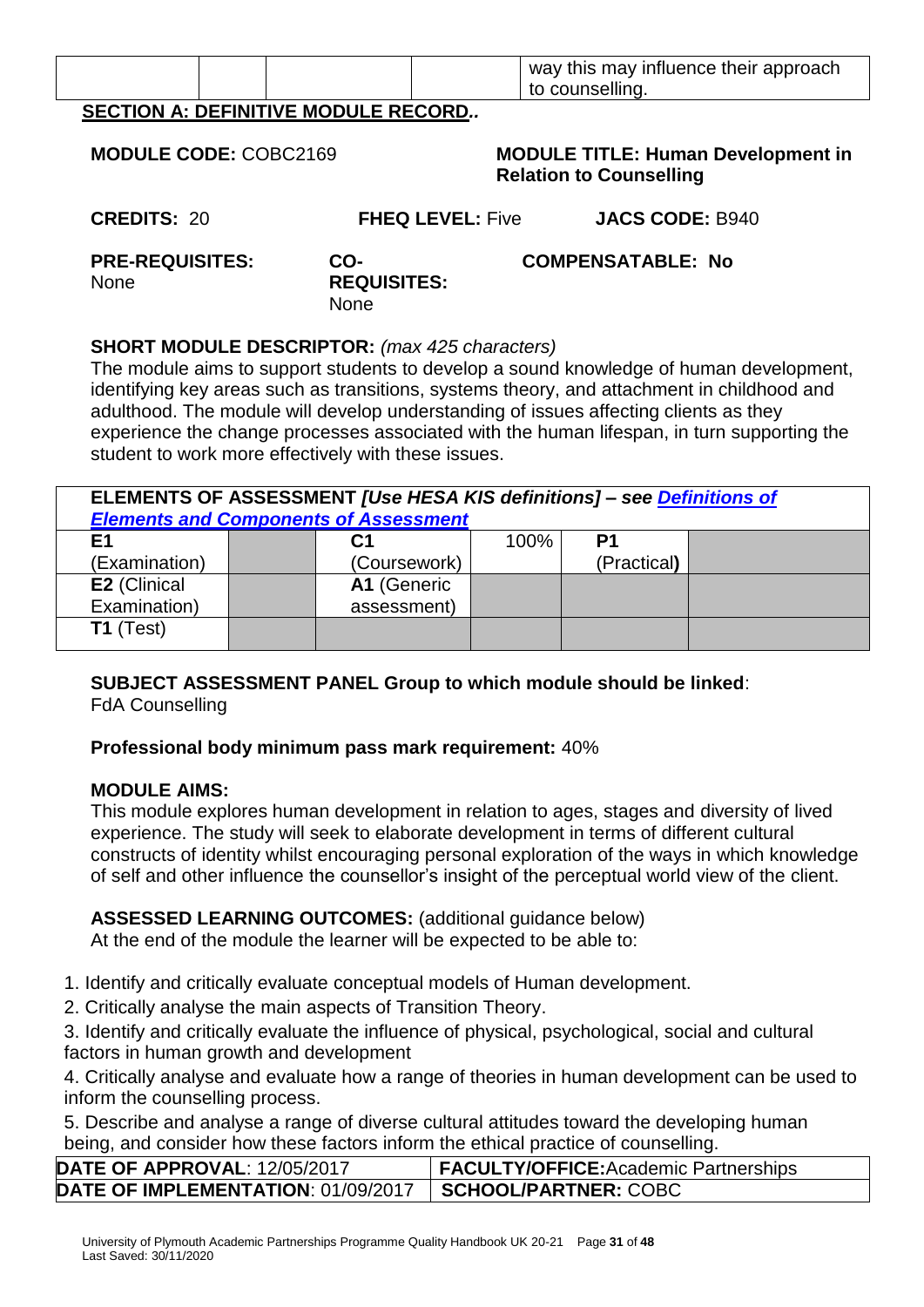| DATE(S) OF APPROVED CHANGE: Not   SEMESTER: Semester 2 of year 2 P/T |                          |
|----------------------------------------------------------------------|--------------------------|
| applicable                                                           | Semester 1 of year 2 F/T |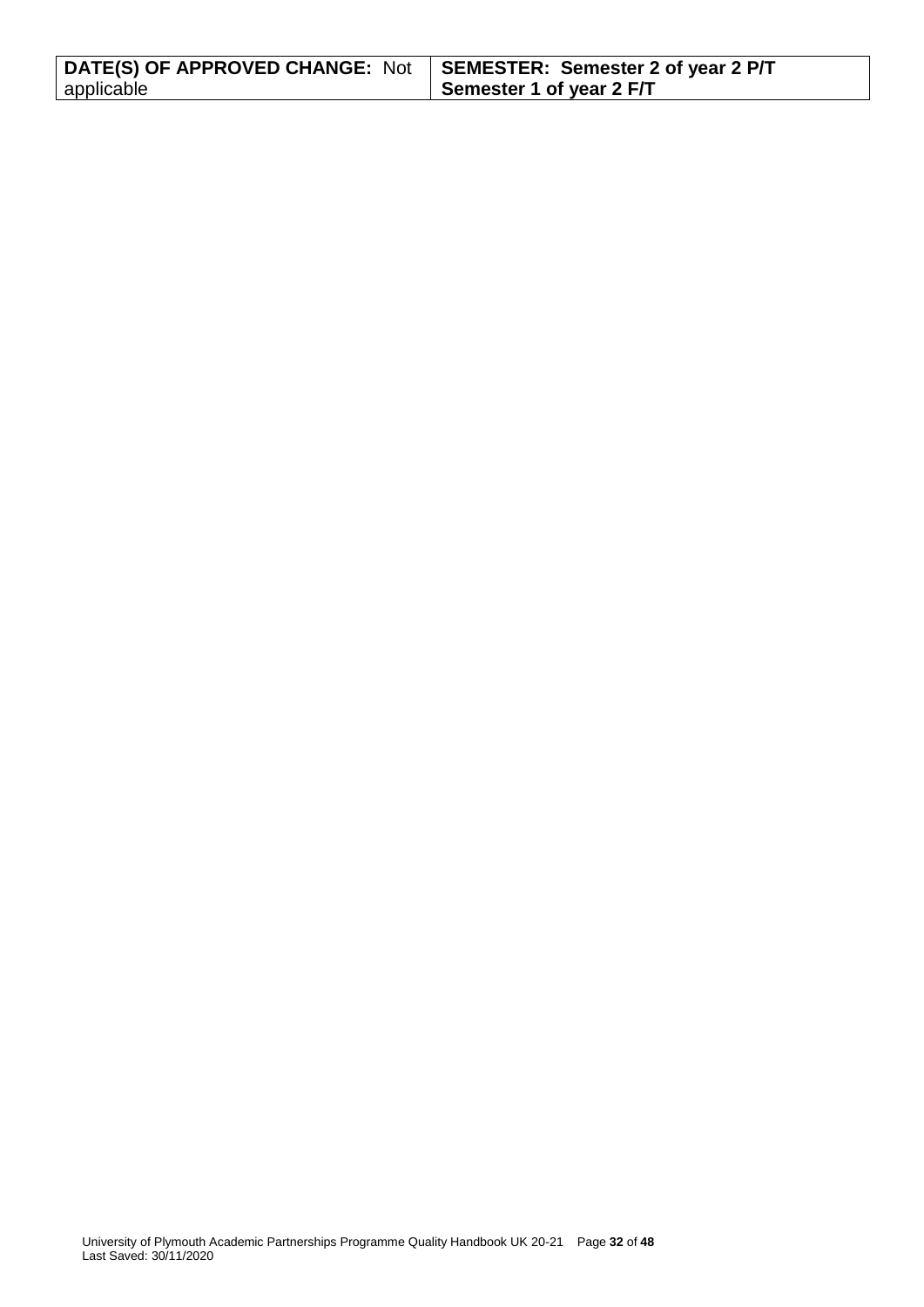*Further details for current students should be provided in module guidance notes.*

**ACADEMIC YEAR:** 2020/21 **NATIONAL COST CENTRE:** 103, Nursing & allied health professions

**MODULE LEADER:** Rachel Allen **OTHER MODULE STAFF:** Rachel Allen

#### **Summary of Module Content**

The module identifies some of the main models of human development from various perspectives (sociological, developmental psychology, biological).

The module considers counselling models which are appropriate for use within a lifespan approach to working.

Key theoretical elements such as transition, attachment and systems theory are evaluated for their utility within ethical counselling practice.

| SUMMARY OF TEACHING AND LEARNING [Use HESA KIS definitions] |                                                        |                                               |  |  |
|-------------------------------------------------------------|--------------------------------------------------------|-----------------------------------------------|--|--|
| <b>Scheduled</b>                                            | <b>Comments/Additional Information</b><br><b>Hours</b> |                                               |  |  |
| <b>Activities</b>                                           |                                                        |                                               |  |  |
| Lecture                                                     | 34                                                     | Classroom based learning led by tutor         |  |  |
| Seminar                                                     | 5                                                      | Classroom based learning led by student/s     |  |  |
| <b>Practical classes</b>                                    | 12                                                     | Tutor supervised skills based practical work  |  |  |
| Guided                                                      | 147                                                    | Learning using own resources and those        |  |  |
| independent study                                           |                                                        | provided by the college, including the module |  |  |
|                                                             |                                                        | resource guide - see module handbook.         |  |  |
| <b>Tutorial</b>                                             | 2                                                      | Individual tutorial with tutor                |  |  |
| <b>Total</b>                                                | (NB: 1 credit = 10 hours of learning;<br>200           |                                               |  |  |
|                                                             |                                                        | 10 credits = $100$ hours, etc)                |  |  |

| Categor    | Element | Compon<br>t Name         | Componer<br>weighting | Include<br>links to<br>learning<br>objective<br>Comme                                                                                                                                                                                                                                                         |
|------------|---------|--------------------------|-----------------------|---------------------------------------------------------------------------------------------------------------------------------------------------------------------------------------------------------------------------------------------------------------------------------------------------------------|
| Coursework | C.      | Report<br>4000<br>words. | 100%                  | From the study of developmental and<br>social processes undertaken during the<br>module, the student will produce a<br>written report that reflects understanding<br>of the material and the way in which it<br>has been synthesised and incorporated<br>into their personal and professional<br>development. |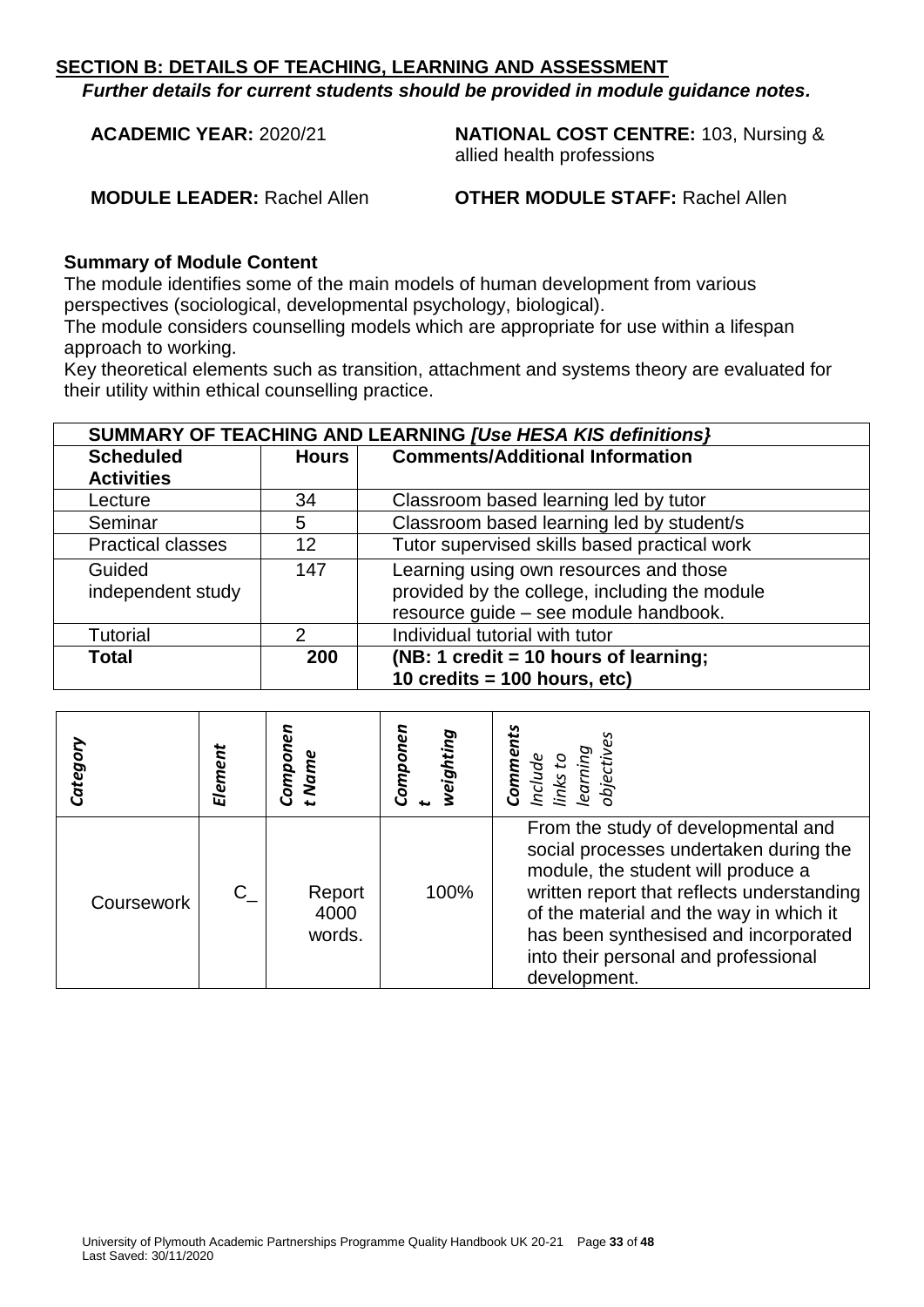# **SECTION A: DEFINITIVE MODULE RECORD**

| <b>MODULE CODE: COBC2170</b>          |                                          | <b>MODULE TITLE: Personal Development</b><br>and Enhanced Counselling Skills |
|---------------------------------------|------------------------------------------|------------------------------------------------------------------------------|
| <b>CREDITS: 20</b>                    | <b>FHEQ LEVEL: Five</b>                  | <b>JACS CODE: B940</b>                                                       |
| <b>PRE-REQUISITES:</b><br><b>None</b> | CO-<br><b>REQUISITES:</b><br><b>None</b> | <b>COMPENSATABLE: No</b>                                                     |

#### **SHORT MODULE DESCRIPTOR:** *(max 425 characters)*

The module aims to enhance the student's level of counselling skills and awareness of selfdevelopment by using a range of creative materials and techniques to explore the subject within the context of the Counselling Placement.

| ELEMENTS OF ASSESSMENT [Use HESA KIS definitions] - see Definitions of<br><b>Elements and Components of Assessment</b> |             |              |  |             |     |  |  |
|------------------------------------------------------------------------------------------------------------------------|-------------|--------------|--|-------------|-----|--|--|
| E1                                                                                                                     |             | C1 50%       |  |             | 50% |  |  |
| (Examination)                                                                                                          |             | (Coursework) |  | (Practical) |     |  |  |
| E2 (Clinical                                                                                                           |             | A1 (Generic  |  |             |     |  |  |
| Examination)                                                                                                           | assessment) |              |  |             |     |  |  |
| $T1$ (Test)                                                                                                            |             |              |  |             |     |  |  |

# **SUBJECT ASSESSMENT PANEL Group to which module should be linked**:

FdA Counselling

#### **Professional body minimum pass mark requirement:** 40%

#### **MODULE AIMS:**

The module aims to support the student in incorporating appropriate creativity within their counselling practice in placement.

Personal development within a creative approach will be identified and evaluated. The study will introduce models of reflection as a supportive means of enhancing professional practice and ethical probity.

**ASSESSED LEARNING OUTCOMES:** (additional guidance below)

At the end of the module the learner will be expected to be able to:

1. Use counselling skills from a range of approaches/creative techniques to support diverse client groups in an appropriate manner.

2. Use creative techniques to gain different perspectives on self

3. Critically analyse strategies for the evaluation of their own practice and create an action plan for development.

4. Critically evaluate reflectivity within the student's own practice and develop a strategy for integration of learning in own working practices.

| <b>DATE OF APPROVAL: 12/05/2017</b>           | <b>FACULTY/OFFICE:</b><br><b>Academic Partnerships</b>         |
|-----------------------------------------------|----------------------------------------------------------------|
| <b>DATE OF IMPLEMENTATION:</b><br>01/09/2017  | <b>SCHOOL/PARTNER: COBC</b>                                    |
| DATE(S) OF APPROVED CHANGE:<br>Not applicable | SEMESTER: Semester 2 of year 2 P/T<br>Semester 1 of year 2 F/T |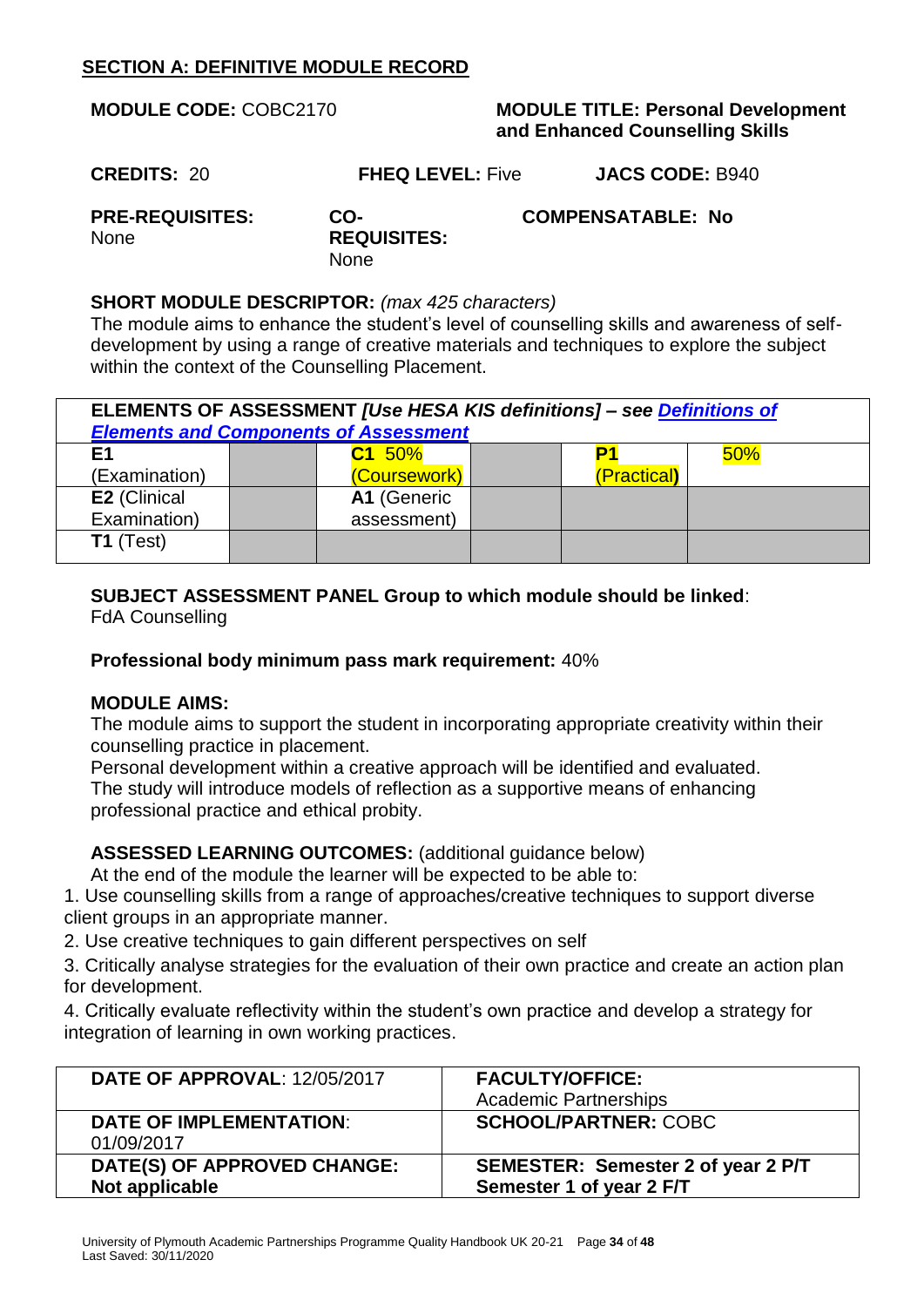*Further details for current students should be provided in module guidance notes.*

**ACADEMIC YEAR:**  2020/21 **NATIONAL COST CENTRE:** 103, Nursing & allied health professions

**MODULE LEADER:** Jan Tatham **OTHER MODULE STAFF:** Jan Tatham, Rachel Allen

#### **Summary of Module Content**

Ethical consideration of creative approaches to counselling in an appropriate manner. Development of the use of models of reflection in supporting ethical probity. Establishment of self-evaluative care.

|                             | SUMMARY OF TEACHING AND LEARNING [Use HESA KIS definitions] |                                                                                         |  |  |
|-----------------------------|-------------------------------------------------------------|-----------------------------------------------------------------------------------------|--|--|
| <b>Scheduled</b>            | Hours                                                       | <b>Comments/Additional Information</b>                                                  |  |  |
| <b>Activities</b>           |                                                             |                                                                                         |  |  |
| Lecture                     | 28                                                          | Classroom based learning led by tutor                                                   |  |  |
| Seminar                     | 5                                                           | Classroom based learning led by student/s                                               |  |  |
| <b>Practical classes</b>    | 18                                                          | Tutor supervised skills based practical work                                            |  |  |
| Guided<br>independent study | 147                                                         | Learning using own resources and those<br>provided by the college, including the module |  |  |
|                             |                                                             | resource guide - see module handbook.                                                   |  |  |
| <b>Tutorial</b>             | 2                                                           | Individual tutorial with tutor                                                          |  |  |
| <b>Total</b>                | 200                                                         | (NB: 1 credit = 10 hours of learning;                                                   |  |  |
|                             |                                                             | 10 credits = $100$ hours, etc)                                                          |  |  |

| Category   | Element | Componen<br>t Name                                 | Componen<br>weighting | <b>Comments</b><br>Include<br>links to<br>learning<br>objectives                                                                                                                                                                                                                                                                                                                                                                                                                                                                 |
|------------|---------|----------------------------------------------------|-----------------------|----------------------------------------------------------------------------------------------------------------------------------------------------------------------------------------------------------------------------------------------------------------------------------------------------------------------------------------------------------------------------------------------------------------------------------------------------------------------------------------------------------------------------------|
| Practical  | P.      | Presentation<br>2000 words.                        | 50%                   | The student will undertake a creative<br>piece of work illustrating their personal<br>development on the course so far. They<br>will use media of their own choosing for<br>the creative work. Each student will then<br>present this work to their peer group,<br>using appropriately referenced sources<br>that link their insights to appropriate<br>theory.                                                                                                                                                                  |
| Coursework | P       | Written<br>reflective<br>assignment<br>2000 words. | 50%                   | The student will submit a written reflective<br>piece which evidences their ability to<br>critically analyse and evaluate own stage<br>of current practice development in relation<br>to enhanced counselling skills by<br>reference to a range of strategies. This<br>will include demonstration of the students'<br>ability to develop an action plan for future<br>development of skills. Students will<br>include reflections on own practice and<br>discuss how their learning around<br>enhanced counselling skills may be |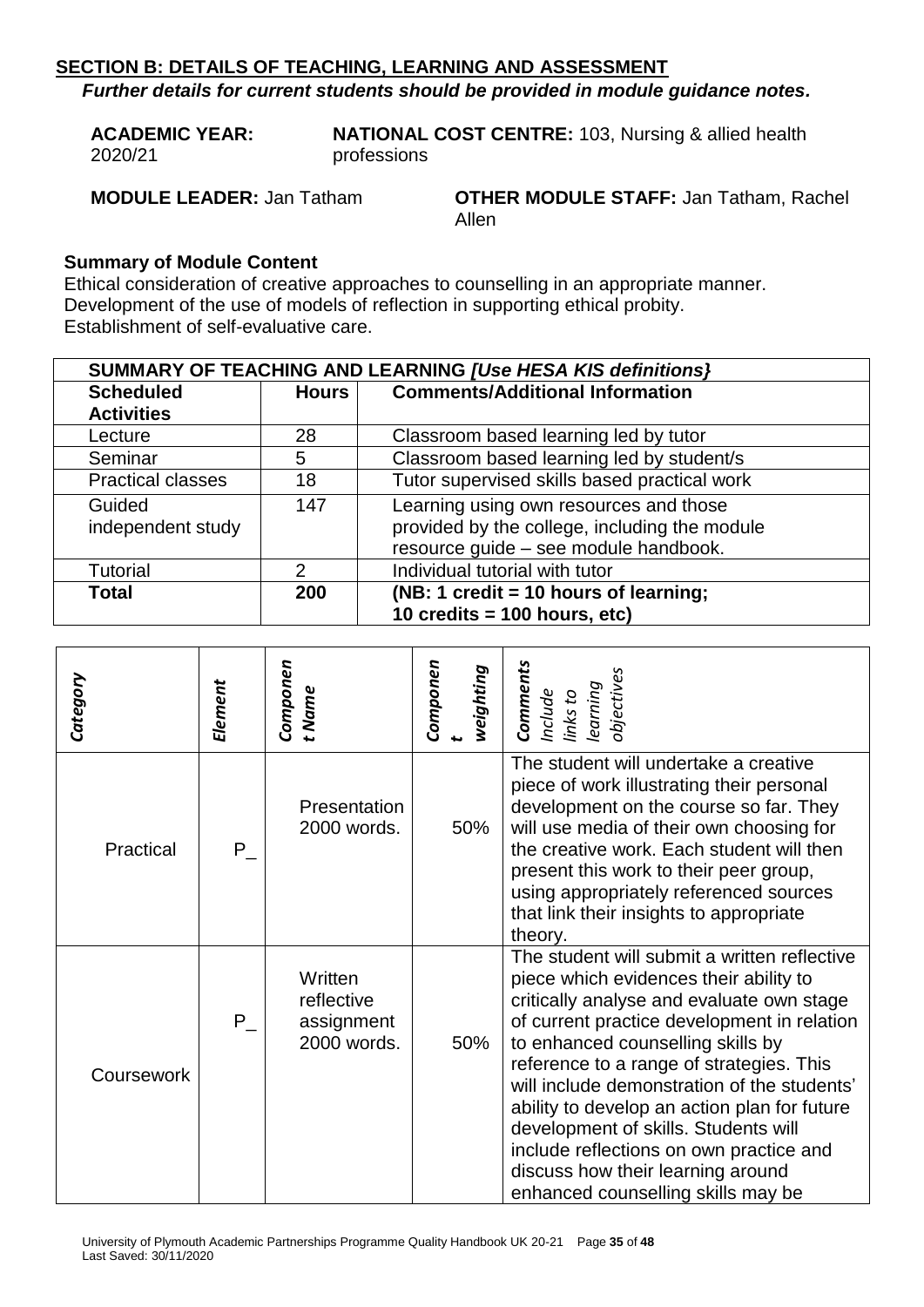|  |  | embedded into their own working |
|--|--|---------------------------------|
|  |  | ctices.                         |

# **SECTION A: DEFINITIVE MODULE RECORD***.*

| <b>MODULE CODE: COBC2171</b>          |                                      | <b>MODULE TITLE: Accessing and Applying</b><br><b>Research Methodology</b> |
|---------------------------------------|--------------------------------------|----------------------------------------------------------------------------|
| <b>CREDITS: 20</b>                    | <b>FHEQ LEVEL: Five</b>              | <b>JACS CODE: B940</b>                                                     |
| <b>PRE-REQUISITES:</b><br><b>None</b> | <b>CO-REQUISITES:</b><br><b>None</b> | <b>COMPENSATABLE: No</b>                                                   |

**SHORT MODULE DESCRIPTOR:** This module will offer the counselling student the opportunity to consider research as an independent discipline as well as within a counselling context. The student will be encouraged to identify an area that they would like to research within their current or future practice, and to take the first steps toward approaching this research subject.

| ELEMENTS OF ASSESSMENT [Use HESA KIS definitions] - see <i>Definitions of</i><br><b>Elements and Components of Assessment</b> |  |                            |                              |                   |  |
|-------------------------------------------------------------------------------------------------------------------------------|--|----------------------------|------------------------------|-------------------|--|
| <b>E1</b> (Examination)                                                                                                       |  | С1<br>(Coursework)         | 50%<br>50%<br>Total:<br>100% | P1<br>(Practical) |  |
| <b>E2</b> (Clinical<br>examination)                                                                                           |  | A1 (Generic<br>assessment) |                              |                   |  |
| Test)                                                                                                                         |  |                            |                              |                   |  |

#### **SUBJECT ASSESSMENT PANEL Group to which module should be linked**: FdA Counselling

#### **Professional body minimum pass mark requirement:** 40%

# **MODULE AIMS:**

The module aims to introduce the student to the main methodologies, methods and approaches to research, and relate these to research within a counselling context.

There will be consideration of research ethics and these will be related and integrated with the ethics of counselling work, to identify correlates and tensions between the two endeavours.

# **ASSESSED LEARNING OUTCOMES:** (additional guidance below)

At the end of the module the learner will be expected to be able to:

1. Critically analyse a range of research methodologies, approaches and methods.

2. Identify and critically evaluate some of the ethical considerations involved in carrying out research within a counselling context.

3. Produce a structured critical appraisal of a research topic of interest

4. Critically evaluate a range of published research findings pertinent to a relevant area of research interest.

5. Conduct a literature review in relation to a research topic of interest, and analyse relevance of resources.

| <b>DATE OF APPROVAL: 12/05/2017</b>                              | <b>FACULTY/OFFICE:</b> Academic Partnerships |
|------------------------------------------------------------------|----------------------------------------------|
| <b>DATE OF IMPLEMENTATION: 01/09/2017   SCHOOL/PARTNER: COBC</b> |                                              |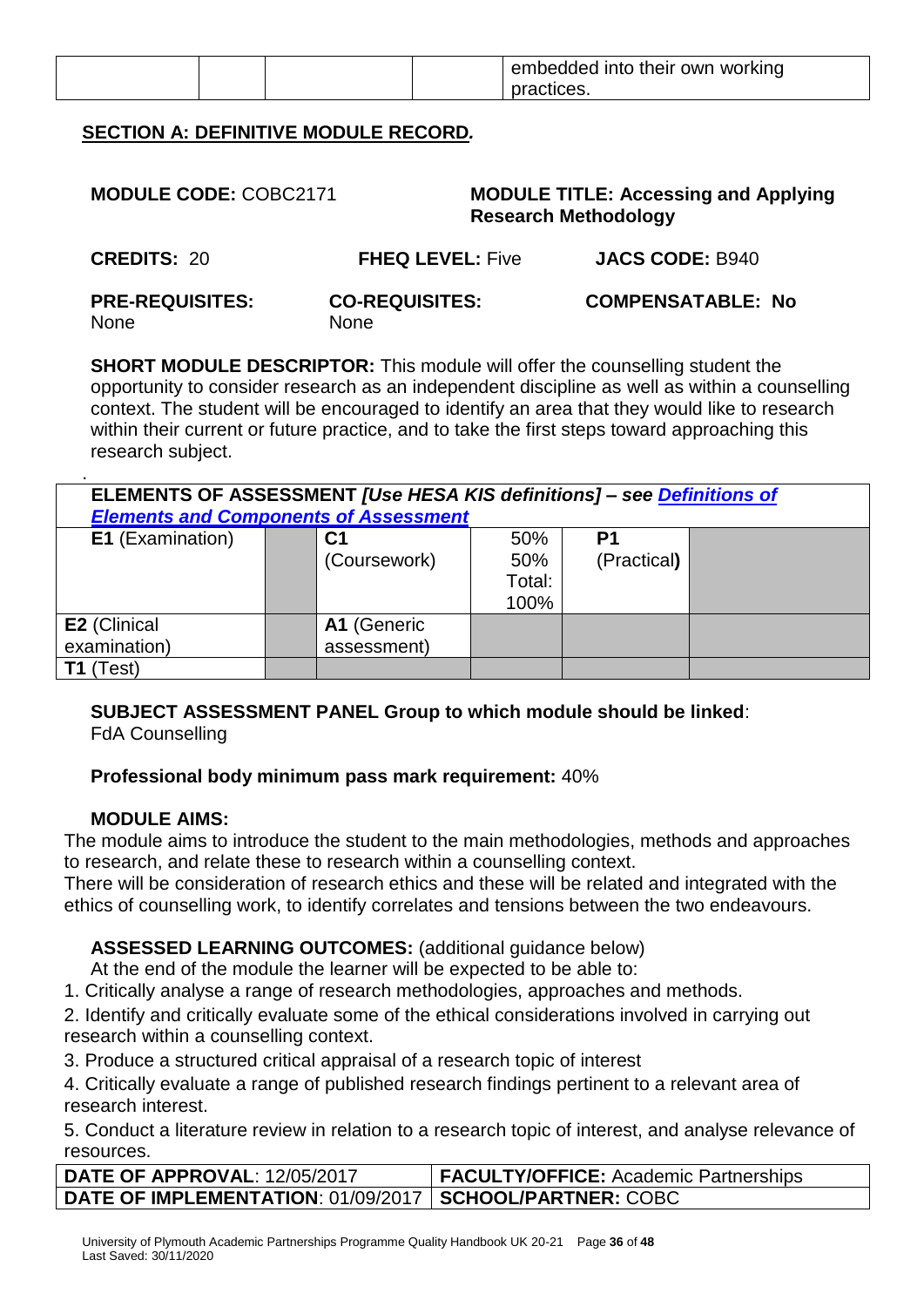| DATE(S) OF APPROVED CHANGE: Not   SEMESTER: Semester 1 of year 3 P/T |                          |
|----------------------------------------------------------------------|--------------------------|
| applicable                                                           | Semester 1 of year 2 F/T |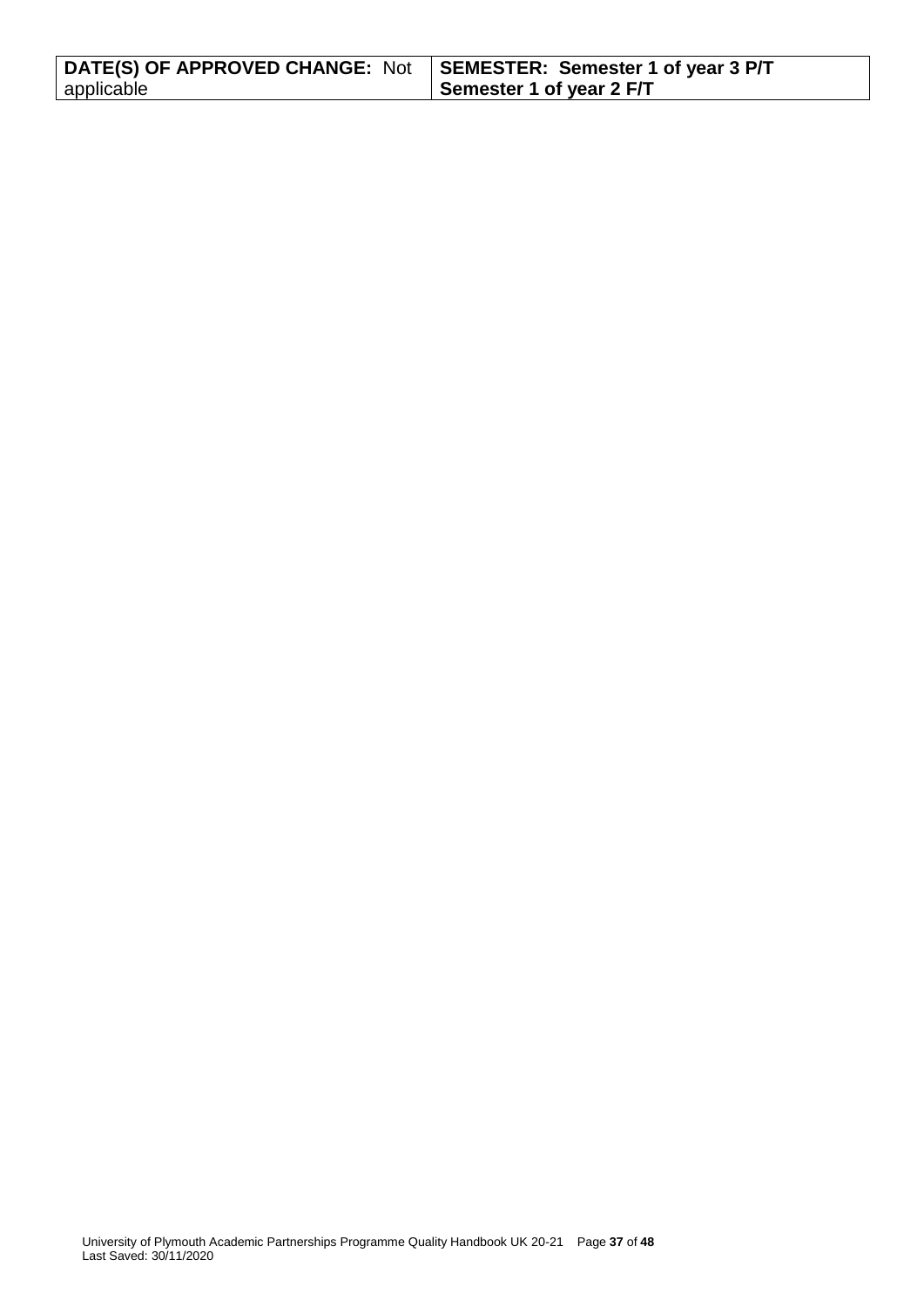#### *Further details for current students should be provided in module guidance notes.*

**ACADEMIC YEAR:** 2020/21 **NATIONAL COST CENTRE:** 103, Nursing & allied health professions

**MODULE LEADER:** Jan Tatham **OTHER MODULE STAFF:** Jan Tatham

#### **Summary of Module Content**

Research methodologies, methods and approaches. Research ethics.

Establishing practical considerations when thinking of an area for further research.

|                          | <b>SUMMARY OF TEACHING AND LEARNING [Use HESA KIS definitions]</b> |                                               |  |  |
|--------------------------|--------------------------------------------------------------------|-----------------------------------------------|--|--|
| <b>Scheduled</b>         | <b>Hours</b>                                                       | <b>Comments/Additional Information</b>        |  |  |
| <b>Activities</b>        |                                                                    |                                               |  |  |
| Lecture                  | 34                                                                 | Classroom based learning led by tutor         |  |  |
| Seminar                  | 5                                                                  | Classroom based learning led by student/s     |  |  |
| <b>Practical classes</b> | 12                                                                 | Tutor supervised skills based practical work  |  |  |
| <b>Tutorial</b>          | 2                                                                  | Individual tutorial with tutor                |  |  |
| Guided                   | 147                                                                | Learning using own resources and those        |  |  |
| independent study        |                                                                    | provided by the college, including the module |  |  |
|                          |                                                                    | resource guide - see module handbook.         |  |  |
| <b>Total</b>             | 200                                                                | (NB: 1 credit = 10 hours of learning;         |  |  |
|                          |                                                                    | 10 credits = $100$ hours, etc)                |  |  |

| Category   | Element | Componen<br>t Name                      | Componen<br>weighting | omments<br>links to<br>learning<br>objective                                                                                                                                                                                                                    |
|------------|---------|-----------------------------------------|-----------------------|-----------------------------------------------------------------------------------------------------------------------------------------------------------------------------------------------------------------------------------------------------------------|
| Coursework | $C_{-}$ | Report<br>2000<br>words.                | 50%                   | The student will produce a report<br>which identifies and critically<br>evaluates the methodologies and<br>methods of research used within<br>counselling                                                                                                       |
| Coursework | $C_{-}$ | Written<br>assignment<br>2000<br>words. | 50%                   | The student will produce a rationale<br>for an area that they would like to<br>research in greater detail. They will<br>outline and justify the methodology<br>and methods they would adopt in<br>undertaking the research piece if it<br>were to be conducted. |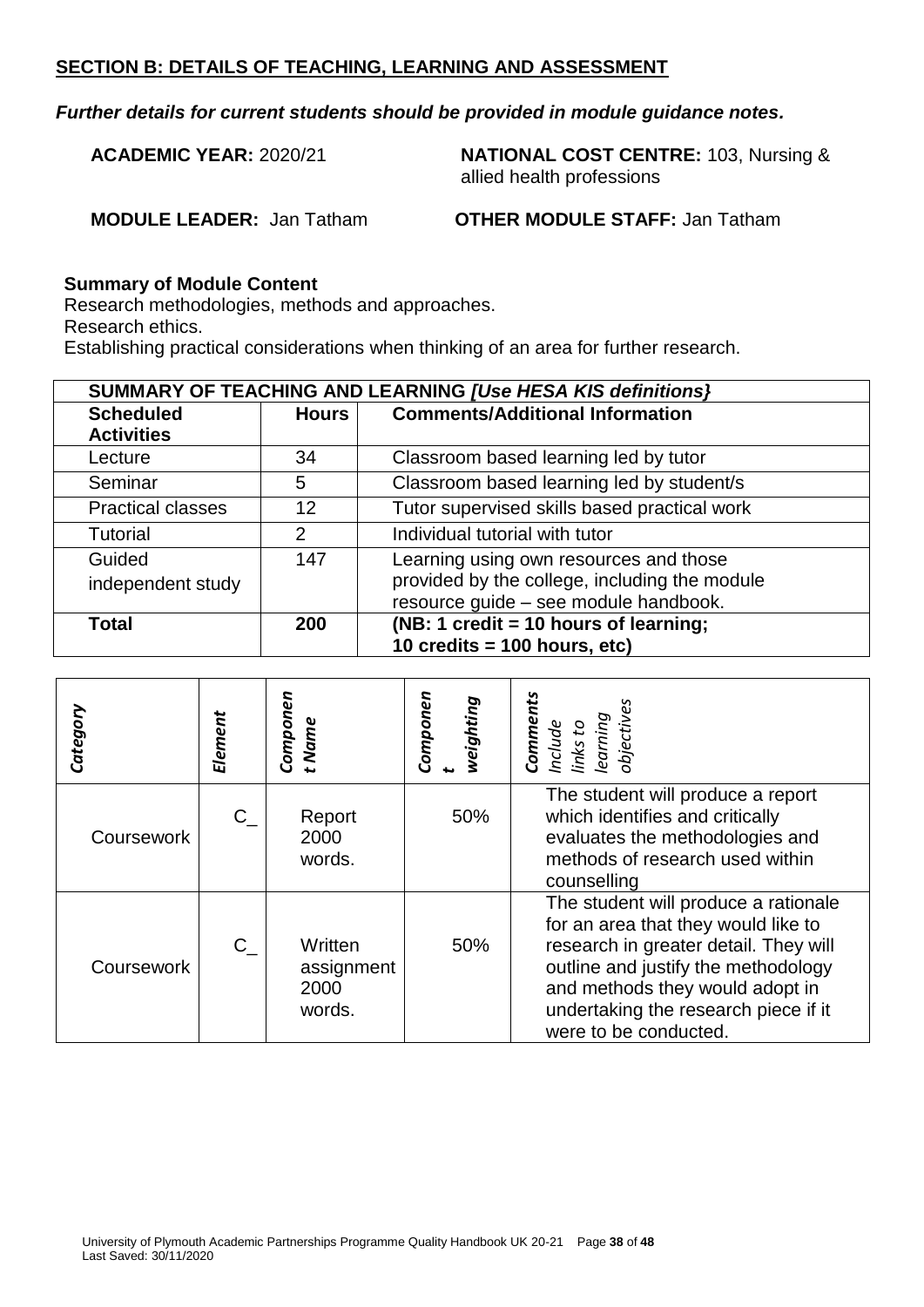# **SECTION A: DEFINITIVE MODULE RECORD***.*

**MODULE CODE:** COBC2172 **MODULE TITLE: Mental Health within a Counselling Context**

**CREDITS:** 20 **FHEQ LEVEL:** Five **JACS CODE:** B940

**PRE-REQUISITES:** None **CO-REQUISITES:** None **COMPENSATABLE: No**

# **SHORT MODULE DESCRIPTOR:** *(max 425 characters)*

In this module the student is encouraged to heighten their awareness of what constitutes good mental health for self and others, and to identify ways in which this can deteriorate into mental disorder. The study will consider statutory health care provision and the way in which counsellors can work as part of a multi-disciplinary approach to care.

| ELEMENTS OF ASSESSMENT [Use HESA KIS definitions] - see Definitions of<br><b>Elements and Components of Assessment</b> |  |              |      |             |  |
|------------------------------------------------------------------------------------------------------------------------|--|--------------|------|-------------|--|
| E1                                                                                                                     |  | C1           | 100% | P1          |  |
| (Examination)                                                                                                          |  | (Coursework) |      | (Practical) |  |
| E2 (Clinical                                                                                                           |  | A1 (Generic  |      |             |  |
| Examination)                                                                                                           |  | assessment)  |      |             |  |
| $T1$ (Test)                                                                                                            |  |              |      |             |  |

# **SUBJECT ASSESSMENT PANEL Group to which module should be linked**:

FdA Counselling

**Professional body minimum pass mark requirement:** 40%

# **MODULE AIMS:**

This module will facilitate the consideration of that which constitutes good mental health, and identify reasons for its absence.

The student will explore ethical practice in terms of client assessment, supervision and appropriate referral systems.

Through the work of the module the student will be supported to develop an understanding of their attitudes towards working with clients from diverse backgrounds in a respectful and congruent manner.

**ASSESSED LEARNING OUTCOMES:** (additional guidance below)

At the end of the module the learner will be expected to be able to:

- 1. Outline and critically assess the Mental Health Acts and Mental capacity Act
- 2. Identify positive mental health and critically evaluate the conditions for its maintenance.

3. Identify and critically evaluate different approaches to clients with short term or enduring mental health problems and explore the parameters for an ethically sound referral system.

4. Critically analyse assessment, diagnosis and the range of treatment procedures in the mental health services of the UK, demonstrating critical awareness of methodological limitations.

5. Appraise and critically evaluate a range of counselling approaches and methods for working with clients experiencing a range of mental health issues (e.g. suicide, depression, anxiety, selfharm, eating disorders), and within a range of cultural contexts.

| <b>DATE OF APPROVAL: 12/05/2017</b> | <b>FACULTY/OFFICE:</b> Academic Partnerships |
|-------------------------------------|----------------------------------------------|
| DATE OF IMPLEMENTATION: 01/09/2017  | <b>SCHOOL/PARTNER: COBC</b>                  |
| DATE(S) OF APPROVED CHANGE: Not     | SEMESTER: Semester 1 of year 3 P/T           |
| applicable                          | Semester 2 of year 2 F/T                     |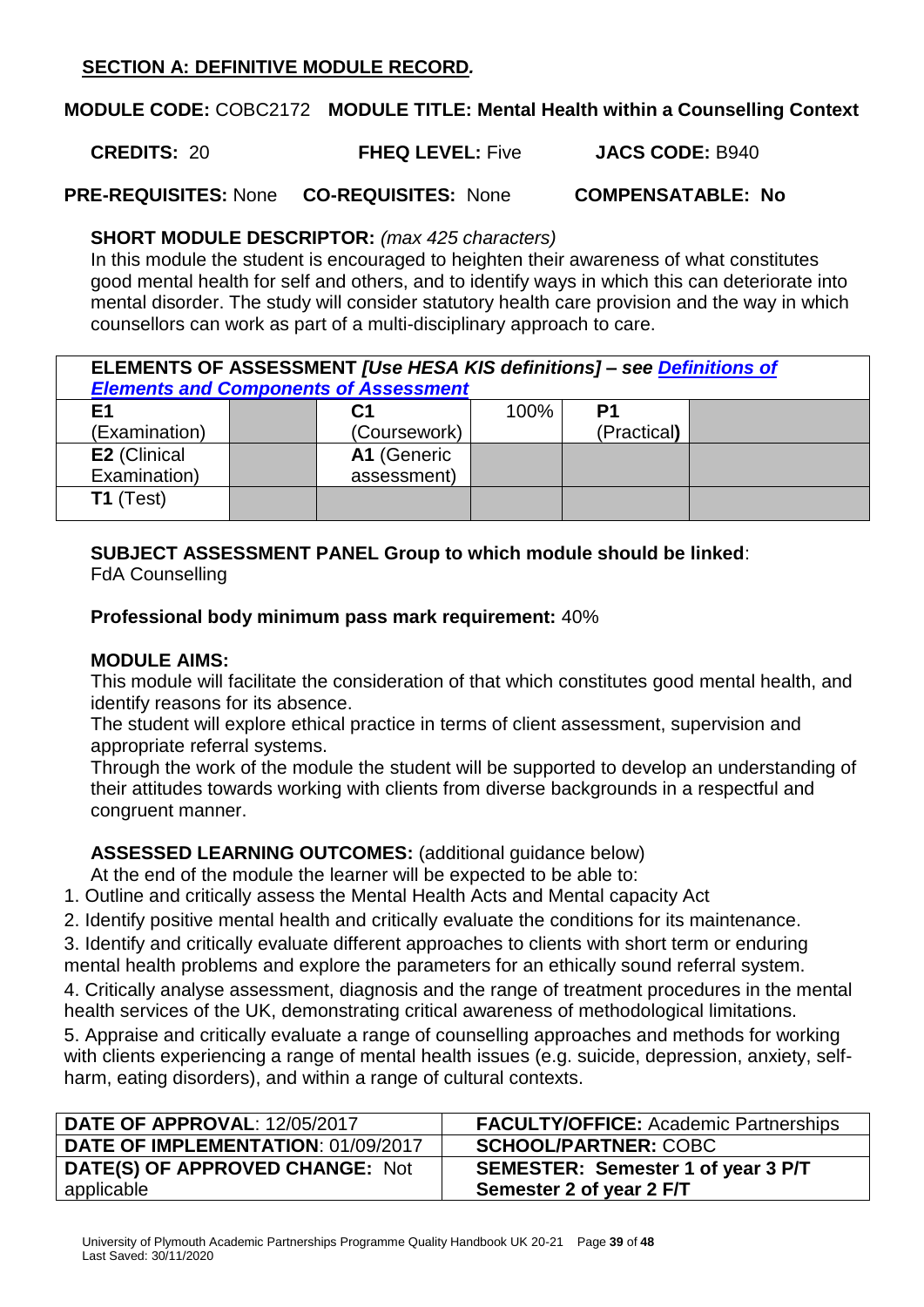*Further details for current students should be provided in module guidance notes.*

**ACADEMIC YEAR:** 2020/21 **NATIONAL COST CENTRE:** 103, Nursing & allied health professions

**MODULE LEADER:** Jan Tatham **OTHER MODULE STAFF:** Rachel Allen

#### **Summary of Module Content**

This module opens a consideration of mental health its presence and absence in the general population, and the extent to which poor mental health can be improved through access to humanistic counselling services.

The student will examine ethical working practices and the ways in which these are modified when working with clients who have a diagnosis of mental disorder. The limits of normal contractual provision are examined and the student will be invited to consider a personal response to working with mental disorder.

|                   | SUMMARY OF TEACHING AND LEARNING [Use HESA KIS definitions] |                                               |  |  |  |
|-------------------|-------------------------------------------------------------|-----------------------------------------------|--|--|--|
| <b>Scheduled</b>  | <b>Comments/Additional Information</b><br><b>Hours</b>      |                                               |  |  |  |
| <b>Activities</b> |                                                             |                                               |  |  |  |
| Lecture           | 34                                                          | Classroom based learning led by tutor         |  |  |  |
| Seminar           | 5                                                           | Classroom based learning led by student/s     |  |  |  |
| Group work        | 12                                                          | Tutor supervised skills based practical work  |  |  |  |
| <b>Tutorial</b>   | 2                                                           | Individual tutorial with tutor                |  |  |  |
| Guided            | 147                                                         | Learning using own resources and those        |  |  |  |
| independent study |                                                             | provided by the college, including the module |  |  |  |
|                   |                                                             | resource guide - see module handbook.         |  |  |  |
| <b>Total</b>      | 200                                                         | (NB: 1 credit = 10 hours of learning;         |  |  |  |
|                   |                                                             | 10 credits = $100$ hours, etc.)               |  |  |  |

| Categor    | Element | Componen<br>t Name                      | Componer<br>weighting | Include<br>links to<br>learning<br>objectives<br>Comme                                                                                                                                                                                                                                                        |
|------------|---------|-----------------------------------------|-----------------------|---------------------------------------------------------------------------------------------------------------------------------------------------------------------------------------------------------------------------------------------------------------------------------------------------------------|
| Coursework | $C_{-}$ | Written<br>assignment<br>4000<br>words. | 100%                  | The essay requires the student to<br>consider the characteristics of good<br>mental health and identify the clinical<br>signs of its deterioration. The student<br>will explore ethical approaches to<br>working with a range of mental health<br>issues, and explore appropriate<br>mechanisms for referral. |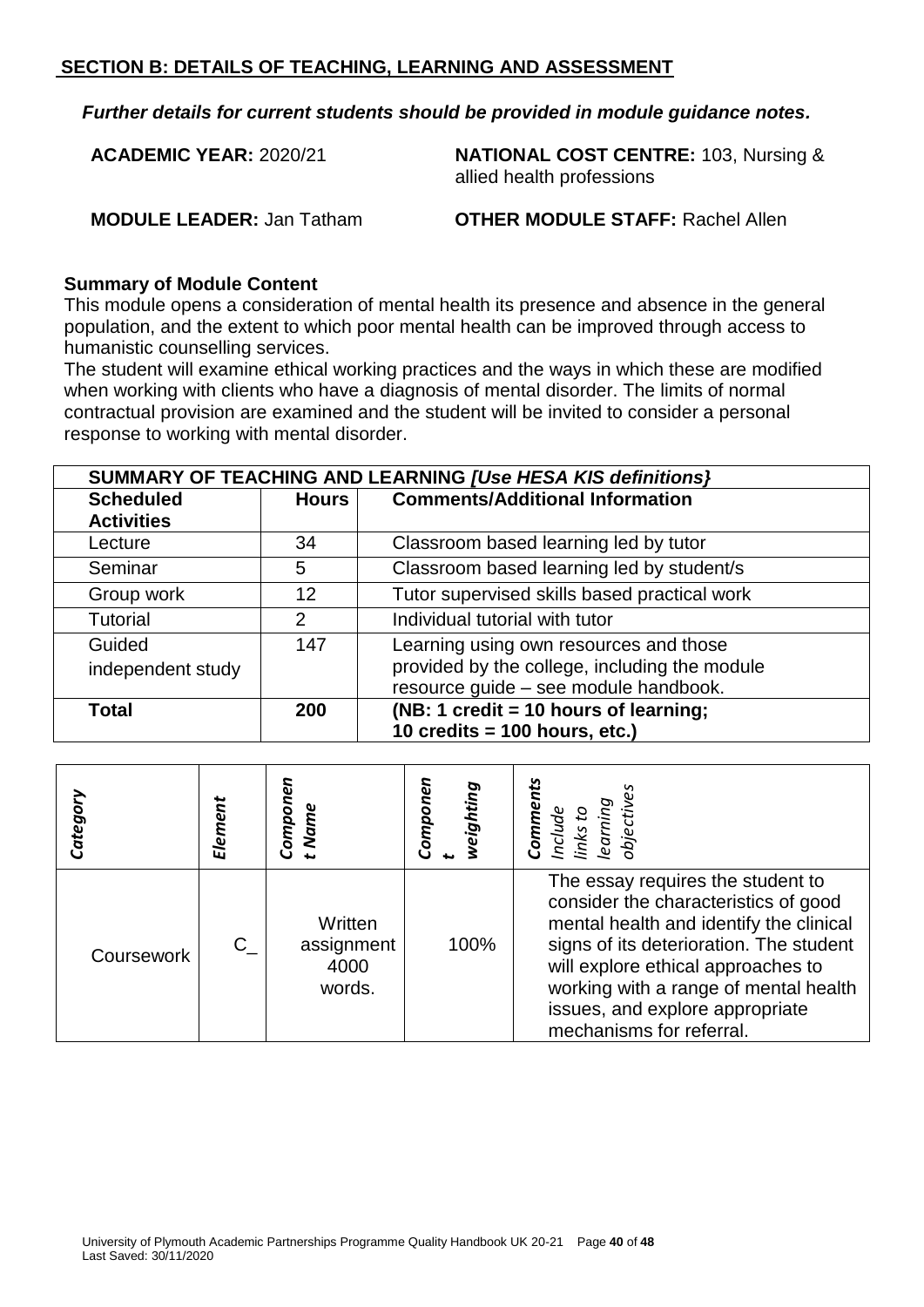# **SECTION A: DEFINITIVE MODULE RECORD***.*

| <b>MODULE CODE: COBC2173</b>                         |                                          | <b>Skills</b> | <b>MODULE TITLE: Professional Practice 2:</b><br>Consolidating Practice Knowledge and |
|------------------------------------------------------|------------------------------------------|---------------|---------------------------------------------------------------------------------------|
| <b>CREDITS: 20</b>                                   | <b>FHEQ LEVEL: Five</b>                  |               | <b>JACS CODE: B940</b>                                                                |
| <b>PRE-REQUISITES:</b><br>None                       | CO-<br><b>REQUISITES:</b><br><b>None</b> |               | <b>COMPENSATABLE: No</b>                                                              |
| <b>SHORT MODULE DESCRIPTOR:</b> (max 425 characters) |                                          |               |                                                                                       |

The module offers the student the opportunity to examine the underpinning knowledge, facts and experiences that enable students to counsel professionally and ethically. It will equip students with the skills to be able to use supervision effectively and appropriately in their chosen counselling setting. It will examine personal and professional development in order to optimise their professional roles.

As part of this module the student will also be expected to demonstrate a minimum of 10 hours of personal therapy. This can be undertaken at any time during the second stage of the programme.

| ELEMENTS OF ASSESSMENT [Use HESA KIS definitions] - see <i>Definitions of</i><br><b>Elements and Components of Assessment</b> |  |              |     |             |           |
|-------------------------------------------------------------------------------------------------------------------------------|--|--------------|-----|-------------|-----------|
| E <sub>1</sub>                                                                                                                |  | С1           |     | P1          |           |
| (Examination)                                                                                                                 |  | (Coursework) | 50% | (Practical) | 50%       |
| <b>E2</b> (Clinical                                                                                                           |  | A1 (Generic  |     | P1          | Pass/Fail |
| Examination)                                                                                                                  |  | assessment)  |     | (Practical) |           |
| $T1$ (Test)                                                                                                                   |  |              |     |             |           |

**SUBJECT ASSESSMENT PANEL Group to which module should be linked**: FdA Counselling

#### **Professional body minimum pass mark requirement:** 40%

#### **MODULE AIMS:**

This module will explore and assess a student's ability to counsel effectively and safely, to reflect on and develop their understanding of personal and professional development, and to use supervision appropriately within their chosen context.

**ASSESSED LEARNING OUTCOMES:** (additional guidance below) At the end of the module the learner will be expected to be able to:

1. Identify a developing awareness of models of supervision and have the ability to critically evaluate them for incorporation in their own practice.

2. To interpret and use Supervision effectively, as part of developing awareness of ethical practice.

3. Synthesise and organise their own personal development and critically evaluate the experience of being a member of a Personal Development Group (PDG)

4. Identify within their practice the process of a developing 'inner-supervisor'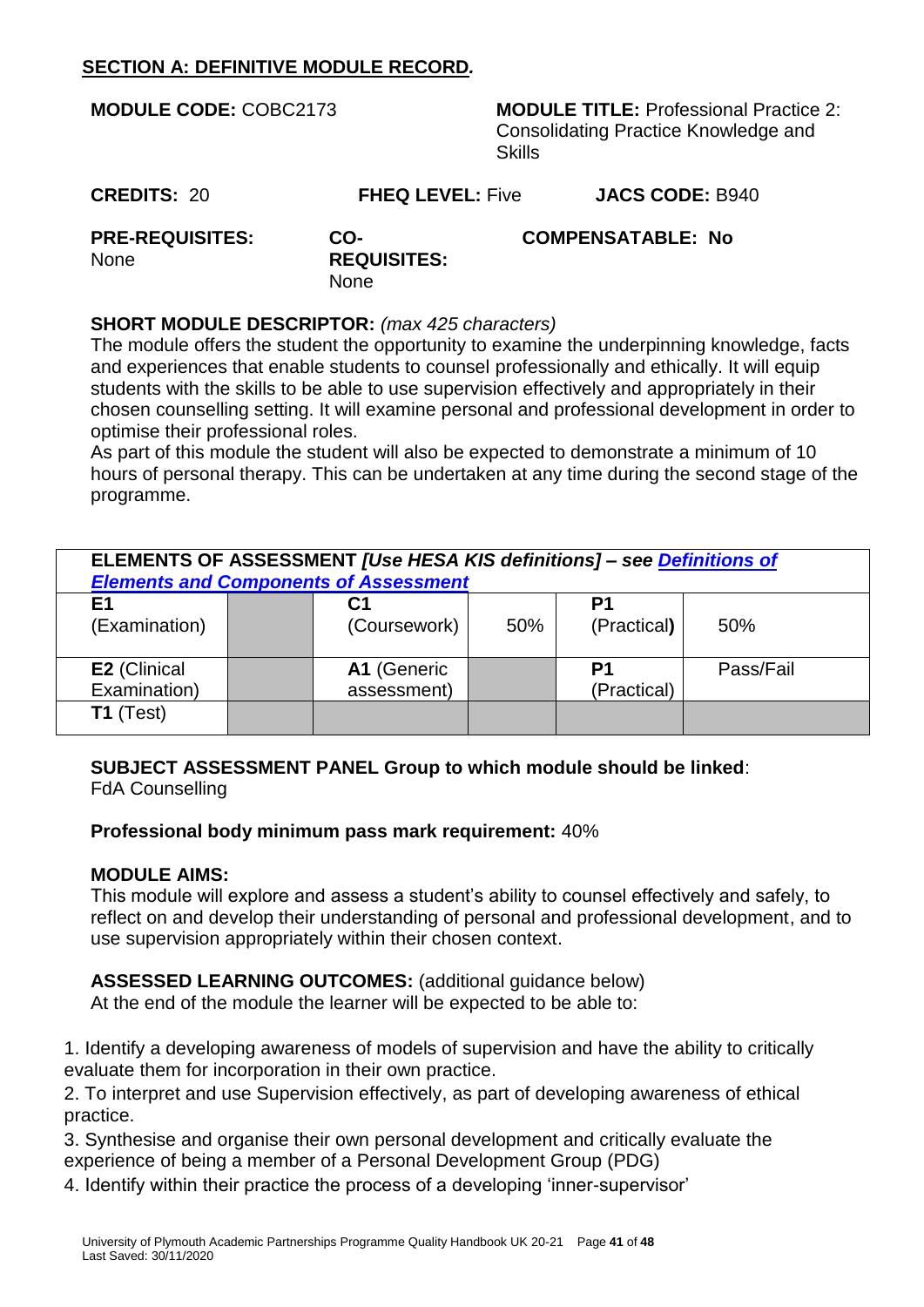5. Critically evaluate their needs in a professional development context demonstrating ways in which professional developmental opportunities can be met.

| <b>DATE OF APPROVAL: 12/05/2017</b>           | <b>FACULTY/OFFICE:</b><br><b>Academic Partnerships</b>         |
|-----------------------------------------------|----------------------------------------------------------------|
| <b>DATE OF IMPLEMENTATION:</b><br>01/09/2017  | <b>SCHOOL/PARTNER: COBC</b>                                    |
| DATE(S) OF APPROVED CHANGE:<br>Not applicable | SEMESTER: Semester 2 of year 3 P/T<br>Semester 2 of year 2 F/T |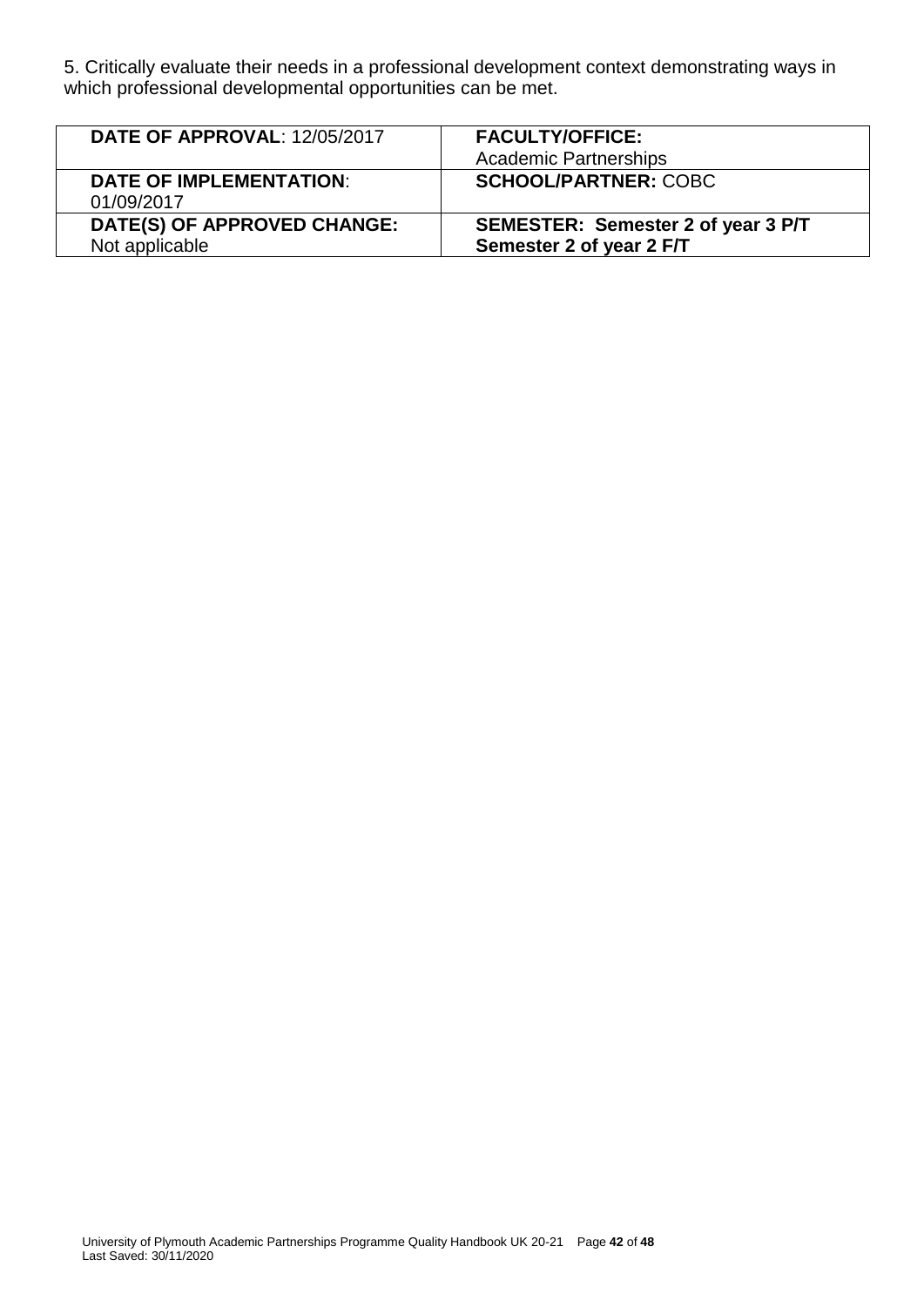*Further details for current students should be provided in module guidance notes.*

**ACADEMIC YEAR:** 2020/21 **NATIONAL COST CENTRE:** 103, Nursing & allied health professions

**MODULE LEADER:** Jan Tatham **OTHER MODULE STAFF:** Louise Gregory

#### **Summary of Module Content**

The module seeks to develop the existing skills of reflection on practice that the student has acquired to date and enhance them with further exploration of the process of supervision, with an emphasis on the awareness of the internal self-supervisor.

As part of the material considered in the module, additional models of reflective practice will be explored and critiqued. Further to this multiple constructs of the supervisory process will be identified and evaluated for effectiveness in both current practice as well as future work. As part of the exploration undertaken the integration of humanistic models will be examined for efficacy and the student will be encouraged to identify their own integrative tendencies, examining these in light of ethical probity.

| <b>SUMMARY OF TEACHING AND LEARNING [Use HESA KIS definitions]</b> |       |                                                                                                                                  |  |  |
|--------------------------------------------------------------------|-------|----------------------------------------------------------------------------------------------------------------------------------|--|--|
| <b>Scheduled</b>                                                   | Hours | <b>Comments/Additional Information</b>                                                                                           |  |  |
| <b>Activities</b>                                                  |       |                                                                                                                                  |  |  |
| Lecture                                                            | 34    | Classroom based learning led by tutor                                                                                            |  |  |
| Group work                                                         | 17    | Tutor supervised supervision group                                                                                               |  |  |
| Self-guided<br>learning                                            | 40    | Learning using own resources and those provided by the<br>college, including the module resource guide - see<br>module handbook. |  |  |
| Total                                                              | 200   | (NB: 1 credit = 10 hours of learning;                                                                                            |  |  |
|                                                                    |       | 10 credits = $100$ hours, etc.)                                                                                                  |  |  |

| Category   | Element | Componen<br>t Name                                       | Componen<br>weighting | Comments<br>objectives<br>Include<br>links to<br>learning                                                                                                                                                                                                                                                                                                                                                                                                                                                                                                             |
|------------|---------|----------------------------------------------------------|-----------------------|-----------------------------------------------------------------------------------------------------------------------------------------------------------------------------------------------------------------------------------------------------------------------------------------------------------------------------------------------------------------------------------------------------------------------------------------------------------------------------------------------------------------------------------------------------------------------|
| Practical  | P       | Oral<br>assessment<br>and<br>presentation<br>2000 words. | 50%                   | The student will undertake a full<br>session audio recording of a client<br>session within their placement<br>practice. They will then choose a<br>fifteen minute section of the<br>recording that allows them to reflect<br>on their strengths and areas for<br>development in their working<br>practices. They will transcribe the<br>fifteen minute section and then<br>present the chosen audio section to<br>a small group of peers who will also<br>have access to the transcribed<br>material. The peer group and tutor<br>will offer feedback to the student. |
| Coursework |         |                                                          | 50%                   | Using their own reflections on the<br>recorded session as well as the                                                                                                                                                                                                                                                                                                                                                                                                                                                                                                 |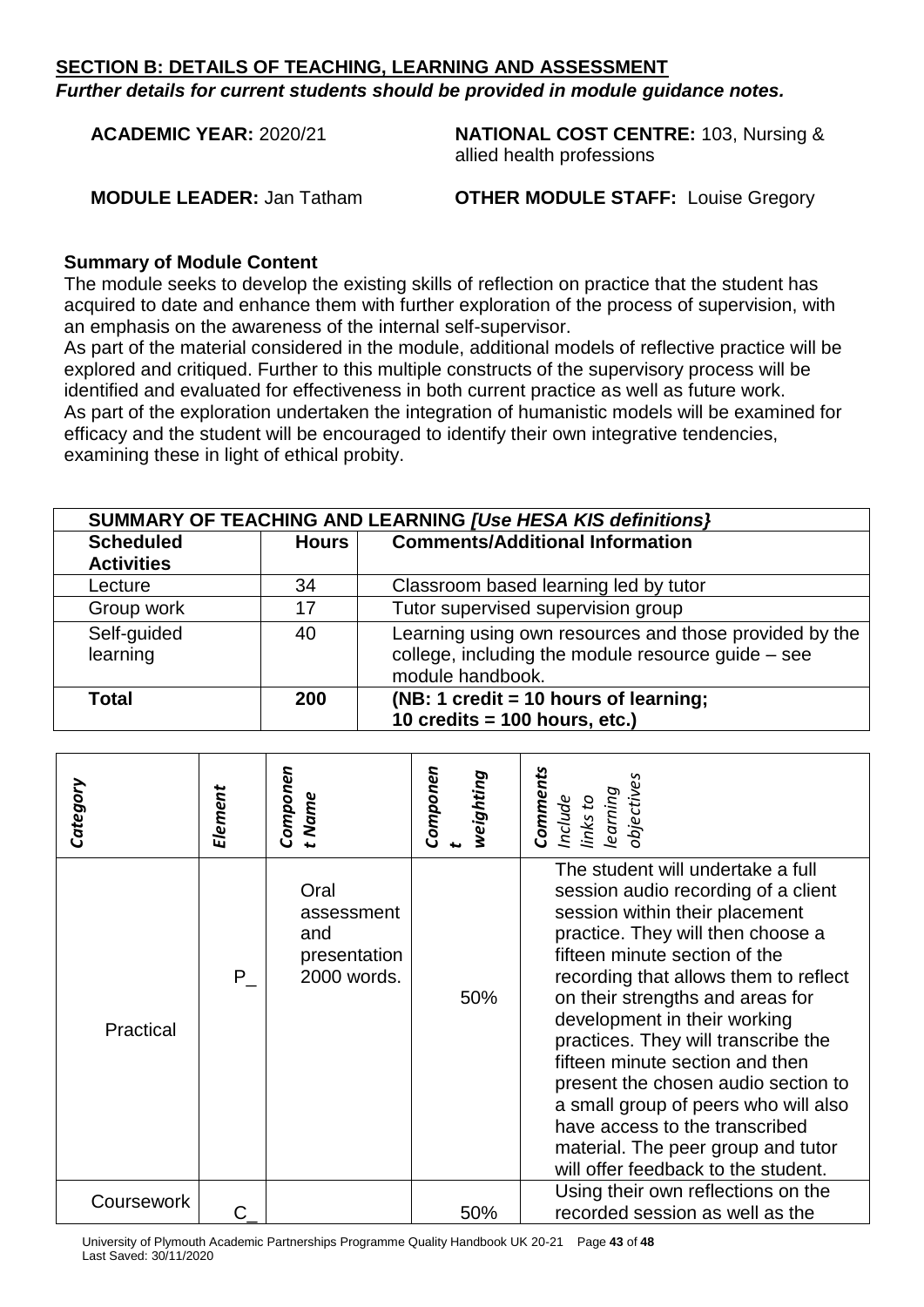|          |                    | Written     |         | feedback received from peers and      |
|----------|--------------------|-------------|---------|---------------------------------------|
|          |                    | assignment  |         | the tutor, the student will write an  |
|          |                    | 2000 words. |         | evaluation of their work they         |
|          |                    |             |         | undertook with the client in the      |
|          |                    |             |         | recorded material.                    |
|          |                    |             |         | The student will undertake a          |
|          |                    |             |         | minimum of 10 hours of personal       |
|          | $\mathsf{P}_\perp$ | Personal    | Pass or | therapy with a recognised             |
|          |                    | Therapy     | Fail    | counselling practitioner. The         |
| Practice |                    |             |         | counselling provider will be required |
|          |                    |             |         | to acknowledge that this therapy has  |
|          |                    |             |         | taken place by signing and dating     |
|          |                    |             |         | the appropriate document from the     |
|          |                    |             |         | course handbook.                      |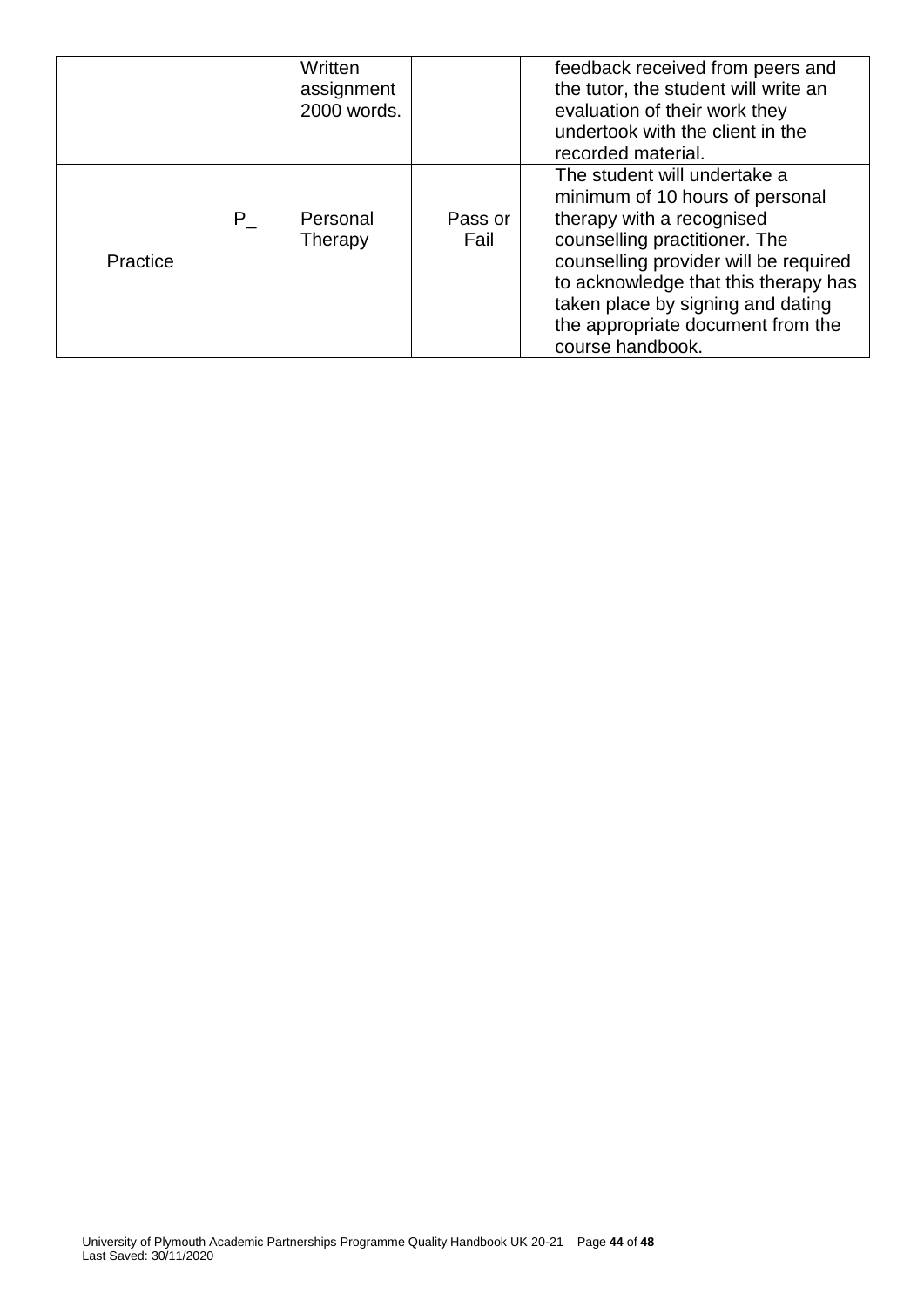#### **SECTION A: DEFINITIVE MODULE RECORD***.*

| <b>MODULE CODE: COBC2174</b>   |                                      | <b>MODULE TITLE:</b> Creative Approaches to<br>Counselling                  |  |  |
|--------------------------------|--------------------------------------|-----------------------------------------------------------------------------|--|--|
| <b>CREDITS: 20</b>             | <b>FHEQ LEVEL: Five</b>              | <b>JACS CODE: B940</b>                                                      |  |  |
| <b>PRE-REQUISITES:</b><br>None | <b>CO-REQUISITES:</b><br><b>None</b> | <b>COMPENSATABLE: Y/N (if No identify</b><br>programmes in notes box below) |  |  |

#### **SHORT MODULE DESCRIPTOR:** *(max 425 characters)*

In this module, which further considers the use of creative approaches in counselling work, the student will have the opportunity to experience diverse media ranging from the incorporation of creative writing, journaling and art therapy, to the use of expressive movement in terms of dance and dramatherapy, as well as media such as sand tray work.

| ELEMENTS OF ASSESSMENT [Use HESA KIS definitions] - see Definitions of<br><b>Elements and Components of Assessment</b> |  |                            |     |                   |     |
|------------------------------------------------------------------------------------------------------------------------|--|----------------------------|-----|-------------------|-----|
| E1 (Examination)                                                                                                       |  | (Coursework)               | 50% | P1<br>(Practical) | 50% |
| E2 (Clinical<br>Examination)                                                                                           |  | A1 (Generic<br>assessment) |     |                   |     |
| $T1$ (Test)                                                                                                            |  |                            |     |                   |     |

**SUBJECT ASSESSMENT PANEL Group to which module should be linked**: FdA Counselling

#### 1.1.1.**Professional body minimum pass mark requirement:** 40%

#### **MODULE AIMS:**

To introduce different creative media which may be used appropriately within a counselling environment.

To heighten awareness of the student around ethical practice when using diverse media. To identify support mechanisms to promote safe working practices in novel counselling environments.

To identify and introduce appropriate metrics for establishing efficacy when using a multi- media approach to counselling.

#### **ASSESSED LEARNING OUTCOMES:** (additional guidance below) At

the end of the module the learner will be expected to be able to:

- 1. Identify and critically evaluate an appropriate range of creative approaches that can be ethically utilised within a counselling context
- 2. Utilising an identified model of assessment, critically evaluate the outcomes of creative interventions upon client well-being.
- 3. Critically analyse the appropriate use of creative approaches to therapy with particular client groups and outline the theory of positive affect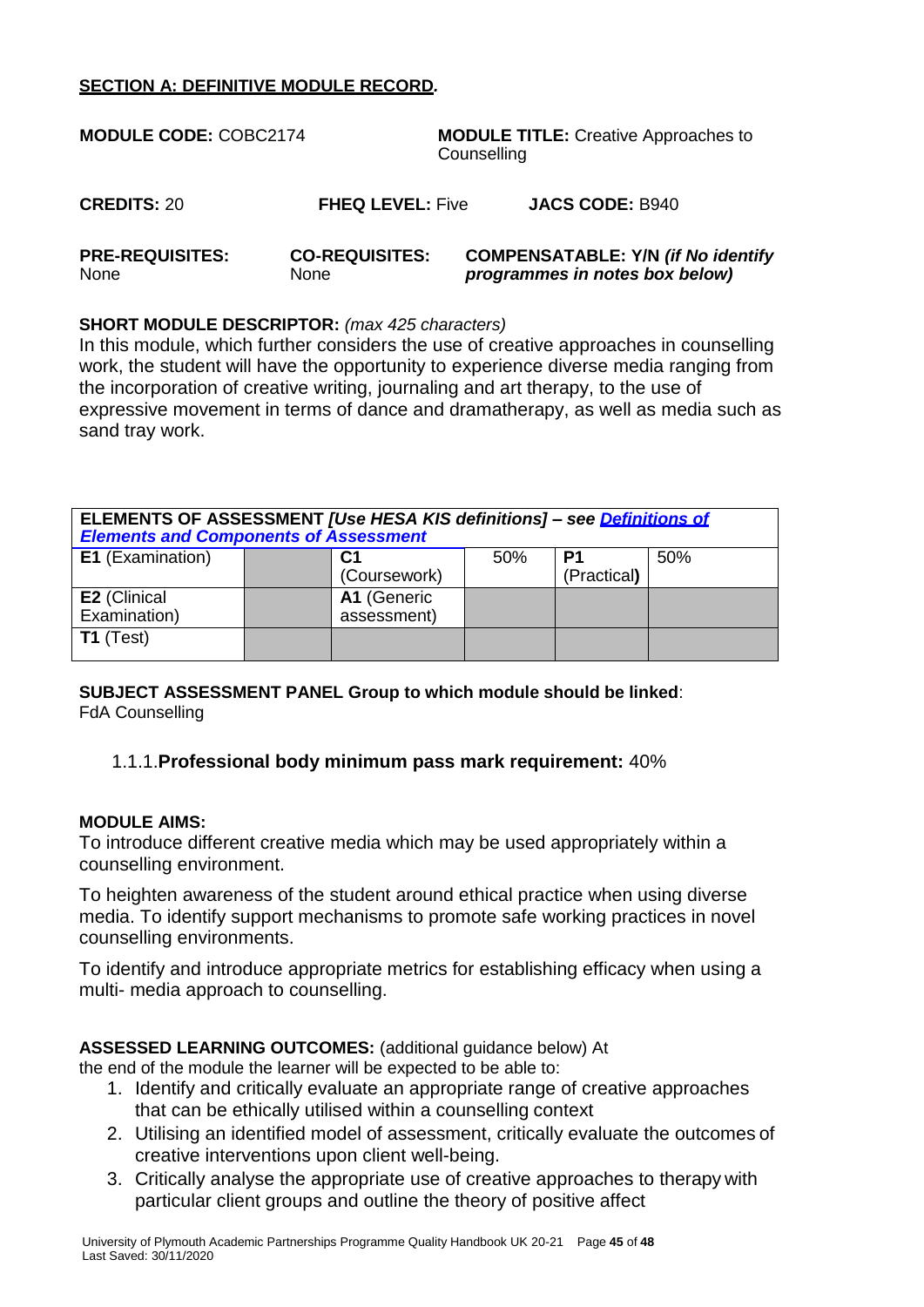- 4. Demonstrate critical awareness of the limitations of creative approaches within a therapeutic context.
- 5. Create a schedule for inclusion of creative work within a critically evaluated integrative approach to therapy.

| <b>DATE OF APPROVAL: 20/03/2017</b>       | <b>FACULTY/OFFICE:</b><br><b>Academic Partnerships</b>         |
|-------------------------------------------|----------------------------------------------------------------|
| DATE OF IMPLEMENTATION: 01/09/2017        | <b>SCHOOL/PARTNER: COBC</b>                                    |
| DATE(S) OF APPROVED CHANGE:<br>XX/XX/XXXX | SEMESTER: Semester 2 of year 3 P/T<br>Semester 2 of year 2 F/T |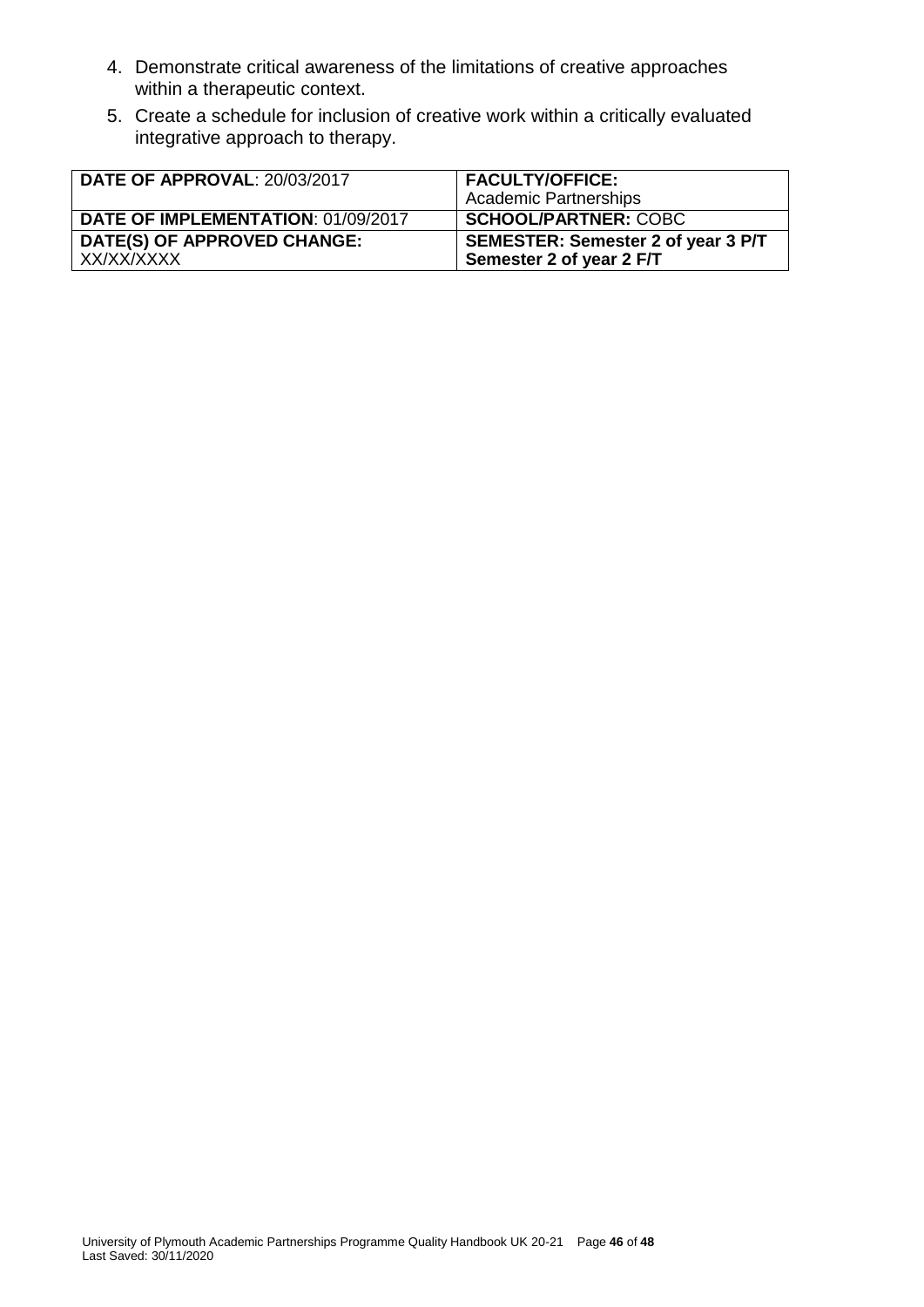*Further details for current students should be provided in module guidance notes.*

**ACADEMIC YEAR:** 2020/21 **NATIONAL COST CENTRE:** 103, Nursing & allied health professions

**MODULE LEADER:** Rachel Allen **OTHER MODULE STAFF:** Jan Tatham

#### **Summary of Module Content**

The module seeks to develop the existing skills of reflection on practice that the student has acquired to date and enhance them with further exploration of the process of supervision, with an emphasis on the awareness of the internal self-supervisor.

As part of the material considered in the module, additional models of reflective practice will be explored and critiqued. Further to this multiple constructs of the supervisory process will be identified and evaluated for effectiveness in both current practice as well as future work. As part of the exploration undertaken the integration of humanistic models will be examined for efficacy and the student will be encouraged to identify their own integrative tendencies, examining these in light of ethical probity.

| <b>SUMMARY OF TEACHING AND LEARNING [Use HESA KIS definitions]</b> |       |                                                                                                                                  |  |  |
|--------------------------------------------------------------------|-------|----------------------------------------------------------------------------------------------------------------------------------|--|--|
| <b>Scheduled</b>                                                   | Hours | <b>Comments/Additional Information</b>                                                                                           |  |  |
| <b>Activities</b>                                                  |       |                                                                                                                                  |  |  |
| Lecture                                                            | 34    | Classroom based learning led by tutor                                                                                            |  |  |
| Group work                                                         | 17    | Tutor supervised supervision group                                                                                               |  |  |
| Self-guided<br>learning                                            | 40    | Learning using own resources and those provided by the<br>college, including the module resource guide - see<br>module handbook. |  |  |
| Total                                                              | 200   | (NB: 1 credit = 10 hours of learning;                                                                                            |  |  |
|                                                                    |       | 10 credits = $100$ hours, etc.)                                                                                                  |  |  |

| Category   | Element | Componen<br>t Name                                       | Componen<br>weighting | Comments<br>objectives<br>Include<br>links to<br>learning                                                                                                                                                                                                                                                                                                                                                                                                                                                                                                             |
|------------|---------|----------------------------------------------------------|-----------------------|-----------------------------------------------------------------------------------------------------------------------------------------------------------------------------------------------------------------------------------------------------------------------------------------------------------------------------------------------------------------------------------------------------------------------------------------------------------------------------------------------------------------------------------------------------------------------|
| Practical  | P       | Oral<br>assessment<br>and<br>presentation<br>2000 words. | 50%                   | The student will undertake a full<br>session audio recording of a client<br>session within their placement<br>practice. They will then choose a<br>fifteen minute section of the<br>recording that allows them to reflect<br>on their strengths and areas for<br>development in their working<br>practices. They will transcribe the<br>fifteen minute section and then<br>present the chosen audio section to<br>a small group of peers who will also<br>have access to the transcribed<br>material. The peer group and tutor<br>will offer feedback to the student. |
| Coursework |         |                                                          | 50%                   | Using their own reflections on the<br>recorded session as well as the                                                                                                                                                                                                                                                                                                                                                                                                                                                                                                 |